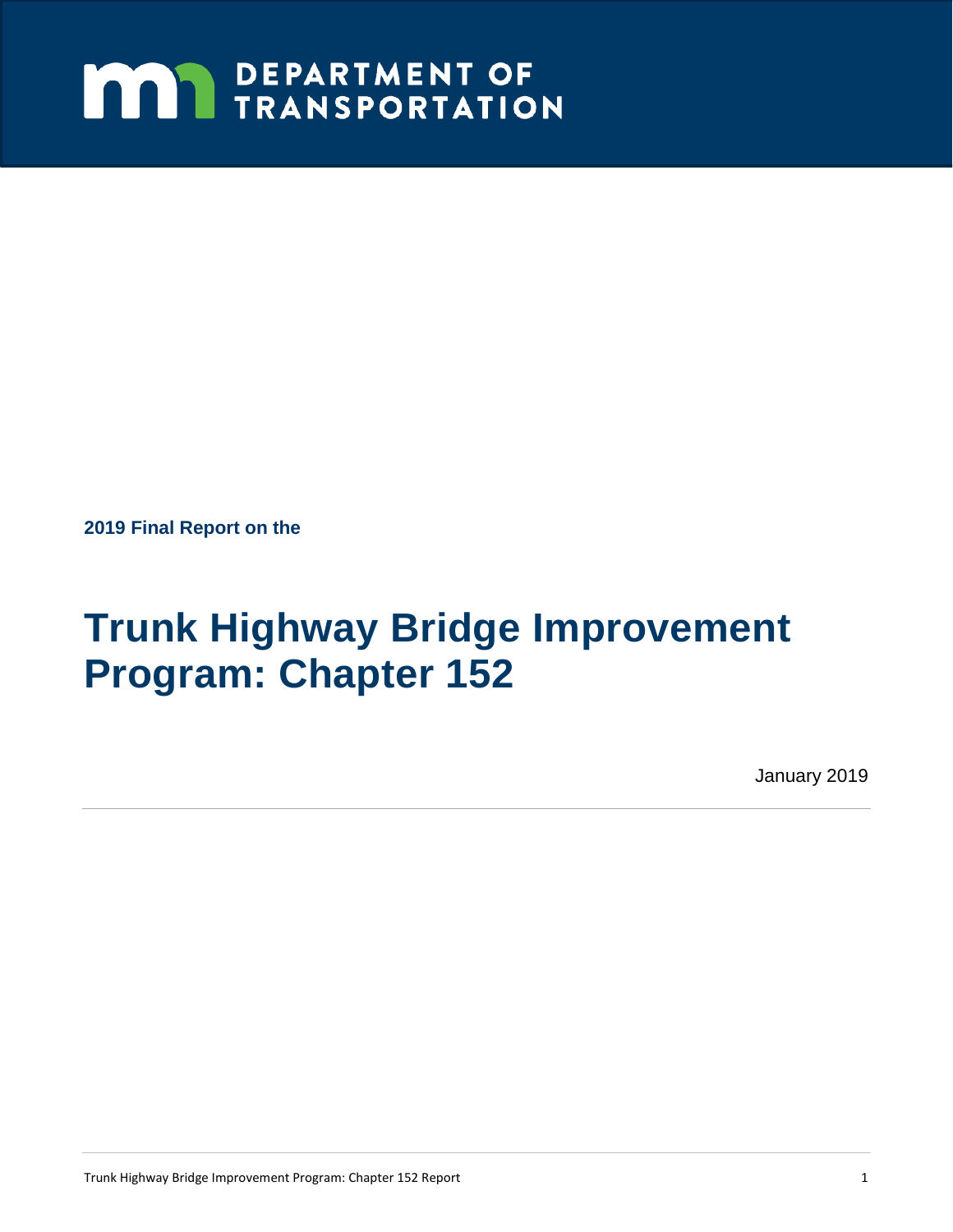Prepared by:

The Minnesota Department of Transportation 395 John Ireland Boulevard Saint Paul, Minnesota 55155-1899

 TTY, Voice or ASCII: 1-800-627-3529 Phone: 651-296-3000 Toll-Free: 1-800-657-3774

To request this document in an alternative format, call 651-366-4718 or 1-800-657-3774 (Greater Minnesota). You may also send an email to **ADArequest.dot@state.mn.us**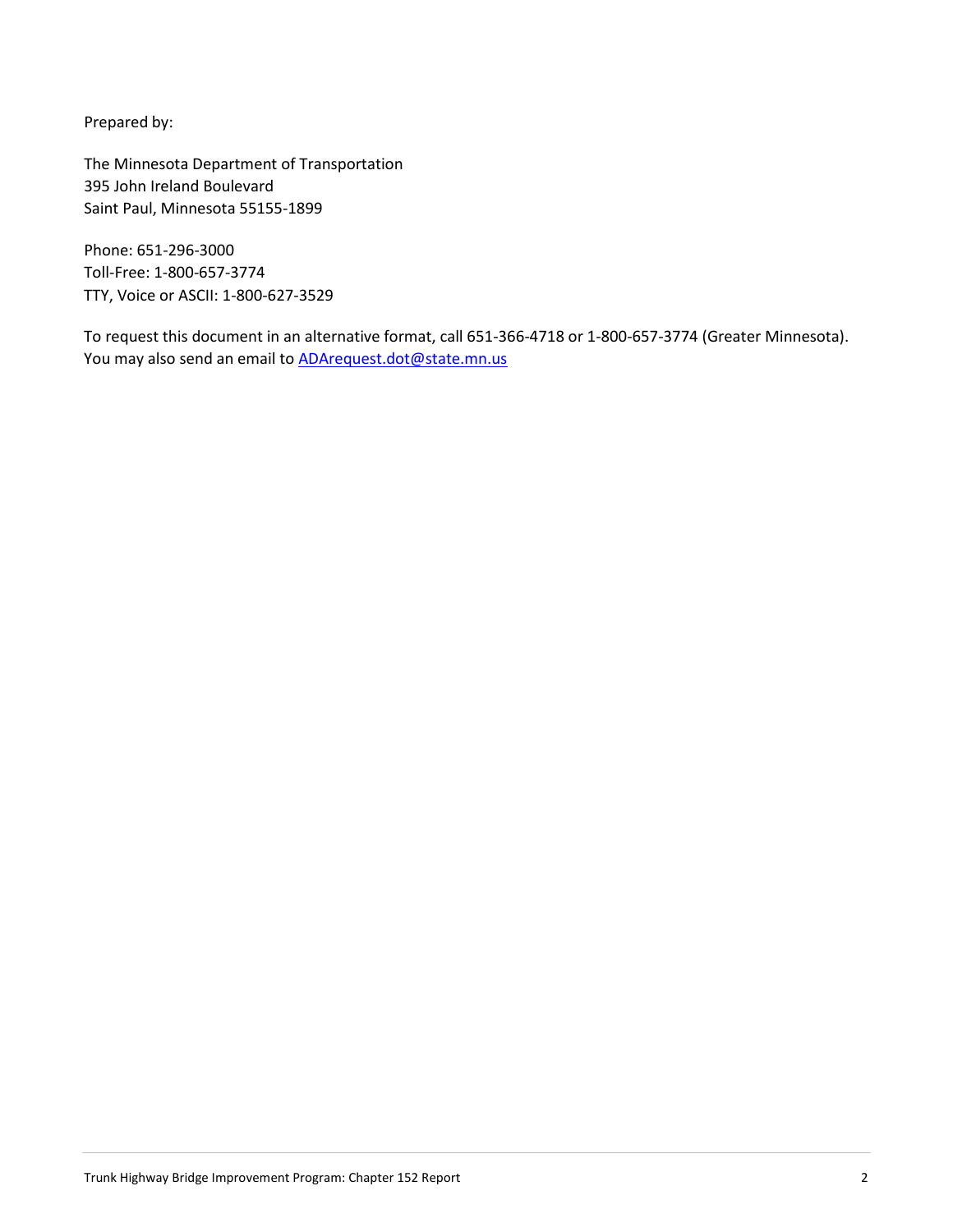# **Contents**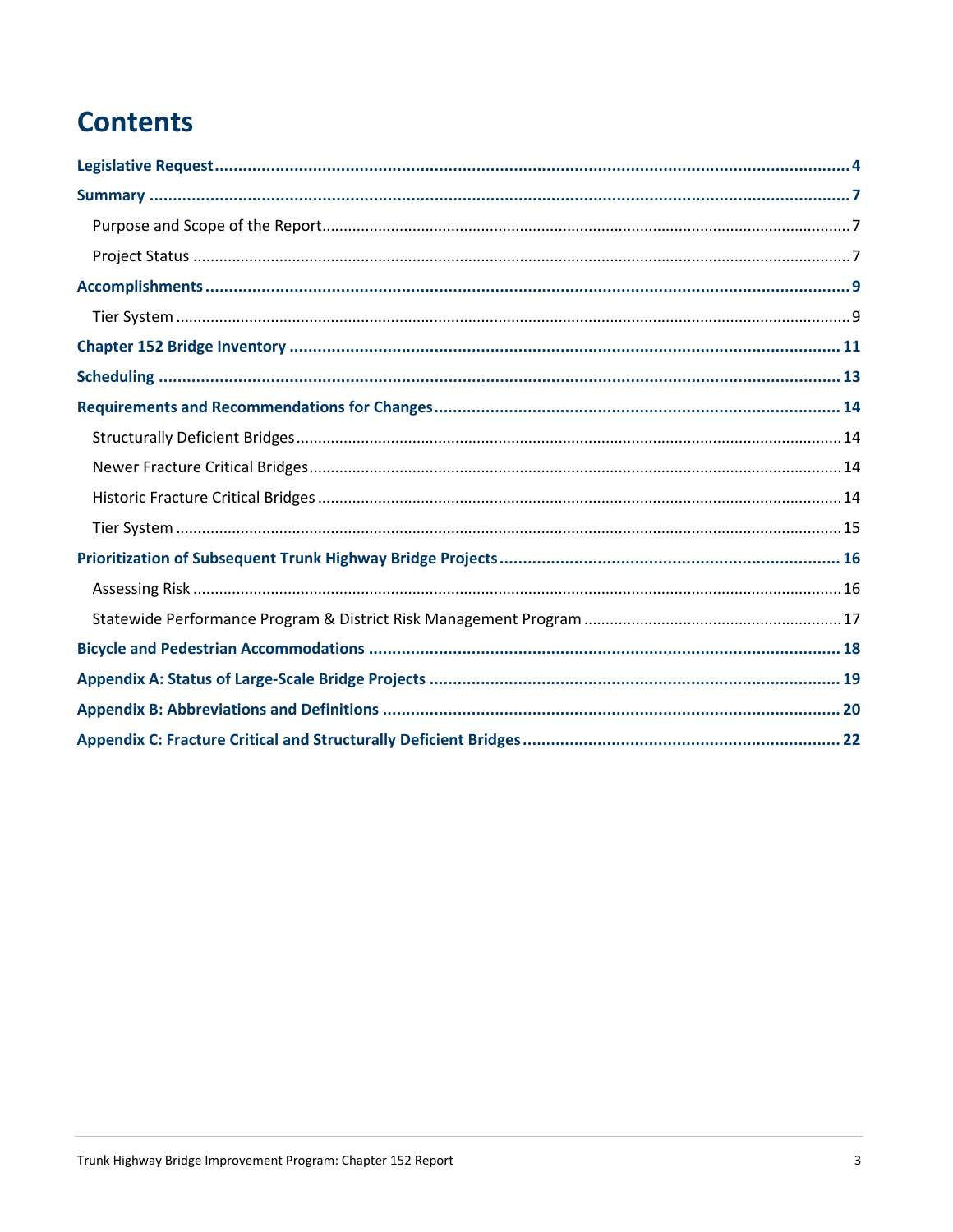# **Legislative Request**

This report is issued to comply with Minnesota Statutes 165.14, subdivision 6.

#### **165.14 TRUNK HIGHWAY BRIDGE IMPROVEMENT PROGRAM.**

**Subdivision 1. Definition**. For purposes of this section, "program" means the trunk highway bridge improvement program established under this section.

**Subd. 2. Program created.** The commissioner shall develop a trunk highway bridge improvement program for accelerating repair and replacement of trunk highway bridges throughout the state. The program receives funding for bridge projects as specified by law.

 **Subd. 3. Program requirements.** (a) The commissioner shall develop an inventory of bridges included in the (NBI) condition codes, bridge classification as functionally obsolete, the year in which the bridge was built, the judgments with respect to the safety or condition of the bridge, and any other factors specifically identified by program. The inventory must include all bridges on the trunk highway system in Minnesota that are classified as fracture-critical or structurally deficient, or constitute a priority project, as identified by the commissioner. In determining whether a bridge is a priority project, the commissioner may consider national bridge inventory history of bridge maintenance and inspection report findings, the average daily traffic count, engineering the commissioner.

 (b) For each bridge included in the inventory, the commissioner must provide the following information: a summary of the bridge, including but not limited to, county and department district, route number, feature related to the bridge, which may include general and planning cost estimates; and, the year or range of years in crossed, the year in which the bridge was built, average daily traffic count, load rating, bridge length and deck area, and main span type; the condition ratings for the deck, superstructure, and substructure; identification of whether the bridge is structurally deficient, functionally obsolete, or fracture-critical; the sufficiency rating; a brief description of the work planned for the bridge, including work type needed; an estimate of total costs which the work is planned.

**Subd. 4. Prioritization of bridge projects.** (a) The commissioner shall classify all bridges in the program into tier 1, 2, or 3 bridges, where tier 1 is the highest tier. Unless the commissioner identifies a reason for proceeding otherwise, before commencing bridge projects in a lower tier, all bridge projects within a higher tier must to the extent feasible be selected and funded in the approved state transportation improvement program, at any stage in the project development process, solicited for bids, in contract negotiation, under construction, or completed.

(b) The classification of each tier is as follows:

(1) tier 1 consists of any bridge in the program that (i) has an average daily traffic count that is above 1,000 and has a sufficiency rating that is at or below 50, or (ii) is identified by the commissioner as a priority project;

(2) tier 2 consists of any bridge that is not a tier 1 bridge, and (i) is classified as fracture-critical, or (ii) has a sufficiency rating that is at or below 80; and

(3) tier 3 consists of any other bridge in the program that is not a tier 1 or tier 2 bridge.

(c) By June 30, 2018, all tier 1 and tier 2 bridges originally included in the program must be under contract for repair or replacement with a new bridge that contains a load-path-redundant design, except that a specific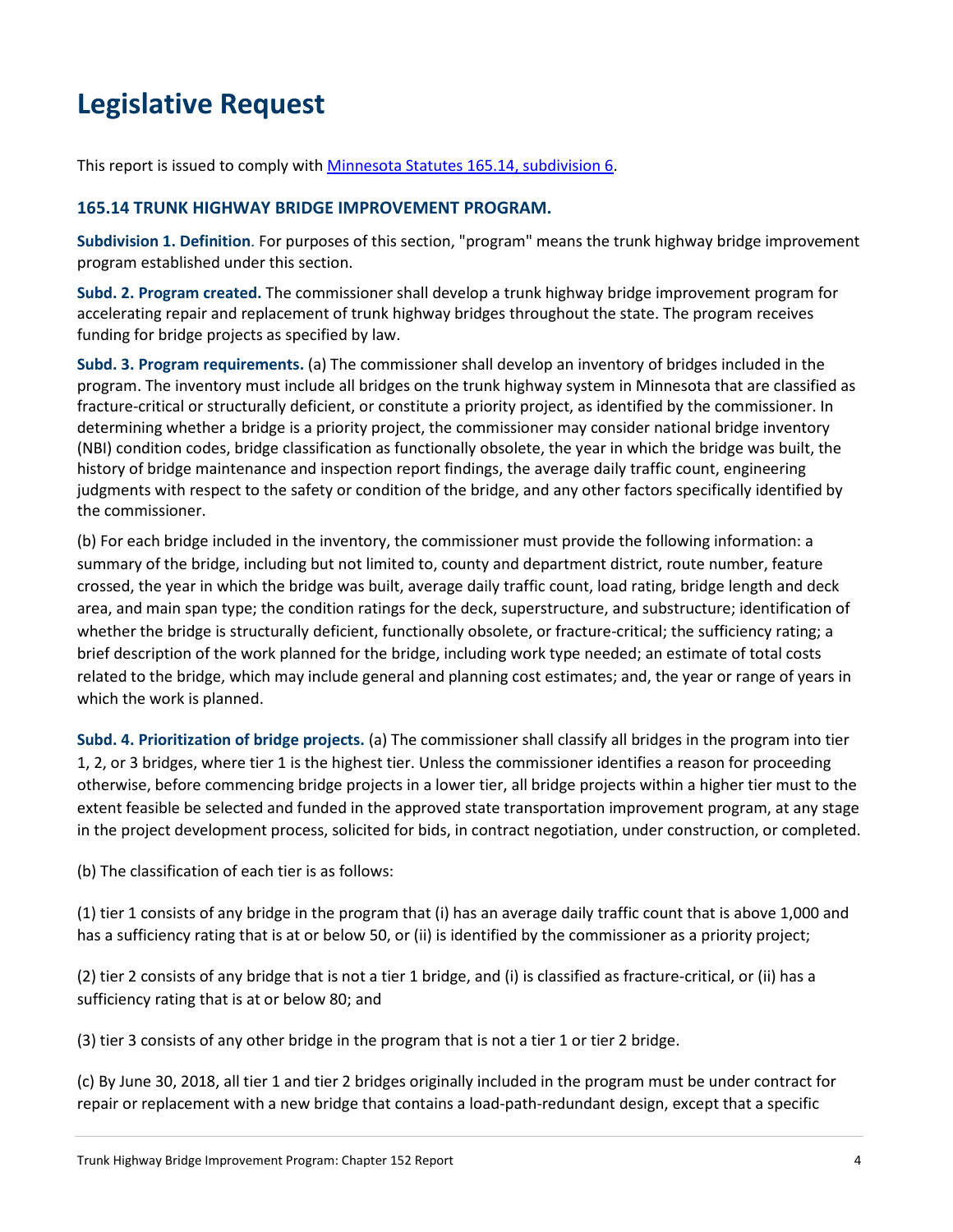bridge may remain in continued service if the reasons are documented in the report required under subdivision 5. Bridges that are not originally included in the program and additional bridges identified for contract after the trunk highway bridge improvement program concludes on June 30, 2018, must be prioritized according to subdivision 7.

 (d) All bridge projects funded under this section in fiscal year 2012 or later must include bicycle and pedestrian accommodations if both sides of the bridge are located in a city or the bridge links a pedestrian way, shared-use path, trail, or scenic bikeway.

Bicycle and pedestrian accommodations would not be required if:

- accommodations for the life of the bridge; or (1)a comprehensive assessment demonstrates that there is an absence of need for bicycle and pedestrian
- accommodations for the life of the bridge; or<br>(2) there is a reasonable alternative bicycle and pedestrian crossing within one-quarter mile of the bridge) project.

 requirements as outlined in Title II of the Americans with Disabilities Act, codified in United States Code, title 42, chapter 126, subchapter II, and Section 504 of the Rehabilitation Act of 1973, codified in Untied States Code, All bicycle and pedestrian accommodations should enable a connection to any existing bicycle and pedestrian infrastructure in close proximity to the bridge. All pedestrian facilities must meet or exceed federal accessibility title 29, section 794.

 (e) The commissioner shall establish criteria for determining the priority of bridge projects within each tier, and must include safety considerations as a criterion.

 **Subd. 5. Statewide transportation planning report.** In conjunction with each update to the Minnesota statewide transportation plan, or at least every six years, the commissioner shall submit a report to the chairs and ranking minority members of the House of Representatives and senate committees with jurisdiction over transportation finance. The report must include:

(1) an explanation of the criteria and decision-making processes used to prioritize bridge projects;

(2) a historical and projected analysis of the extent to which all trunk highway bridges meet bridge performance targets;

(3) a summary of bridge projects (i) completed in the previous six years or since the last update to the Minnesota statewide transportation plan, and (ii) currently in progress under the program;

(4) a summary of bridge projects scheduled in the next four fiscal years and included in the state transportation improvement program;

(5) a projection of annual needs over the next 20 years;

 the total amount of bridge-related funding available; and (6) a calculation funding necessary to meet the completion date under subdivision 4, paragraph (c), compared to

(7) for any tier 1 fracture-critical bridge that is repaired but not replaced, an explanation of the reasons for repair instead of replacement.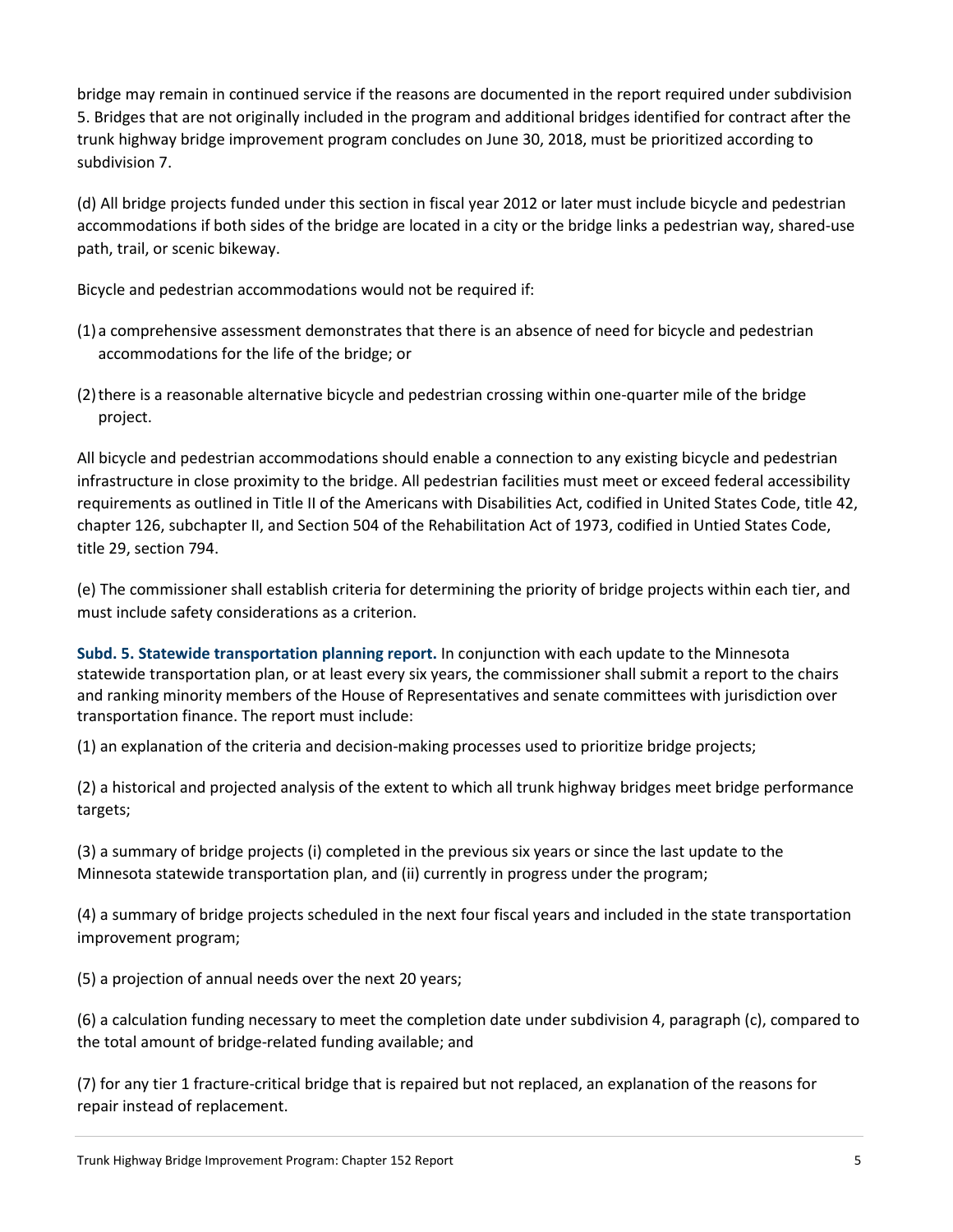**Subd. 6. Annual report.** Annually by January 15, the commissioner shall submit a report on the program to the chairs and ranking minority members of the House of Representatives and senate committees with jurisdiction over transportation finance. The report must include the inventory information required under subdivision 3, and an analysis, including any recommendations for changes, of the adequacy and efficacy of (1) the program requirements under subdivision 3, and (2) the prioritization requirements under subdivision 4.

 **Subd. 7. Prioritization of subsequent trunk highway bridge projects.** The trunk highway bridge improvement program described in subdivisions 1 through 6 concludes on June 30, 2018, and applies to bridge projects identified at the inception of the program. Additional bridges that did not qualify for the initial trunk highway bridge improvement program under the tiered classification system that may subsequently need repair or replacement must be prioritized as follows:

 (1) the commissioner shall develop a prioritization method for scheduling bridge repairs and replacements that will include consideration of the risk of service interruption resulting in temporary road closures or restrictions of existing bridges;

 (2) the prioritization system must consider factors including but not limited to bridge condition, age, load capacity, type of bridge, susceptibility to flood damage, fracture-critical design features, traffic volume, detour length, and functional classification of highway route;

 infrastructure to establish the repair and replacement program; and (3) the prioritization system must be utilized in conjunction with department knowledge of the bridge

(4) the commissioner shall establish a risk-based prioritization system no later than February 1, 2011.

*The cost of preparing this report is less than \$5,000.*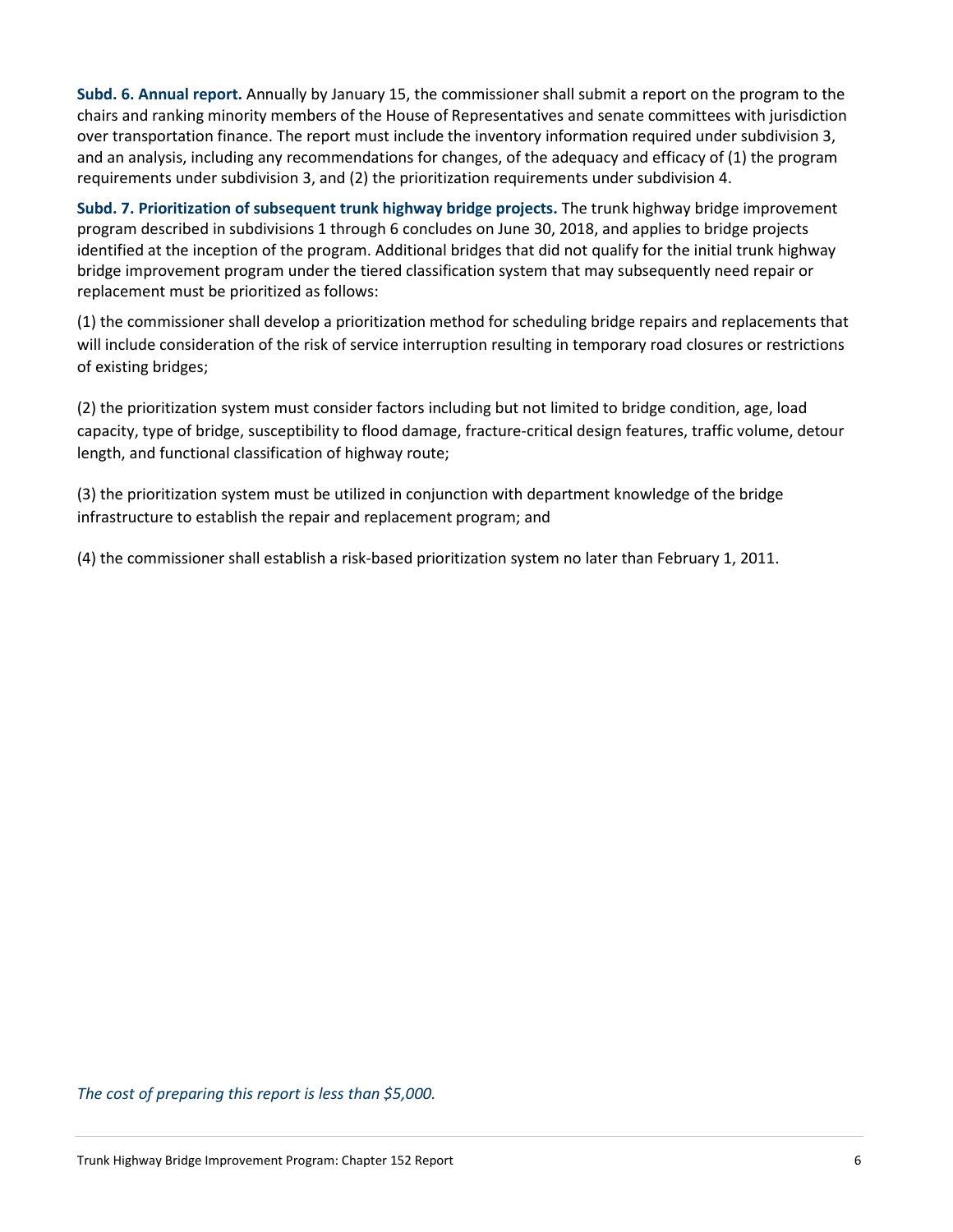# **Summary**

## **Purpose and Scope of the Report**

The Trunk Highway Bridge Improvement Program Report, the 10th and final edition, is submitted as required by Minn. Stat. 165.14. The information in this report is current as of November 2018.

 All of the bridge projects in this report are part of a master bridge list developed on March 1, 2008 (revised on April 23, 2008) identifying 172 bridges that met the criteria established in Laws of Minnesota 2008, Chapter 152. This program focuses on those bridges classified as either structurally deficient or fracture critical.

 the program was established; classified as "Tier 3" under the priority system and were not required to be funded as part of the program (although many were already programmed for work); privately owned; or deemed in good working order and only in need of routine maintenance until after June 30, 2018. Of the 172 bridges identified as part of the Chapter 152 program, 136 bridges were under contract to be replaced or rehabilitated by June 30, 2018. The remaining bridges were either under construction at the time

# **Project Status**

The status of the 172 bridges is as follows:

- 128 bridges are substantially complete, 104 are new bridges and 24 are bridge rehabilitation projects.
- 8 bridges are under construction and will be completed between 2019 and 2021.
- 33 bridges only needed routine maintenance or minor repairs during the Chapter 152 program years.
- 2 bridges are privately owned.
- 1 bridge is closed to traffic and therefore did not receive any work under Chapter 152.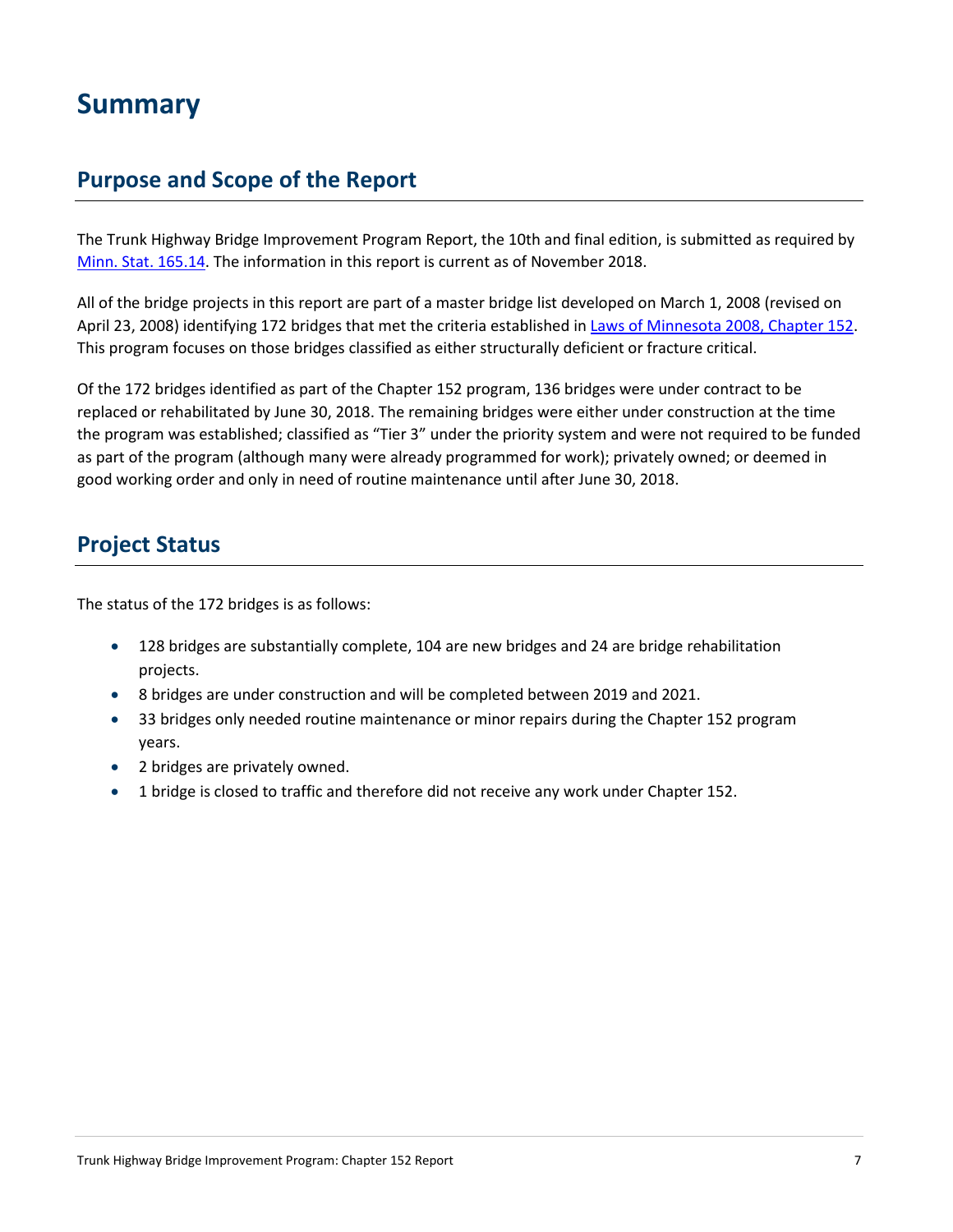

*Figure 1: Chart with status of bridges identified under Chapter 152 for replacement or rehabilitation* 

 *NOTE: The graph displays the project status of 136 bridges identified under Chapter 152 program that needed work*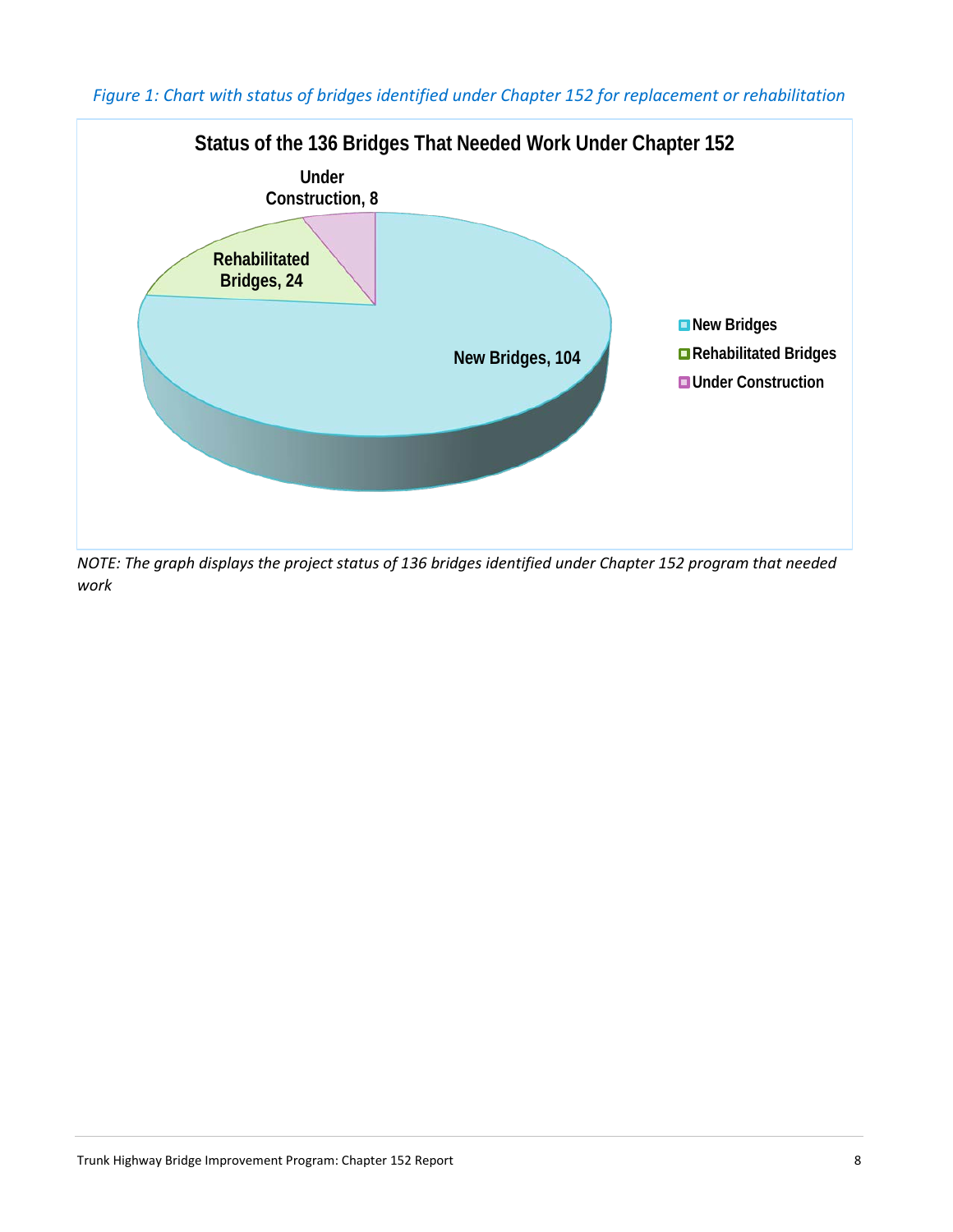# **Accomplishments**

 The collapse of the Interstate 35W Bridge in Minneapolis on Aug. 1, 2007 put an immediate spotlight on the condition of all Minnesota's bridges. In 2008, it was determined that 3.2 percent of the state's bridges were structurally deficient, or in poor condition, exceeding MnDOT's trunk highway bridge condition target of 2 condition. In 2008, the Legislature created the Chapter 152 Bridge Improvement Program to provide funds to percent or less. MnDOT identified 172 bridges that were structurally deficient, fracture critical or in poor rehabilitate or reconstruct those bridges that fell below the "fair" target.

 The 172 bridges identified were separated into one of three tiers. The funding provided through the Chapter 152 program replaced or rehabbed 136 of the 172 originally identified bridges. Of the 36 remaining, three are privately owned or no longer on the trunk highway system and 33 received normal maintenance and/or minor repairs. Many of the 33 bridges that only had minor work or repairs during the Chapter 152 program years are scheduled to be replaced, rehabbed or have major repairs within the next 10 years. The Chapter 152 program helped to improve the overall bridge condition across the state. Now, Minnesota is meeting the bridge condition target and as of 2017 is at 1.4 percent.

 To date, more than \$1 billion has been spent on these bridges with eight bridges still in construction. MnDOT's expenditures (where available) for each bridge have been identified in Appendix C.

 Chapter 152 program reduced that number even further from 71 bridges in 2007 to 51. MnDOT had seen a steady decline in the number of fracture critical bridges from 2002 to 2007, however the

# **Tier System**

 All bridges inventoried are classified as a Tier 1, Tier 2 or Tier 3 bridge, where Tier 1 is the highest priority. Unless the commissioner identifies a reason for proceeding otherwise, all bridge projects within a higher tier must, to The legislation created a tier system to prioritize bridges based on each bridge's overall condition and usability. the extent feasible, be selected and funded in the approved State Transportation Improvement Program before beginning bridge projects in a lower tier. This can occur at any stage in the project development process—during bid solicitation, contract negotiations, construction or completion.

- that is at or below 50; or is identified by the commissioner as a priority project. • Tier 1: Any bridge with an average daily traffic count greater than 1,000 and a sufficiency rating
- Tier 2: Any bridge that is not a Tier 1 bridge, and is classified as fracture critical, or has a sufficiency rating that is at or below 80.
- • Tier 3: Any other bridge meeting the program criteria (structurally deficient) that is not a Tier 1 or Tier 2 bridge.

 The Bridge Office and the Office of Transportation System Management met with all MnDOT districts at the time the program was established to review the Tier 1 and Tier 2 bridge projects. Together, they identified the needed improvements for each bridge, such as rehabilitation, redeck, minor maintenance or replacement.

 The outcome of those meetings provided information to the districts to determine project scopes, cost estimates and preliminary construction dates associated with the identified bridge improvements. The project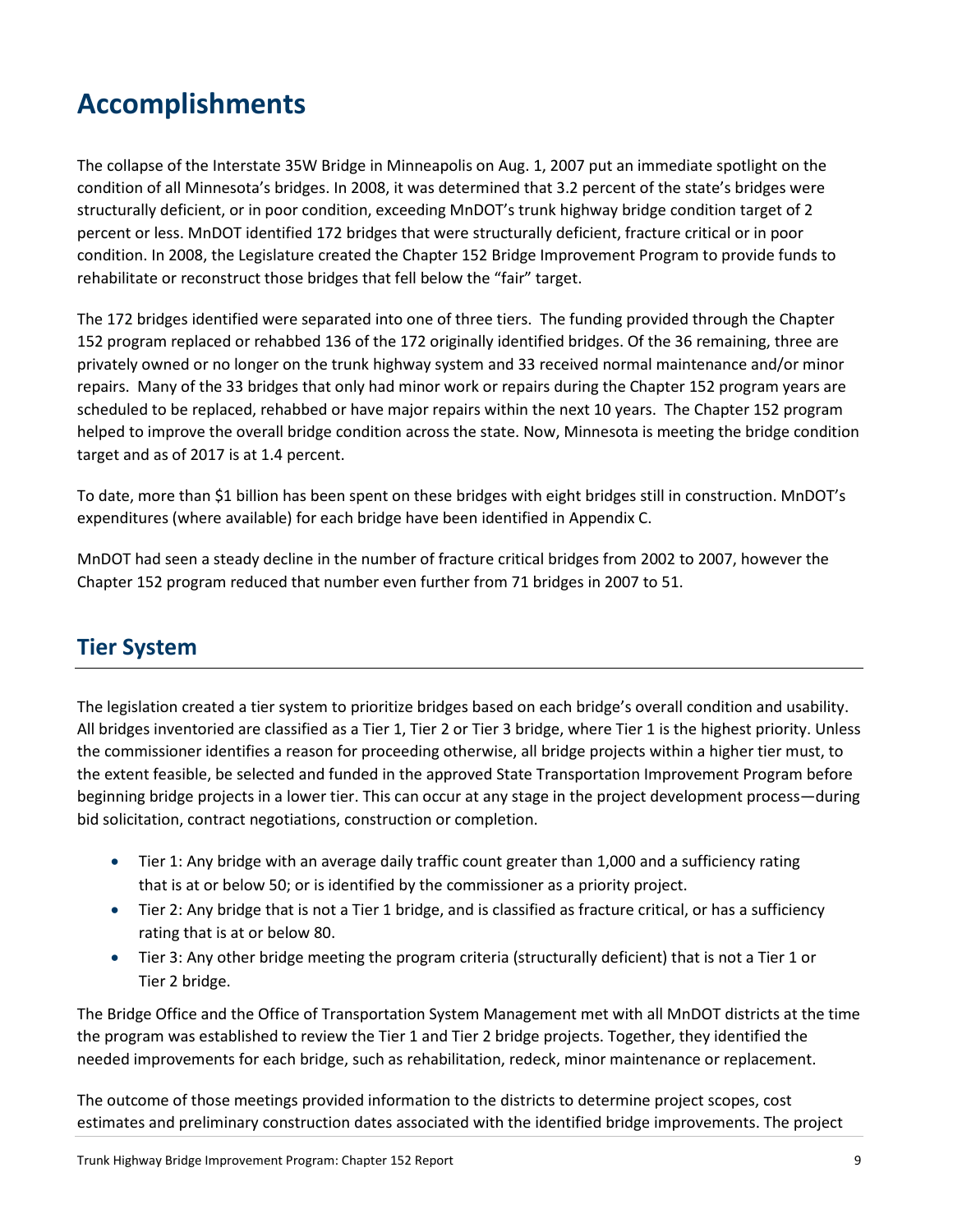North Dakota. For the purposes of this report, only Minnesota's cost share of those bridges is reported. scopes and cost estimates for the bridge projects were completed in December 2008 and are updated annually. There are several major bridges included in this program where ownership is shared with Canada, Wisconsin or



*Figure 2: The number of bridges under Chapter 152 and assigned tier* 

*Figure 3: Number of Tier 1 and Tier 2 Bridges* 

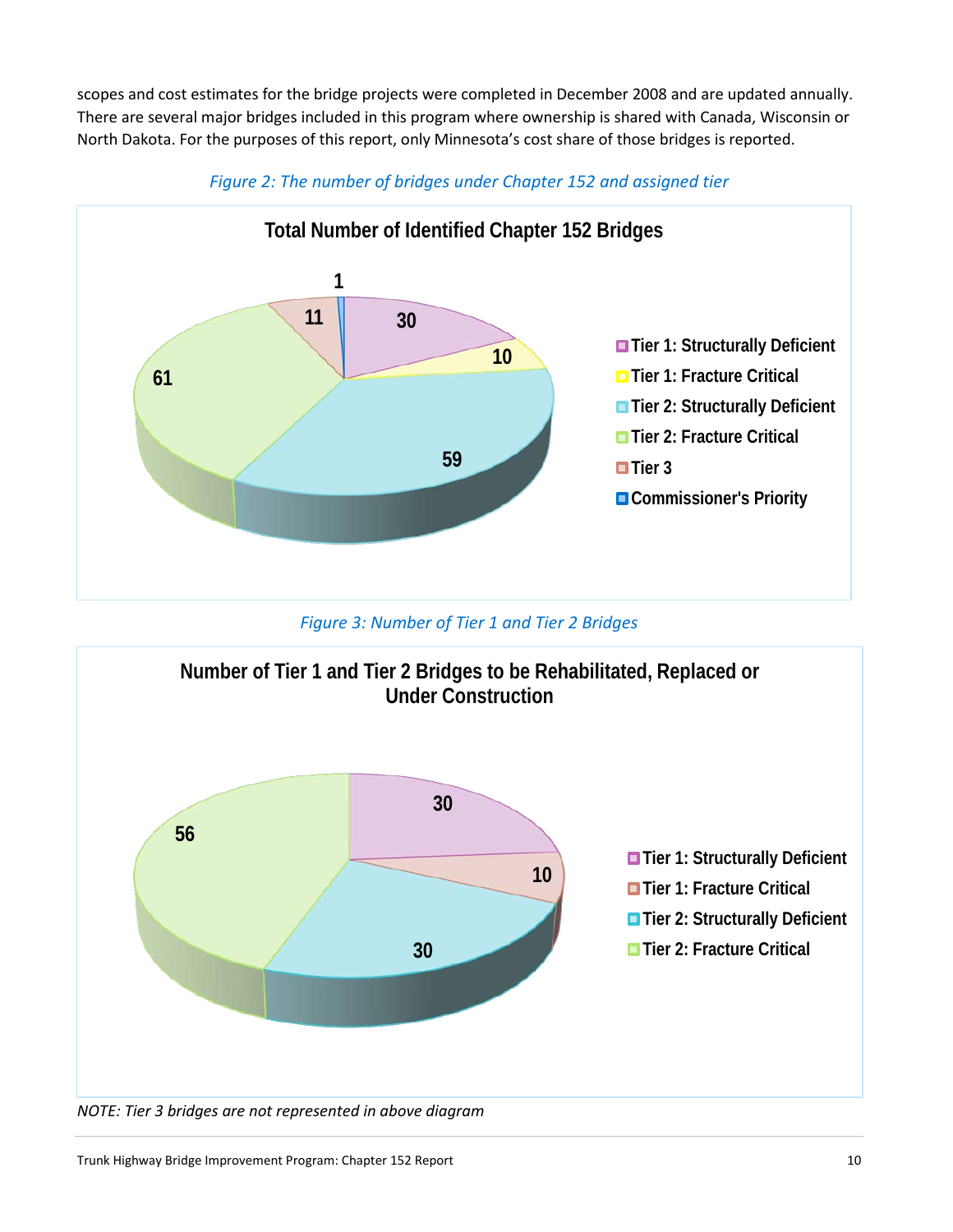# **Chapter 152 Bridge Inventory**

A bridge inventory is included in this report with the following information:

- Bridge number
- County
- MnDOT district
- Route number
- Facility carried and feature crossed
- National Bridge Inspection Standards condition ratings (deck, superstructure, substructure)
- Bridge classification(s): structurally deficient, fracture-critical or functionally obsolete
- Sufficiency rating
- Year built
- Average daily traffic count
- Load (operating) rating
- Length
- Deck area
- Main span type
- Brief description of the work planned
- Total project costs
- Year (or range of years) in which the work is planned
- engineering judgments about the safety or condition of the bridge, or any other factors specifically • Any notes on the bridge regarding history of bridge maintenance and inspection report findings, identified by the commissioner

 Each project within the four-year STIP has a total project cost estimate associated with it. Projects planned for years beyond the STIP time frame have a total project cost estimate range identified.

In accordance with Minn. Stat. 165.14, MnDOT accomplished the following by June 30, 2018:

- Tier 1: All 10 fracture critical bridges are replaced, renovated or under construction.
- • Tier 1: All 30 of the structurally deficient bridges that are not fracture critical are replaced, renovated or under construction.
- • Tier 2: Of the 61 fracture critical bridges, 12 have been replaced. Of the remaining fracture critical bridges, 18 have been repaired or renovated, two are privately owned, and one does not carry trunk highway traffic. The remaining Tier 2 fracture critical bridges that are not being repaired or replaced within this 10-year program performed well and only need routine maintenance. Some of these bridges are planned for rehabilitation or replacement just beyond 2018.
- based on load posting status, maintenance history, condition and sufficiency ratings. • Tier 2: Of the 59 structurally deficient bridges, all are replaced, repaired or under construction
- Tier 3: Of the 11 structurally deficient bridges, replacements were prioritized based on load posting status, maintenance history and condition ratings.
- was added to this program as a commissioner's priority. • Commissioner's Priority: One load-posted bridge (neither structurally deficient nor fracture critical)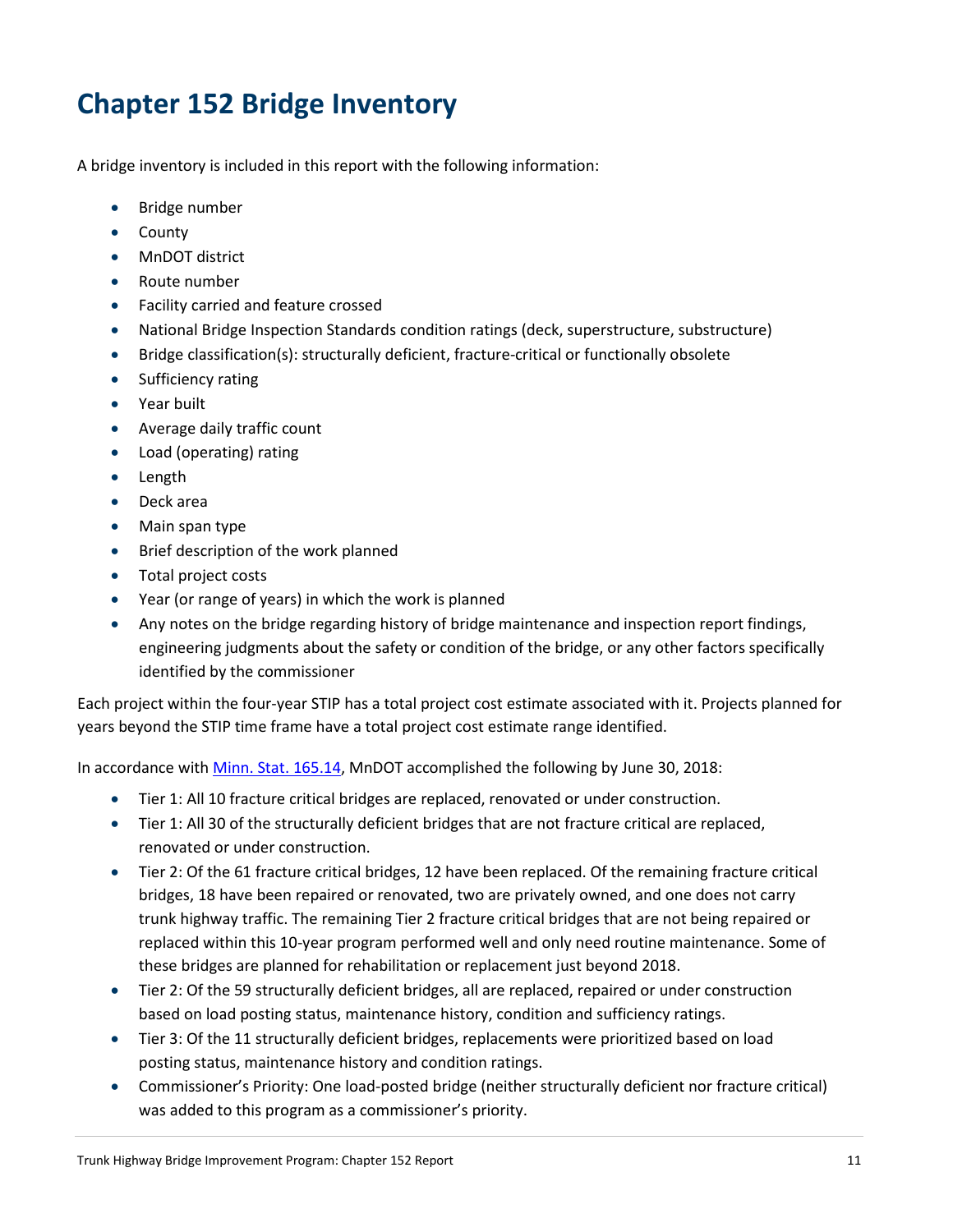for replacement or repair, as funding allows. • Additional bridges that become structurally deficient during the next decade will be programmed

Assumptions that may have affected the Chapter 152 Bridge Program include:

- • The current appropriation schedule for bond funds during the 10-year program did not match the current schedule for bridge improvements, creating a negative balance in the program. Redistribution of bond appropriations was needed to match the bridge schedule and estimates.
- construction or the mid-year of construction for multi-year, large-scale bridges. There were 13 Appendix A. TH 99 over the Minnesota River in St. Peter and Sorlie Bridge (US 2B over the Red • The current projections of inflation rates used to calculate cost estimates to the year of large-scale bridges identified in the inventory. The inventory spreadsheet for these bridges is River in East Grand Forks) were rehabilitated in-place and were then no longer considered largescale bridge projects.
- bridge project schedule for one or more of the other large-scale bridges. • Schedule changes for any individual large-scale bridge may have required a shift in the overall
- conditions may have affected the order and magnitude of funding needed to deliver this program. • Current bridge conditions were used to develop this program. Significant changes in bridge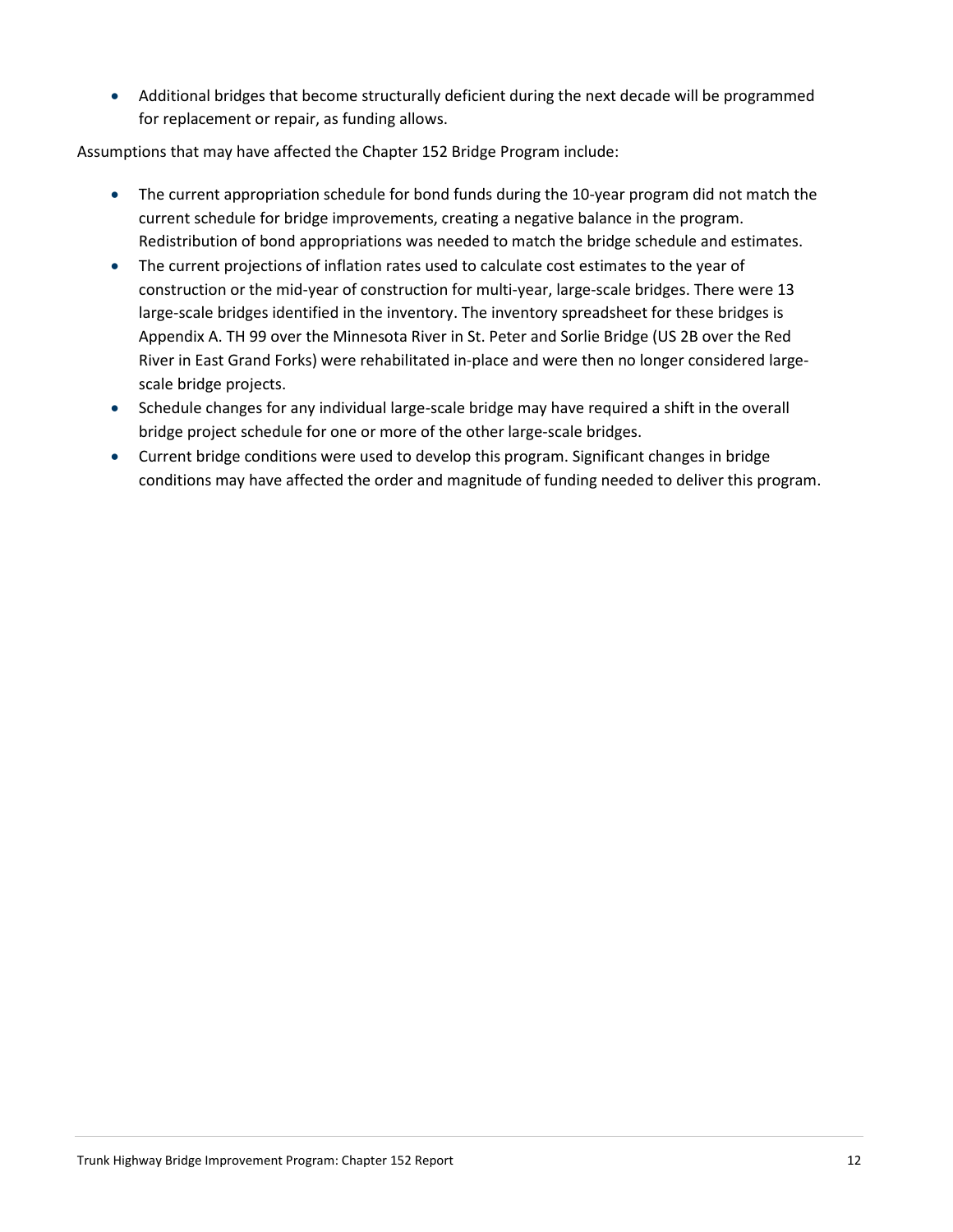# **Scheduling**

Projects were scheduled using these priorities:

- 1. Bridge projects currently programmed in the 2018-21 STIP will be delivered as planned.
- 2. Large-scale bridges were scheduled based on bond availability, project readiness, remaining bridge life and condition.
- 3. Remaining bridges were replaced in order of tiers and generally ranked by these priorities:
	- a) Load posted
	- b) History of maintenance issues or inspection findings
	- c) Condition Code Four or less for superstructure
	- d) Condition Code Four or less for substructure
	- e) Sufficiency rating less than 50
	- f) Permit restricted
	- g) Sufficiency rating less than 80
	- h) Functional class (principal arterials before others)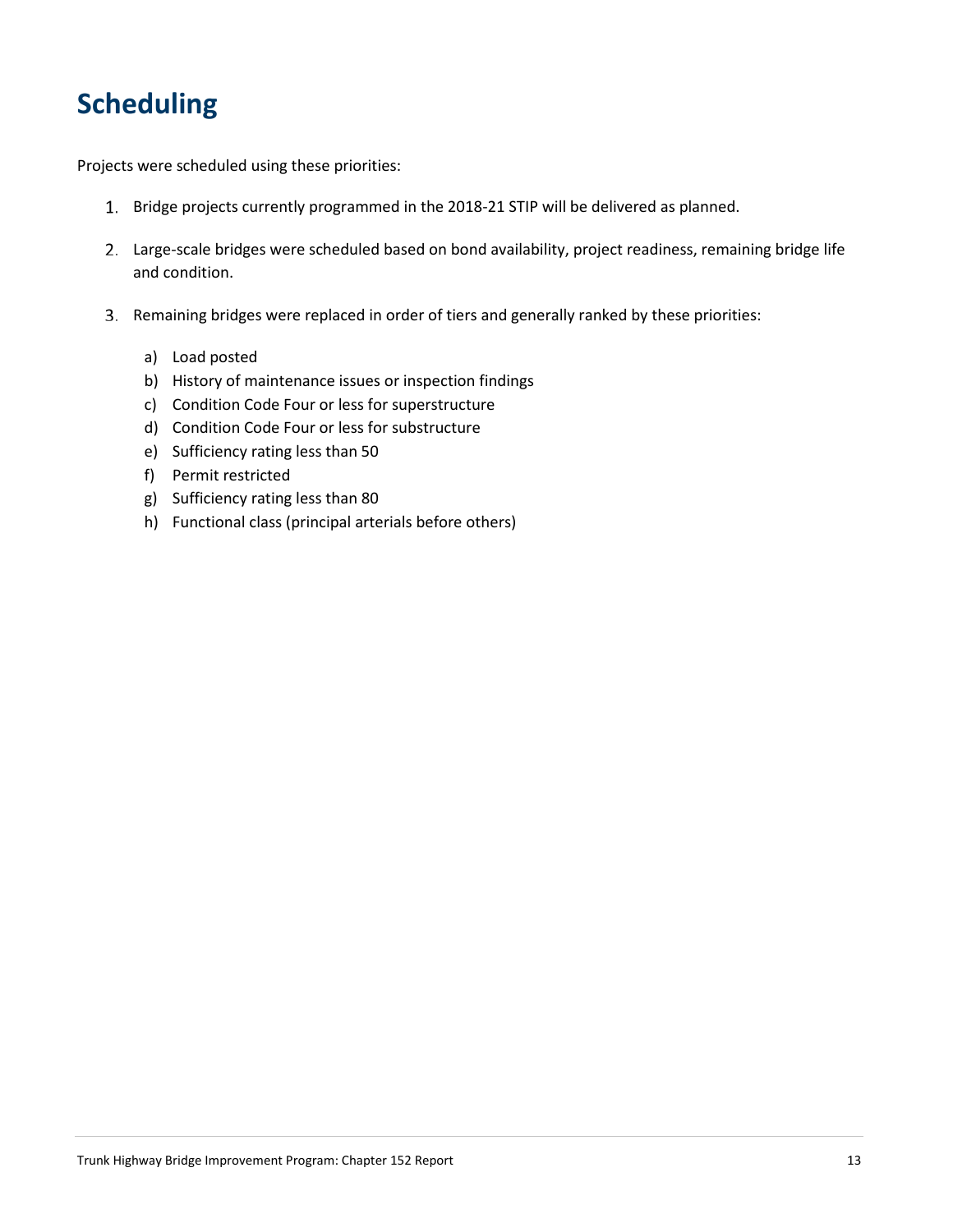# **Requirements and Recommendations for Changes**

Per Minn. Stat. 165.14, subdivision 6, the commissioner was to report on the adequacy and efficacy of (1) the program requirements under subdivision 3, and (2) the prioritization requirements under subdivision 4.

 highway system that were classified as fracture critical or structurally deficient, or constituted a priority project. inventory condition codes, bridge classification (such as functionally obsolete), the year in which the bridge was engineering judgments with respect to the safety or condition of the bridge. Under subdivision 3, the program required the commissioner to develop an inventory of bridges on the trunk When determining whether a bridge was a priority project, the commissioner could consider national bridge built, the history of bridge maintenance and inspection report findings, the average daily traffic count and

## **Structurally Deficient Bridges**

 rehabilitation as a part of programming and planning bridge projects. Prioritization occurred using the same Prior to the enactment of this legislation, structurally deficient bridges were considered for replacement or criteria established in this legislation. The funding provided under this program helped to close the funding gap and accelerated the replacement or rehabilitation of structurally deficient bridges.

## **Newer Fracture Critical Bridges**

 Only certain fracture critical bridges were programmed or planned for replacement within the time frame of this maintenance or minor repairs within the time frame of this program and were not recommended for replacement until they near the end of their usable life. For this reason, the commissioner took a broad program. Many fracture critical bridges on the trunk highway system were built after the mid-1970s, when the engineering community came to know more about steel fatigue. These newer bridges were designed and fabricated with improved details for resistance to fatigue. Steel specifications in the mid-1970s required steel "toughness" properties that provided resistance to fatigue. A Fracture Control Plan published in 1978 by the American Association of State Highway and Transportation Officials also served as a guide for fabricating bridges using improved welding techniques for assembly. Many of these bridges only needed regularly scheduled interpretation of the legislation to allow specific bridges to remain in service if the reasons were documented.

## **Historic Fracture Critical Bridges**

 MnDOT coordinated with the Federal Highway Administration to implement the Historic Fracture Critical Bridge the retrofit options examined did not provide designs that yield the 50-year service life expected from such a program. Under Section 106 of the National Historic Preservation Act, older fracture critical bridges eligible for the National Register of Historic Places required an in-depth study of the feasibility of rehabilitating these bridges prior to moving forward with a replacement project. As a part of these rehabilitation feasibility studies, MnDOT examined the potential for retrofitting fracture critical structures in order to provide load path redundancy. This was feasible for some types of fracture critical bridges. In other cases, such as truss bridges,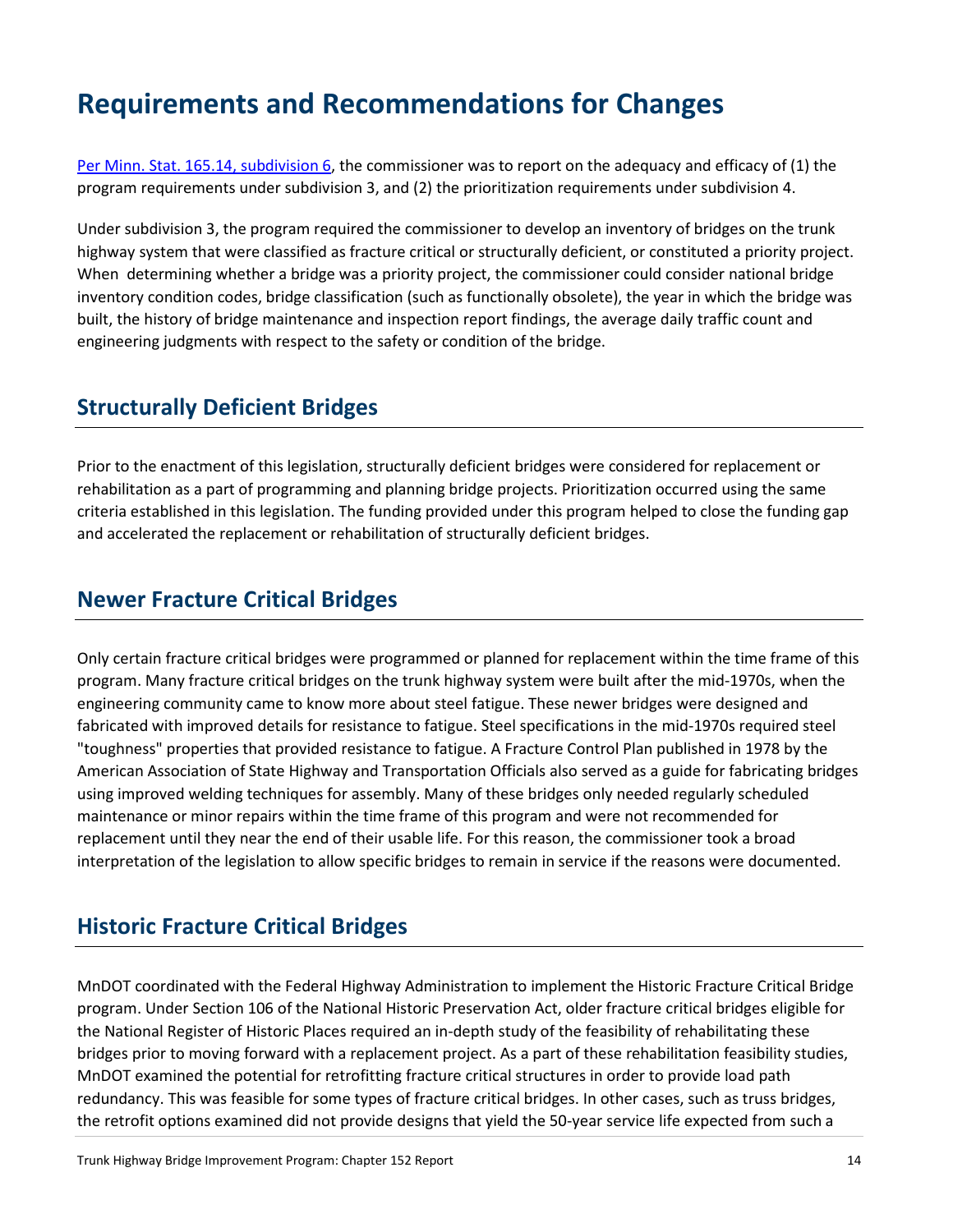large investment. Additionally, some of the options examined would have created visual impacts that rendered the structure ineligible for the National Register. As with the newer fracture critical bridges described above, historic fracture critical bridges were also considered as candidates for continued service.

# **Tier System**

Prioritization parameters under *Minn. Stat. 165.14, subd. 4* required the commissioner to classify all bridges in the program into Tier 1, Tier 2 or Tier 3, with Tier 1 as the highest priority tier. Before beginning a bridge project prioritized within either Tier 2 or Tier 3, all bridge projects within Tier 1 had to be funded in the approved STIP. The Tier 1 projects had to be in some stage of the project development process, including bid solicitation, contract negotiation, under construction or completed.

 MnDOT found the tier system workable and had no changes to suggest regarding its adequacy and efficacy. The commissioner could identify projects within the lower tiers with special circumstances and decide to prioritize those projects ahead of Tier 1 bridges. The prioritizing criteria laid out in the legislation used much of the same criteria the commissioner used to prioritize bridges before the legislation was passed, except that the commissioner had not previously categorized bridges in tiers. Since the Chapter 152 program was implemented,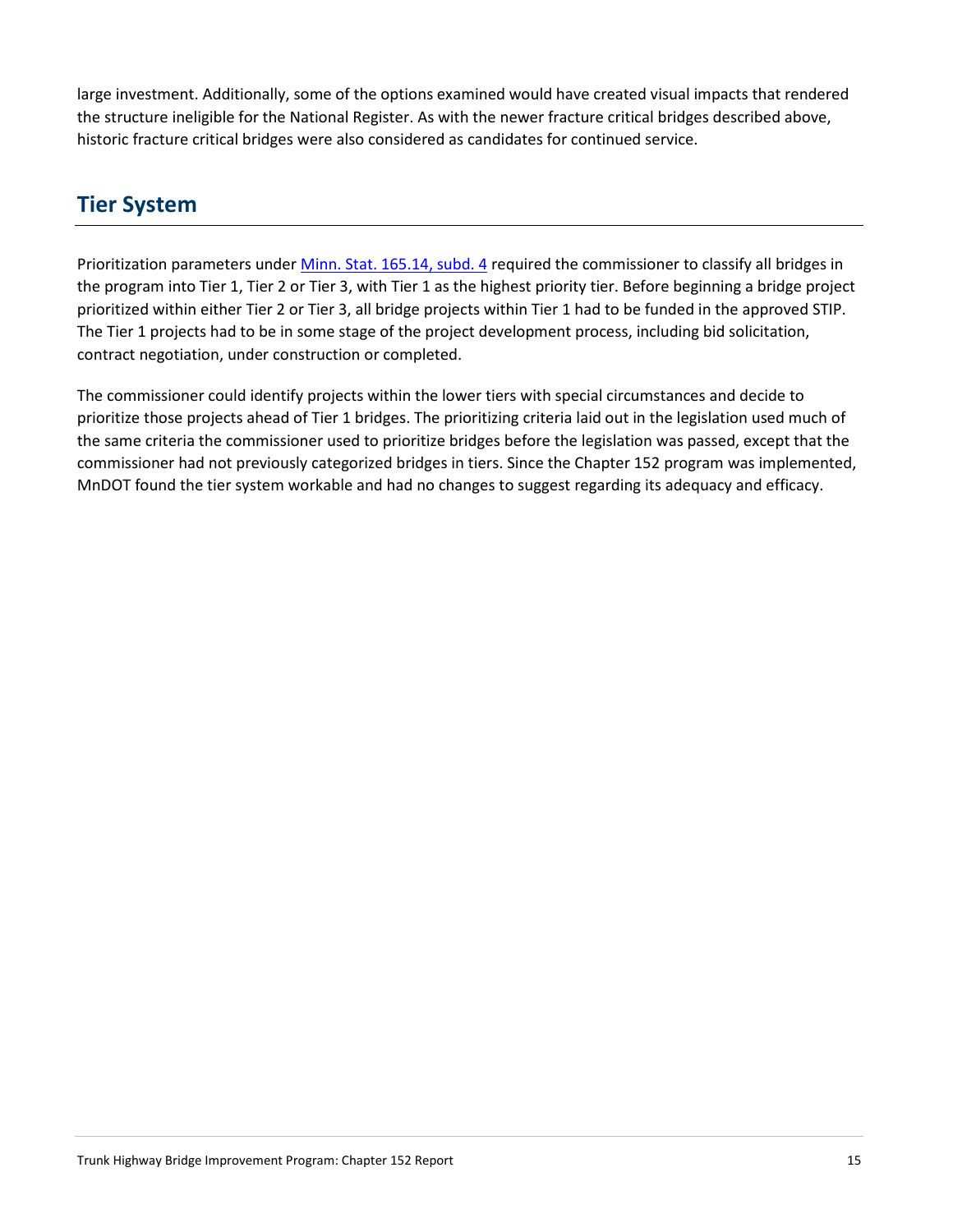# **Prioritization of Subsequent Trunk Highway Bridge Projects**

## **Assessing Risk**

 based criteria for project identification outside of the Chapter 152 Bridge Improvement Program. The intent of service interruption and impacts of an interruption to the traveling public. The risk assessment process Legislation passed during the 2010 session required expansion of the current planning process to include riskintroducing risk assessments was to provide a comprehensive look at factors that affect the likelihood of a considered the following factors:

- Condition of the deck  **Geometric factors**
- Condition of the superstructure Special vulnerabilities
- Condition of the substructures Traffic volume
- Fatigue in steel structures Heavy commercial traffic
- Fracture criticality  **Detour length**
- 
- 
- 
- 
- 
- 
- Scour susceptibility **•** Highway classification

 assessment tool. BRIM was developed and calibrated for use in the planning of bridge improvements and replacements. The BRIM process consists of three steps: MnDOT developed a process called Bridge Replacement and Improvement Management to incorporate the risk

- Identifying improvement needs
- Ranking each bridge based on the bridge planning index
- Conducting an expert review

 Improvement needs were developed based on bridge inspection and inventory data for each individual bridge using the expected deterioration of each bridge. The result was a draft list of bridge needs, including cost and schedule.

 The next step incorporated the bridge planning index, or BPI, which applied the principles of risk assessment to the planning process and included the factors mentioned previously. The BPI rated each individual bridge from 0 (highest priority) to 100 (lowest priority).

 appropriately based on the local transportation needs, scope and schedule. The last step in the BRIM process was the expert review with the MnDOT district offices. This step provided an opportunity for local experts with a more intimate knowledge of the bridges to ensure projects were programmed

The expert review process was further refined by meeting with the MnDOT districts and making final changes based on the feedback collected. The updated bridge improvement needs were used as a basis for planning investments in state trunk highway bridges.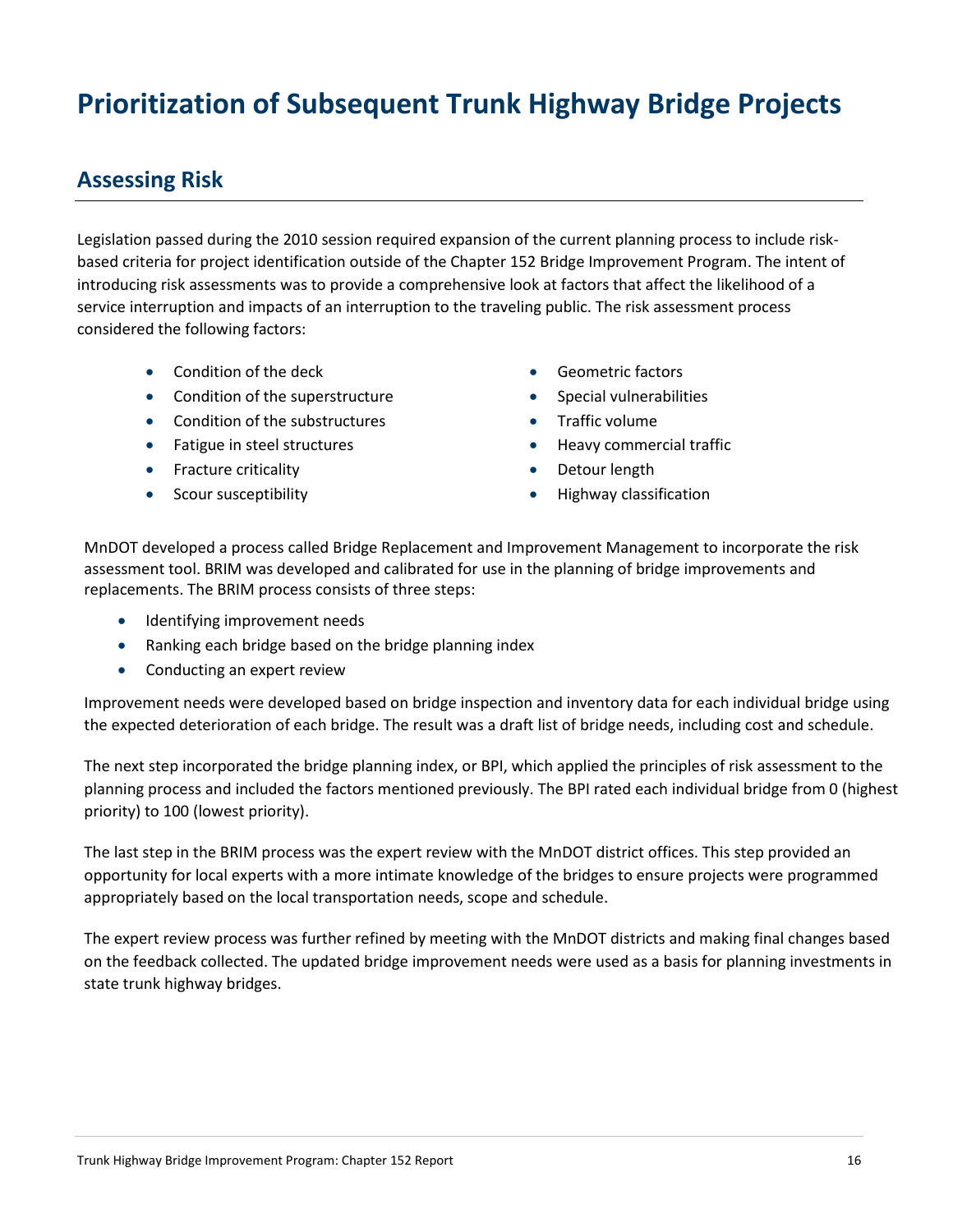# **Statewide Performance Program & District Risk Management Program**

 For many years, MnDOT allocated a large portion of revenue to its eight districts to progress towards performance targets and key objectives and to address district-specific risks. Since the passage of MAP-21 in 2012, federal policy and performance requirements direct the majority of federal funds to the National Highway System. This continued optimal way. Further, MnDOT must carefully manage the risk that the condition of state highways and bridges might negatively affect Minnesota's bond rating. Therefore, MnDOT developed the Statewide Performance Program and District Risk Management Program to respond to these changes. in the newest federal transportation legislation, Fixing America's Surface Transportation Act of 2015, otherwise known as the FAST Act. Continuing to allocate most revenue to the eight districts might not meet NHS targets in an

 government and the eight Area Transportation Partnerships, as well as outreach and information sharing with other Project selection in both programs, SPP and DRMP, continues to require coordination with local and regional units of stakeholders and the general public.

 The SPP focuses on federal performance conditions, which require MnDOT to make progress towards pavement, bridge, safety and congestion performance targets. A failure to do so may result in the loss of some federal funding flexibility. MnDOT's functional and district offices work collaboratively to select appropriate projects. These projects focus on existing pavement conditions- bridges, roadside infrastructure rehabilitation and replacement, and it includes some lower cost, high-benefit projects to improve safety and mobility.

 districts in a collaborative process to ensure each district is balancing district-level risks and making progress towards The DRMP focuses on non-NHS highways and addresses unique conditions at the district level. Revenue is allocated to the districts to identify and prioritize projects in this program; however, project selections are evaluated across statewide goals. Projects focus on pavement, bridge, roadside infrastructure, safety and mobility.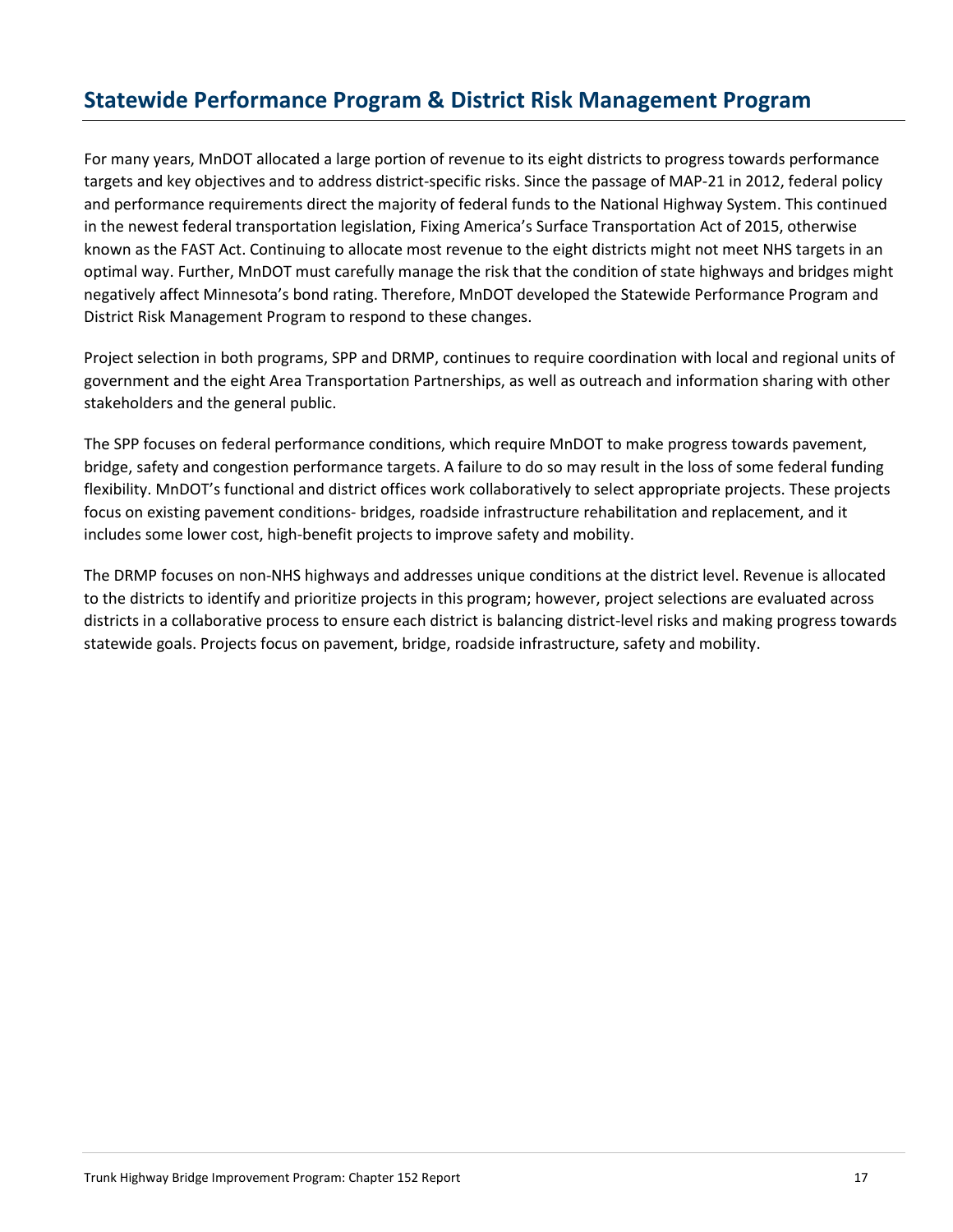# **Bicycle and Pedestrian Accommodations**

 During the 2010 session, legislation passed requiring all bridge projects funded under the Chapter 152 program in fiscal year 2012 or later to include bicycle and pedestrian accommodations. The requirement applies if both sides of there is no need or there is a reasonable alternative within one-quarter mile of the bridge project. Bicycle and the bridge are located within a municipality or if the bridge links a pedestrian way, shared-use path, trail or scenic bikeway. Bicycle and pedestrian accommodations are not required if a comprehensive assessment demonstrates pedestrian accommodations were implemented consistent with legislative requirements.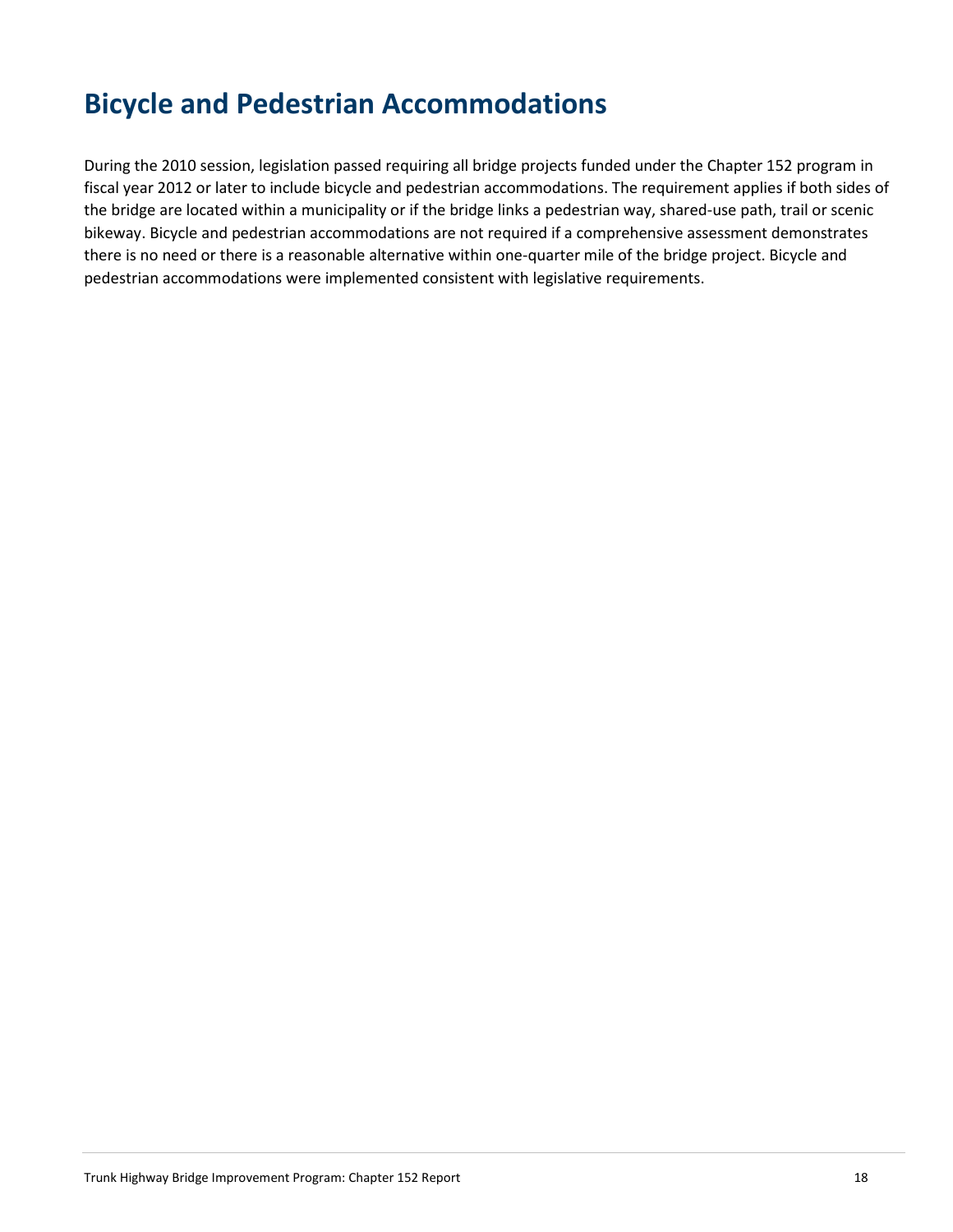# **Appendix A: Status of Large-Scale Bridge Projects**

| Name/Location                                                            | County                      | <b>District</b> | <b>Bridge</b><br>No. | <b>Status</b>                                      |
|--------------------------------------------------------------------------|-----------------------------|-----------------|----------------------|----------------------------------------------------|
| DeSoto, in St. Cloud; TH23 over<br>Mississippi River & Riverside Dr.     | <b>Stearns</b>              | 3               | 6748                 | Replacement complete                               |
| Robbin-Drayton; TH11 over Red River of<br>the North                      | Kittson                     | $\overline{2}$  | 6690                 | Replacement complete                               |
| Hastings; US61 over the Mississippi<br>River, RR, Streets                | Dakota                      | Metro           | 5895                 | Replacement complete                               |
| Lafayette; US52 over the Mississippi<br>River, RR & Streets              | Ramsey                      | Metro           | 9800                 | Replacement complete                               |
| Dresbach; I-90 over the Mississippi River                                | Winona                      | 6               | 9320                 | Replacement complete                               |
| St. Peter; TH99 over the Minnesota<br>River*                             | LeSueur                     | $\overline{7}$  | 4930                 | Rehabilitation complete*                           |
| Cayuga; I-35 over Cayuga Street &<br><b>BNSF RR</b>                      | Ramsey                      | Metro           | 6515                 | Replacement complete                               |
| St. Croix River Crossing in Stillwater;<br>TH36 over the St. Croix River | Washington                  | Metro           | 4654                 | Replacement complete                               |
| Winona; TH43 over the Mississippi River,<br>RR, Streets                  | Winona                      | 6               | 5900                 | Rehabilitation underway and new bridge<br>complete |
| Sorlie Bridge, E Grand Forks; US 2B<br>over the Red River of the North*  | Polk                        | $\overline{2}$  | 4700                 | Rehabilitation complete*                           |
| TH72 over the Rainy River in Baudette                                    | Lake of the<br><b>Woods</b> | $\overline{2}$  | 9412                 | Replacement underway                               |
| Red Wing; US63 over Mississippi River<br>& CP Rail                       | Goodhue                     | 6               | 9040                 | Replacement underway                               |
| New Ulm; TH14 over the Minnesota<br>River                                | <b>Brown</b>                | 7               | 9200                 | Replacement underway                               |

 \* TH 99 over the Minnesota River in St. Peter and Sorlie Bridge (US 2B over Red River in East Grand Forks) were rehabilitated in-place and are no longer considered large-scale bridge projects.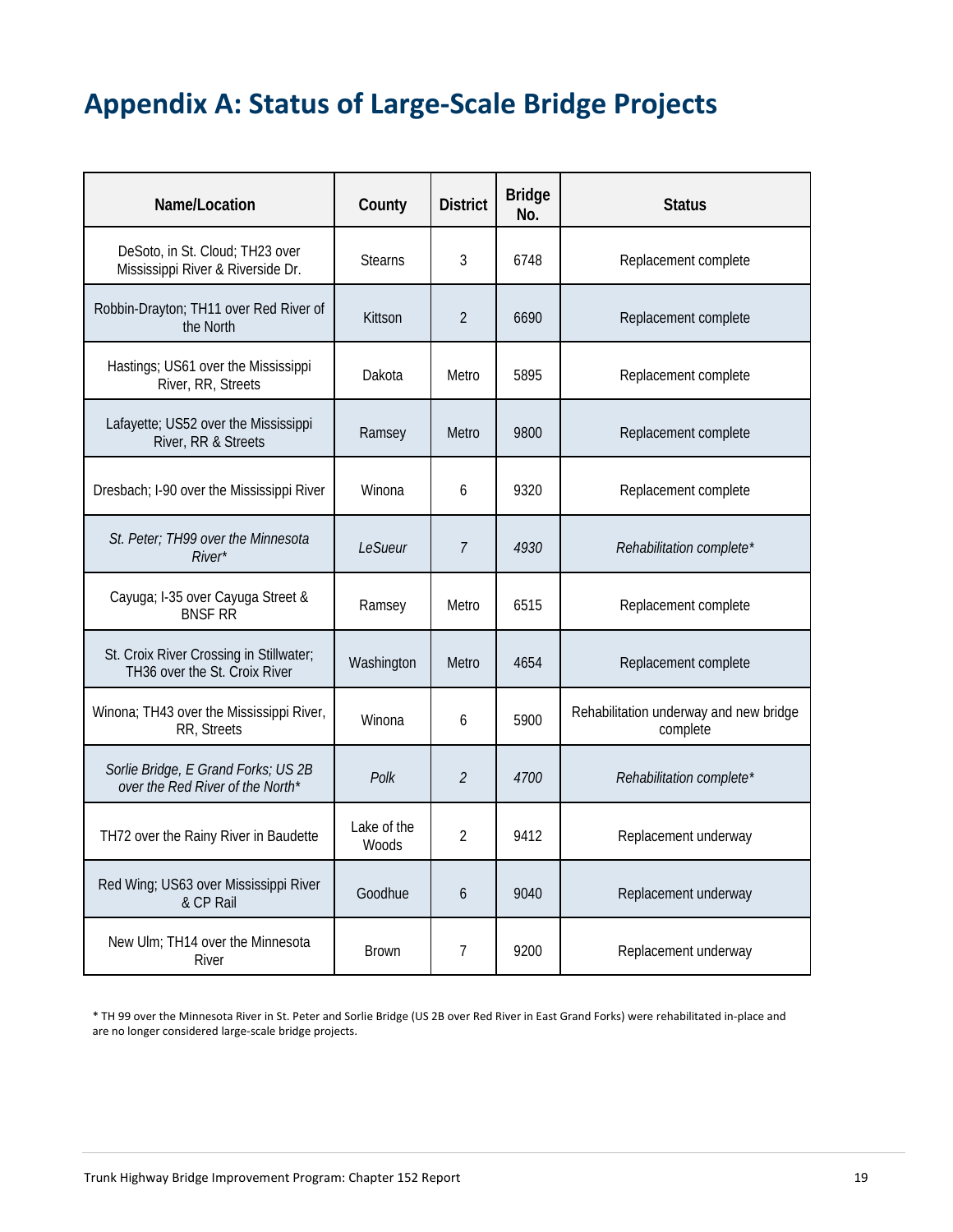# **Appendix B: Abbreviations and Definitions**

| Abbreviation                             | Definition                                                                                                                                                                                                                                                                                                                                                                                                                                                                                                                                                                                          |
|------------------------------------------|-----------------------------------------------------------------------------------------------------------------------------------------------------------------------------------------------------------------------------------------------------------------------------------------------------------------------------------------------------------------------------------------------------------------------------------------------------------------------------------------------------------------------------------------------------------------------------------------------------|
| ADT                                      | Average daily traffic                                                                                                                                                                                                                                                                                                                                                                                                                                                                                                                                                                               |
| Bridge length                            | Length of bridge from abutment to abutment                                                                                                                                                                                                                                                                                                                                                                                                                                                                                                                                                          |
| Bridge number                            | Unique number assigned to a specific bridge                                                                                                                                                                                                                                                                                                                                                                                                                                                                                                                                                         |
| CH 152 work planned                      | Type of work planned for bridge                                                                                                                                                                                                                                                                                                                                                                                                                                                                                                                                                                     |
| CH 152 tier                              | Classification created by the Legislature - See Summary                                                                                                                                                                                                                                                                                                                                                                                                                                                                                                                                             |
| Condition (NBIS rating)                  | National Bridge Inspection Standards rating given to<br>a part of a bridge to identify its condition                                                                                                                                                                                                                                                                                                                                                                                                                                                                                                |
| Construction year planned                | Estimated year construction is to begin                                                                                                                                                                                                                                                                                                                                                                                                                                                                                                                                                             |
| Deck area                                | Total bridge deck area (square feet)                                                                                                                                                                                                                                                                                                                                                                                                                                                                                                                                                                |
| <b>Deck</b>                              | Deck rating                                                                                                                                                                                                                                                                                                                                                                                                                                                                                                                                                                                         |
| <b>District</b>                          | MnDOT construction district; there are eight MnDOT districts                                                                                                                                                                                                                                                                                                                                                                                                                                                                                                                                        |
| Facility/feature crossed                 | Facility carried by the bridge/feature being crossed by bridge                                                                                                                                                                                                                                                                                                                                                                                                                                                                                                                                      |
| Fracture critical: (Y=Yes, N=No)         | A fracture critical bridge typically has a steel superstructure with load (tension)-carrying<br>members arranged in a manner in which, if one fails, the bridge would collapse.<br>Examples of fracture critical bridges are two-girder bridges or truss bridges. The<br>classification of fracture critical does not mean the bridge is inherently unsafe.                                                                                                                                                                                                                                         |
| Functionally obsolete: (Y=Yes,<br>$N=No$ | A functionally obsolete bridge is one that was built to standards that no longer meet the<br>minimum federal clearance requirements for a new bridge. These bridges are not<br>automatically rated as structurally deficient, nor are they inherently unsafe. Functionally<br>obsolete bridges include those that have sub-standard geometric features, such as<br>narrow lanes, narrow shoulders, poor approach alignment, or inadequate vertical under<br>clearance. The classification of a bridge as functionally obsolete also indicates a priority<br>status for federal funding eligibility. |
| Load (operating) rating                  | Load ratings based on the operating rating level generally describe the maximum<br>permissible live load to which the structure may be subjected. Allowing unlimited<br>numbers of vehicles to use the bridge at operating level may shorten the life of the<br>bridge.                                                                                                                                                                                                                                                                                                                             |
| Load posting                             | The placement of regulatory signs at a bridge indicating the safe load carrying capacity<br>of the bridge.                                                                                                                                                                                                                                                                                                                                                                                                                                                                                          |
| Main span type                           | Type of main span superstructure                                                                                                                                                                                                                                                                                                                                                                                                                                                                                                                                                                    |
| <b>Notes</b>                             | Notes on a specific bridge                                                                                                                                                                                                                                                                                                                                                                                                                                                                                                                                                                          |
| <b>OL</b>                                | Overlay                                                                                                                                                                                                                                                                                                                                                                                                                                                                                                                                                                                             |
| PT                                       | Paint                                                                                                                                                                                                                                                                                                                                                                                                                                                                                                                                                                                               |
| <b>RDK</b>                               | Re-deck                                                                                                                                                                                                                                                                                                                                                                                                                                                                                                                                                                                             |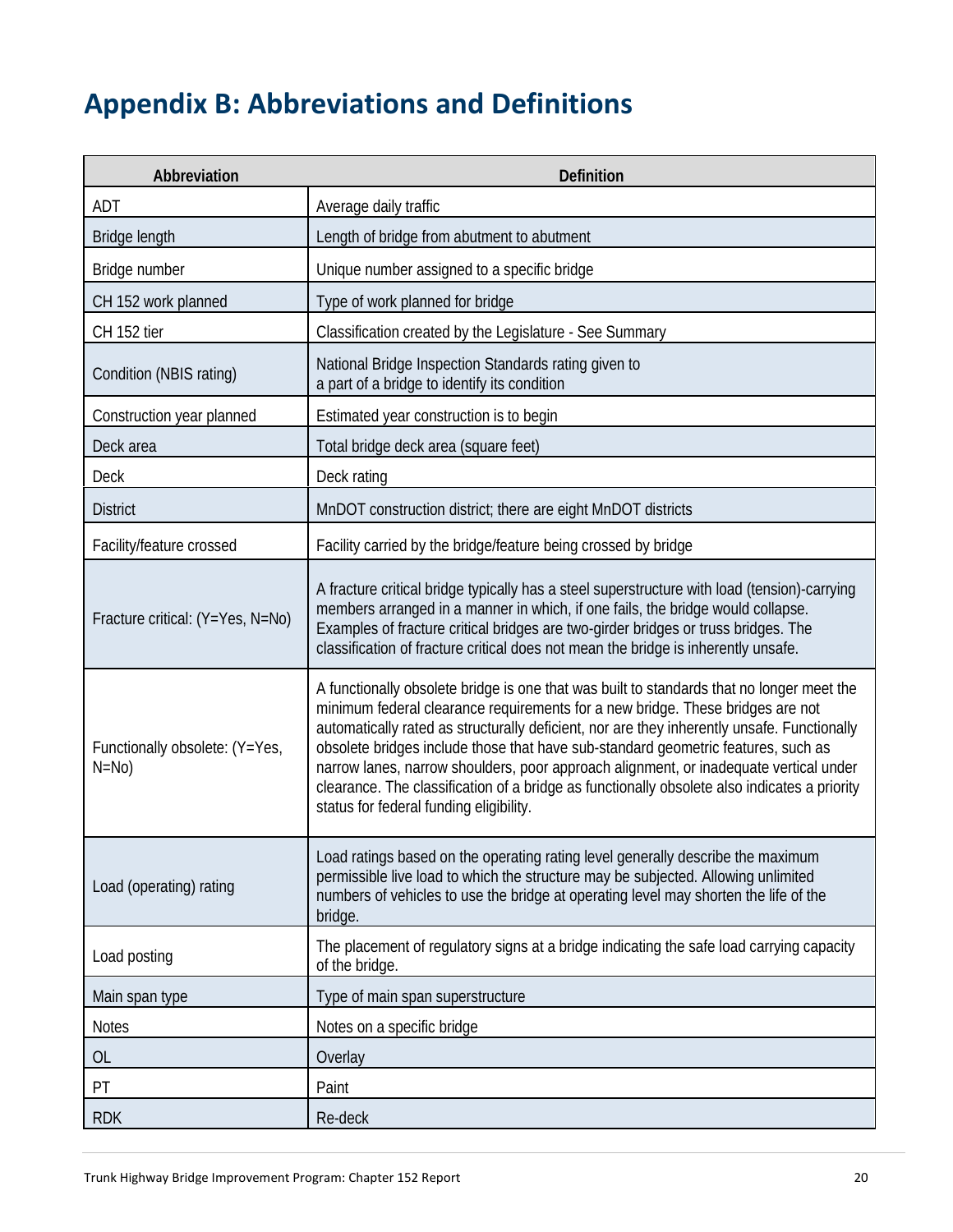| Abbreviation                              | <b>Definition</b>                                                                                                                                                                                                                                                                                                                                                                                                                                                                                                                                                                                                                                                                                                                                  |
|-------------------------------------------|----------------------------------------------------------------------------------------------------------------------------------------------------------------------------------------------------------------------------------------------------------------------------------------------------------------------------------------------------------------------------------------------------------------------------------------------------------------------------------------------------------------------------------------------------------------------------------------------------------------------------------------------------------------------------------------------------------------------------------------------------|
| Rehab                                     | Rehabilitation                                                                                                                                                                                                                                                                                                                                                                                                                                                                                                                                                                                                                                                                                                                                     |
| RE-OL                                     | Re-overlay                                                                                                                                                                                                                                                                                                                                                                                                                                                                                                                                                                                                                                                                                                                                         |
| Route Number                              | Trunk Highway, US Highway or Interstate on which project is located                                                                                                                                                                                                                                                                                                                                                                                                                                                                                                                                                                                                                                                                                |
| <b>RPL</b>                                | Replace                                                                                                                                                                                                                                                                                                                                                                                                                                                                                                                                                                                                                                                                                                                                            |
| Substructure                              | Structural parts of the bridge that support the superstructure and distributes all traffic<br>and bridge loads into the ground. Substructures are typically referred to as piers or<br>abutments.                                                                                                                                                                                                                                                                                                                                                                                                                                                                                                                                                  |
| Structurally deficient: (Y=Yes,<br>$N=No$ | Bridges are classified as structurally deficient if they have a general condition rating of 4<br>or less for the deck, superstructure, substructure or culvert, or if the road approaches<br>regularly take on water due to flooding. The fact that a bridge is structurally deficient<br>does not imply that it is unsafe. For bridge owners, the classification is a reminder that<br>the bridge may need further analysis that may result in load posting, maintenance,<br>rehabilitation, replacement or closure. If unsafe conditions are identified during a<br>physical inspection, the structure will be closed. Structurally deficient is a term used to<br>indicate a priority for federal funding eligibility.                          |
| SP#                                       | State project number                                                                                                                                                                                                                                                                                                                                                                                                                                                                                                                                                                                                                                                                                                                               |
| <b>SUB</b>                                | Substructure rating                                                                                                                                                                                                                                                                                                                                                                                                                                                                                                                                                                                                                                                                                                                                |
| Substantially complete                    | Bridge is open to traffic                                                                                                                                                                                                                                                                                                                                                                                                                                                                                                                                                                                                                                                                                                                          |
| Sufficiency rating                        | Sufficiency rating is a computed numerical value that is used to determine eligibility for<br>federal funding. The sufficiency rating formula result varies from 0 to 100. The formula<br>includes factors for structural condition, bridge geometry and traffic considerations. The<br>sufficiency rating formula is contained in the December 1995 edition of the "Recording<br>and Coding Guide for the Structure Inventory and Appraisal of the Nation's Bridges." A<br>bridge that is structurally deficient or functionally obsolete with a sufficiency rating of 80<br>or less is eligible for federal rehabilitation funding. Of those, a bridge with a sufficiency<br>rating of less than 50 is eligible for federal replacement funding. |
| <b>SUP</b>                                | Superstructure rating                                                                                                                                                                                                                                                                                                                                                                                                                                                                                                                                                                                                                                                                                                                              |
| Superstructure                            | Structural parts of the bridge that provide the horizontal span. For example, the portion<br>that directly supports the traffic and spans from one support to another support. Typical<br>superstructure types include beams/girders, arches, trusses and suspension bridge.                                                                                                                                                                                                                                                                                                                                                                                                                                                                       |
| Total project cost estimate               | All project costs associated with the construction, engineering and right of way<br>acquisition (including inflation out to the mid-year of construction and<br>contingency)                                                                                                                                                                                                                                                                                                                                                                                                                                                                                                                                                                       |
| Value in ()                               | Current value, updated from the 2008 value                                                                                                                                                                                                                                                                                                                                                                                                                                                                                                                                                                                                                                                                                                         |
| Year built                                | Year the bridge was originally constructed                                                                                                                                                                                                                                                                                                                                                                                                                                                                                                                                                                                                                                                                                                         |
| Year of substantial<br>completion         | Year the bridge is open to traffic after construction of the planned Chapter 152 work                                                                                                                                                                                                                                                                                                                                                                                                                                                                                                                                                                                                                                                              |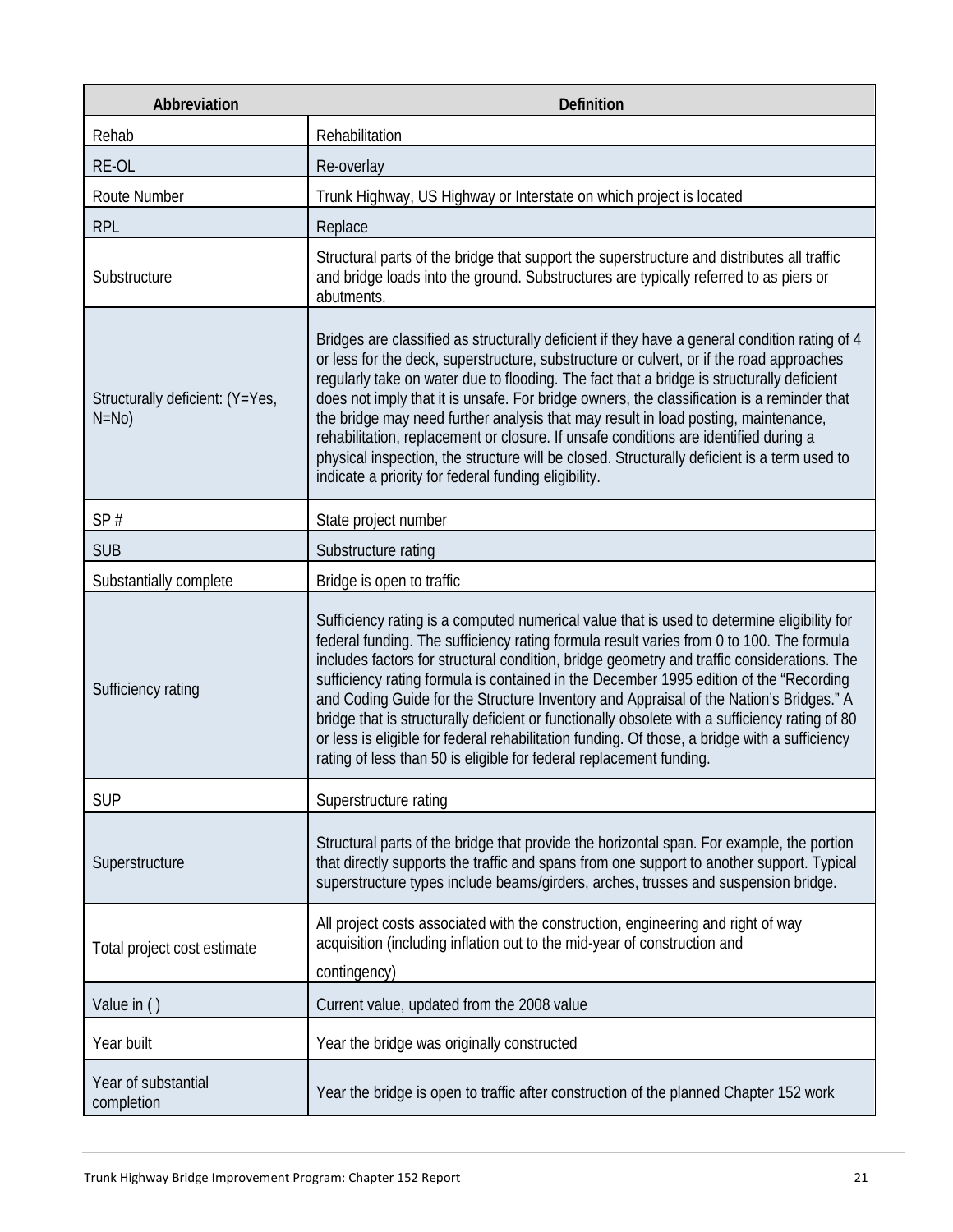# **Appendix C: Fracture Critical and Structurally Deficient Bridges**

See attached Appendix C: Fracture Critical and Structurally Deficient Bridges.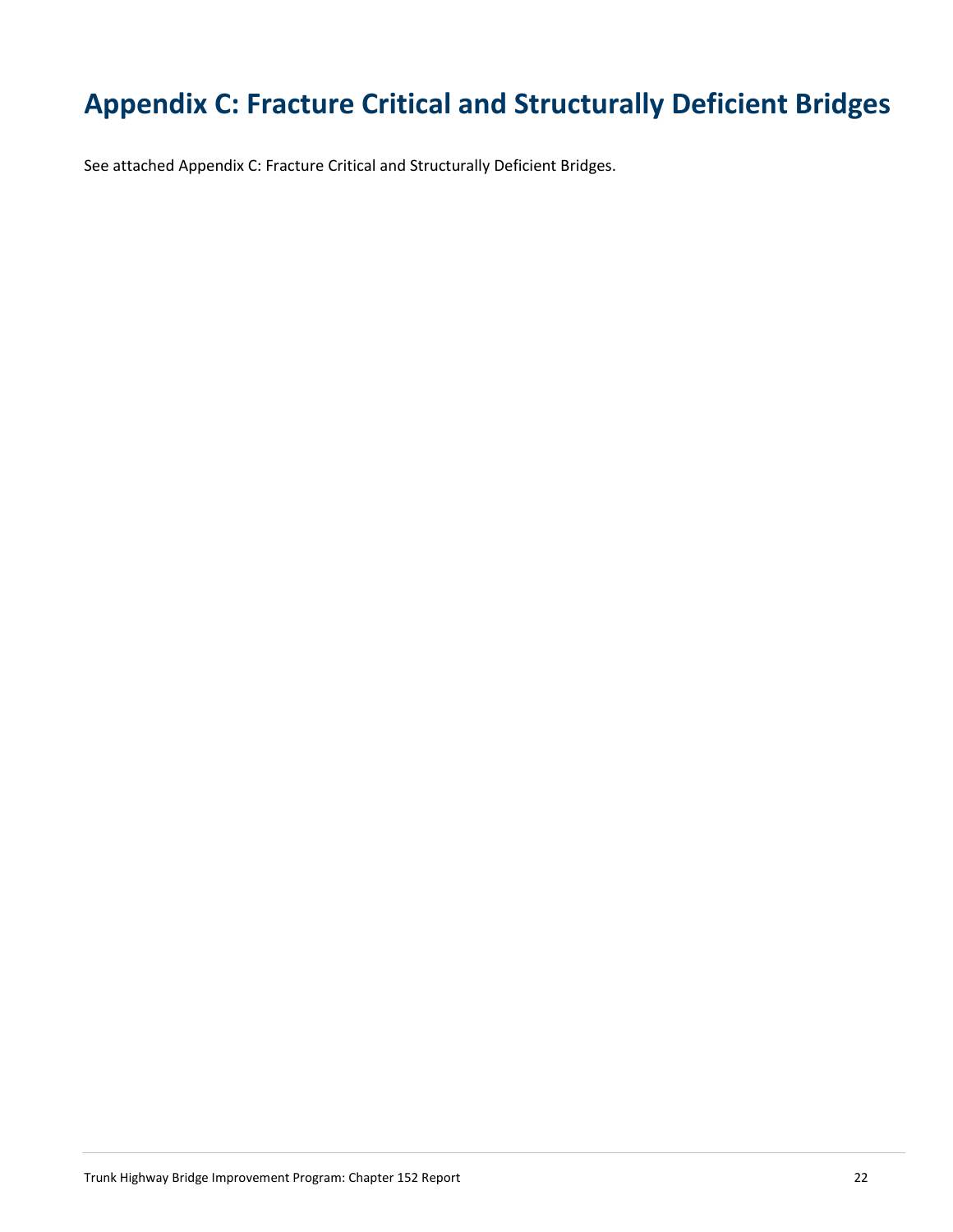Abbreviations and Definitions are located at the beginning of this report.

|                 |                                |                  |                                                 |                                                                   |                                                                                                                                                                              |                 |                             |                                        |                                 |                                  |                                               |                                                                                         |                    | <b>NBIS RATING</b> |                 |                                         |                                |                      |                                          |                              |                                  |                                        |                                   |                       |
|-----------------|--------------------------------|------------------|-------------------------------------------------|-------------------------------------------------------------------|------------------------------------------------------------------------------------------------------------------------------------------------------------------------------|-----------------|-----------------------------|----------------------------------------|---------------------------------|----------------------------------|-----------------------------------------------|-----------------------------------------------------------------------------------------|--------------------|--------------------|-----------------|-----------------------------------------|--------------------------------|----------------------|------------------------------------------|------------------------------|----------------------------------|----------------------------------------|-----------------------------------|-----------------------|
| <b>DISTRICT</b> | <b>BRIDGE</b><br><b>NUMBER</b> | 오<br>251<br>TIER | <b>ROUTE</b><br><b>NUMBER</b>                   | STATE<br><b>PROJE</b><br>$\Omega$                                 | FACILITY-<br><b>:ILITY - FEATURE</b><br>CROSSED                                                                                                                              | <b>COUNTY</b>   | <b>YEAR</b><br><b>BUILT</b> | <b>TOTAL PROJECT<br/>COST ESTIMATE</b> | PLANNED YEAR OF<br>CONSTRUCTION | SUBSTANTIALLY<br><b>COMPLETE</b> | YEAR<br><b>: OF SUBSTANTIAL</b><br>COMPLETION | $\overline{5}$<br>$\overline{\phantom{a}}$<br>$\overline{25}$<br><b>MORK</b><br>PLANNED | ЯDT                | DECK               | SUP             | SUB                                     | <b>BRIDGE</b><br><b>LENGTH</b> | DECK.<br><b>AREA</b> | <b>MAIN SPAN</b><br>HP<br>$\blacksquare$ | (OPERATING)<br><b>RATING</b> | STRUCTURALLY<br><b>DEFICIENT</b> | <b>FUNCTIONALLY</b><br><b>OBSOLETE</b> | <b>FRACTURE</b><br><b>CRITIC.</b> | SUFFICIENCY RATING    |
|                 | 6496                           | -2               | Hwy. 1                                          | 6901-27                                                           | HWY. 1 OVER FLINT CREEK                                                                                                                                                      | <b>ST LOUIS</b> | 1952                        | \$782,348                              | 2009                            | <b>YES</b>                       | 2009                                          | <b>RPL</b>                                                                              | 500                |                    | $5\overline{)}$ | 6                                       | 113                            | 3,899                | <b>STEEL BEAM SPAN</b>                   | HS 28.3                      | (N)                              | N.                                     | N.                                | 76.6                  |
|                 |                                |                  | Notes: Structure replaced with new Bridge 69043 |                                                                   |                                                                                                                                                                              |                 |                             |                                        |                                 |                                  |                                               |                                                                                         |                    |                    |                 |                                         |                                |                      |                                          |                              |                                  |                                        |                                   |                       |
|                 | 69100                          | -2               | Hwy. 2                                          | 6937-69100D                                                       | HWY. 2 OVER ST LOUIS RIVER,<br>HWY. 35, & RR (BONG)                                                                                                                          | <b>ST LOUIS</b> | 1982                        | \$10,541,000                           | 2014                            | YES                              | 2015                                          | OL & PT                                                                                 | 19,400             |                    |                 |                                         | 8,320                          | 687,257              | STEEL TIED ARCH                          | HS 40.6                      | <sup>N</sup>                     | N.                                     | Y                                 | 80.6 (79.5)<br>(79.2) |
|                 |                                |                  |                                                 | Notes: Border bridge with Wisconsin; cost listed is MN share only |                                                                                                                                                                              |                 |                             |                                        |                                 |                                  |                                               |                                                                                         |                    |                    |                 |                                         |                                |                      |                                          |                              |                                  |                                        |                                   |                       |
|                 | 69101                          | -2               | Hwy. 2                                          | 6937-101                                                          | HWY. 2 WB OFF RAMP OVER HWY<br>35 RAMP, RR, LAKE                                                                                                                             | <b>ST LOUIS</b> | 1983                        | \$442,993                              | 2013                            | <b>YES</b>                       | 2014                                          | OL & JOINTS                                                                             | 4,500              |                    |                 |                                         | 1,426                          | 36,796               | <b>CSTL BEAM SPAN</b>                    | HS 45.2                      | -N                               | N.                                     | $\mathsf{Y}$                      | 97.7                  |
|                 | 69101                          | -2               | Hwy. 2                                          | 6937-102                                                          | HWY. 2 WB OFF RAMP OVER HWY<br>35 RAMP, RR, LAKE                                                                                                                             | ST LOUIS        | 1983                        | \$793,750                              | 2018                            | YES                              | 2018                                          | PIER CAP<br><b>RETROFIT</b>                                                             |                    |                    |                 |                                         |                                |                      |                                          |                              |                                  |                                        |                                   |                       |
|                 |                                |                  |                                                 |                                                                   | Notes: Currently FC due to pier cap configuration. Redundancy was not added with second rehabilitation project.                                                              |                 |                             |                                        |                                 |                                  |                                               |                                                                                         |                    |                    |                 |                                         |                                |                      |                                          |                              |                                  |                                        |                                   |                       |
|                 | 69102                          | $\overline{2}$   | Hwy. 2                                          | 6937-102                                                          | HWY. 2 EB ON RAMP OVER HWY<br>35, RR, LAKE                                                                                                                                   | ST LOUIS        | 1983                        | \$3,500,000                            | 2018                            | YES                              | 2018                                          | PIER CAP<br><b>RETROFIT</b>                                                             | 4,500              | $\mathcal{Q}$      | 6               |                                         | 2,642                          | 85,872               | <b>CSTL BEAM SPAN</b>                    | HS 37.1                      | - N                              | N.                                     | $\mathsf{Y}$                      | 97.7                  |
|                 |                                |                  |                                                 |                                                                   | Notes: Currently FC due to pier cap configuration. Redundancy was not added with rehabilitation project.                                                                     |                 |                             |                                        |                                 |                                  |                                               |                                                                                         |                    |                    |                 |                                         |                                |                      |                                          |                              |                                  |                                        |                                   |                       |
|                 | 5470                           | - 2              | Hwy. 23                                         | 0901-67                                                           | HWY. 23 OVER BNSF RR                                                                                                                                                         | CARLTON         | 1936                        | \$3,159,914                            | 2015                            | <b>YES</b>                       | 2016                                          | RPL                                                                                     | 730 (710)          |                    |                 | 5                                       | 201                            | 6,757                | STEEL BEAM SPAN                          | HS 24.9 (HS<br>19.4          |                                  | N.                                     | N                                 | 54.2 (45.0)<br>(45.3) |
|                 |                                |                  | Notes: Replaced with new Bridge 09015           |                                                                   | HWY. 23 OVER N FORK NEMADJ                                                                                                                                                   |                 |                             |                                        |                                 |                                  |                                               |                                                                                         |                    |                    |                 |                                         |                                |                      |                                          |                              |                                  |                                        |                                   |                       |
|                 | 5554                           | - 3              | Hwy. 23                                         | 0901-75                                                           | <b>RIVER</b>                                                                                                                                                                 | CARLTON         | 1940                        | \$1,418,999                            | 2015                            | <b>YES</b>                       | 2015                                          | RPL                                                                                     | 550 (610)          |                    | $\sqrt{4}$      | $\frac{6}{(5)}$                         | 107                            | 3,620                | STEEL BEAM SPAN                          | HS 27.0                      |                                  | N                                      | <sup>N</sup>                      | 83.3 (83.2)           |
|                 |                                |                  |                                                 |                                                                   | Notes: Tier 3 Bridge - cost not included in Chapter 152 Program. Replaced with new Bridge 09018                                                                              |                 |                             |                                        |                                 |                                  |                                               |                                                                                         |                    |                    |                 |                                         |                                |                      |                                          |                              |                                  |                                        |                                   |                       |
|                 | 9782                           | - 2              | Hwy. 23                                         | 5880-179                                                          | HWY. 23 OVER I 35                                                                                                                                                            | PINE            | 1959                        | \$1,990,409                            | 2010                            | <b>YES</b>                       | 2010                                          | RPL                                                                                     | 4,550              | $\overline{4}$     | $5\overline{)}$ | $\overline{7}$                          | 206                            | 7,295                | CSTL BEAM SPAN                           | HS 43.5                      |                                  | <sup>N</sup>                           | <sup>N</sup>                      | 67.0                  |
|                 |                                |                  | Notes: Structure replaced with new Bridge 58819 |                                                                   |                                                                                                                                                                              |                 |                             |                                        |                                 |                                  |                                               |                                                                                         |                    |                    |                 |                                         |                                |                      |                                          |                              |                                  |                                        |                                   |                       |
|                 | 69831                          | $\overline{2}$   | 135                                             | 6982-290                                                          | I 35 SB OVER DM&IR RY & BNSF<br><b>RR</b>                                                                                                                                    | ST LOUIS        | 1967                        | \$7,578,442                            | 2011                            | YES                              | 2011                                          | RPL                                                                                     | 21,500<br>(24,000) | 6<br>(5)           | 6<br>(5)        | 6<br>(5)                                | 1,105                          | 39,431               | <b>CSTL DECK GIRD</b>                    | HS 30.4                      | <sup>N</sup>                     | N                                      | Y                                 | 82.2 (81.6)<br>(69.1) |
|                 |                                |                  | Notes: Structure replaced with new Bridge 69865 |                                                                   |                                                                                                                                                                              |                 |                             |                                        |                                 |                                  |                                               |                                                                                         |                    |                    |                 |                                         |                                |                      |                                          |                              |                                  |                                        |                                   |                       |
|                 | 69832                          | 2                | 135                                             | 6982-290                                                          | I 35 NB OVER DM&IR RY & BNSF<br><b>RR</b>                                                                                                                                    | ST LOUIS        | 1967                        | \$5,881,284                            | 2010                            | <b>YES</b>                       | 2010                                          | RPL                                                                                     | 21,500<br>(24,000) | 6                  | 5               | $\ddot{o}$                              | 1,171                          |                      | 41,787 CSTL DECK GIRD   HS 31.4          |                              | N                                |                                        | $\mathsf{V}$                      | $71.1$ $(70.9)$       |
|                 |                                |                  | Notes: Structure replaced with new Bridge 69866 |                                                                   |                                                                                                                                                                              |                 |                             |                                        |                                 |                                  |                                               |                                                                                         |                    |                    |                 |                                         |                                |                      |                                          |                              |                                  |                                        |                                   |                       |
|                 | 69847                          | 3                | 135                                             | 6982-285                                                          | I 35 SB OVER HWY. 2 EB                                                                                                                                                       | ST LOUIS        | 1964                        | \$1,819,741                            | 2009                            | YES                              | 2009                                          | RPL                                                                                     | 14,500             |                    | 6               | 6                                       | 133.5                          | 5,367                | <b>CSTL BEAM SPAN</b>                    | HS 37.0                      | (N)                              | <sup>N</sup>                           | N                                 | 91.8                  |
|                 |                                |                  |                                                 |                                                                   | Notes: Tier 3 Bridge - cost not included in Chapter 152 Program. Structure replaced with new Bridge 69861                                                                    |                 |                             |                                        |                                 |                                  |                                               |                                                                                         |                    |                    |                 |                                         |                                |                      |                                          |                              |                                  |                                        |                                   |                       |
|                 | 69848                          | - 3              | 135                                             | 6982-285                                                          | I 35 NB OVER HWY. 2 EB                                                                                                                                                       | ST LOUIS        | 1964                        | see note                               | 2009                            | YES                              | 2009                                          | RPL                                                                                     | 14,500             |                    |                 | 6                                       | 132.1                          | 5,310                | <b>CSTL BEAM SPAN</b>                    | HS 37.8                      | (N)                              | N                                      | N                                 | 91.8                  |
|                 |                                |                  |                                                 |                                                                   | Notes: Tier 3 Bridge - cost not included in Chapter 152 Program. Part of Bridge 69847 project, structure replaced with new Bridge 69861<br><b>135 OVER RECYCLE WAY &amp;</b> |                 |                             |                                        |                                 |                                  |                                               |                                                                                         |                    |                    |                 |                                         |                                |                      |                                          |                              |                                  |                                        |                                   |                       |
|                 | 69880                          | $\overline{2}$   | 135                                             | 6982-290                                                          | ONETA ST.                                                                                                                                                                    | ST LOUIS        | 1968                        | \$8,790,152                            | 2010                            | YES                              | 2011                                          | RPL                                                                                     | 44,000             |                    | 5               |                                         | 1162.9                         | 95,840               | <b>CSTL BEAM SPAN</b>                    | HS 44.0                      |                                  | N.                                     | Y                                 | 86.4 (74.8)           |
|                 |                                |                  |                                                 |                                                                   | Notes: Part of Bridge 69831 project. Structure replaced with new Bridge 69844                                                                                                |                 |                             |                                        |                                 |                                  |                                               |                                                                                         |                    |                    |                 |                                         |                                |                      |                                          |                              |                                  |                                        |                                   |                       |
|                 | 6544                           | 2                | Hwy. 39                                         |                                                                   | HWY. 39; RR OVER ST LOUIS<br>RIVER                                                                                                                                           | ST LOUIS        | 1916                        |                                        |                                 |                                  |                                               | None - Privately<br>Owned                                                               | 1,900 (2,150)      | 8                  |                 | 6                                       | 1888.7                         | 47,218               | STEEL MOVEABLE HS 33.0                   |                              | $\mathbb N$                      |                                        | Y                                 | 69.6 (69.3)           |
|                 | Notes: RR owned. Rehab in 2009 |                  |                                                 |                                                                   | HWY. 135 OVER HWY. 53 NB, SB                                                                                                                                                 |                 |                             |                                        |                                 |                                  |                                               |                                                                                         |                    |                    |                 |                                         |                                |                      | PRESTR BEAM                              |                              |                                  |                                        |                                   | 62.9(90.3)            |
|                 | 69004                          | 2                | Hwy. 53                                         | 6918-86                                                           | ON RAMP                                                                                                                                                                      | ST LOUIS        | 1961                        | \$90,000,000                           | 2015                            | YES                              | 2017                                          | RPL                                                                                     | 8,300              |                    | 6               | $\begin{array}{c} 6 \\ (5) \end{array}$ | 139.5                          | 6,905                | SPAN                                     | HS 39.0<br>(HS 29.5)         |                                  |                                        | <sup>N</sup>                      | (88.2)                |
|                 |                                |                  |                                                 |                                                                   | Notes: Replaced with new Bridge 69130 as part of the US53 realignment project. Costs part of US53 realignment project.                                                       |                 |                             |                                        |                                 |                                  |                                               |                                                                                         |                    |                    |                 |                                         |                                |                      |                                          |                              |                                  |                                        |                                   |                       |
|                 | 69029                          | - 2              | Hwy. 53                                         | 6916-103                                                          | HWY. 33 NB OVER HWY. 53 SB                                                                                                                                                   | ST LOUIS        | 1966                        | \$2,537,858                            | 2012                            | YES                              | 2012                                          | RPL                                                                                     | 1,450              |                    | $5\overline{)}$ | 6                                       | 125.6                          | 3,228                | <b>CSTL BEAM SPAN</b>                    | HS 42.1                      |                                  | N.                                     | <sup>N</sup>                      | 79.9                  |
|                 |                                |                  | Notes: Structure replaced with new Bridge 69065 |                                                                   |                                                                                                                                                                              |                 |                             |                                        |                                 |                                  |                                               |                                                                                         |                    |                    |                 |                                         |                                |                      |                                          |                              |                                  |                                        |                                   |                       |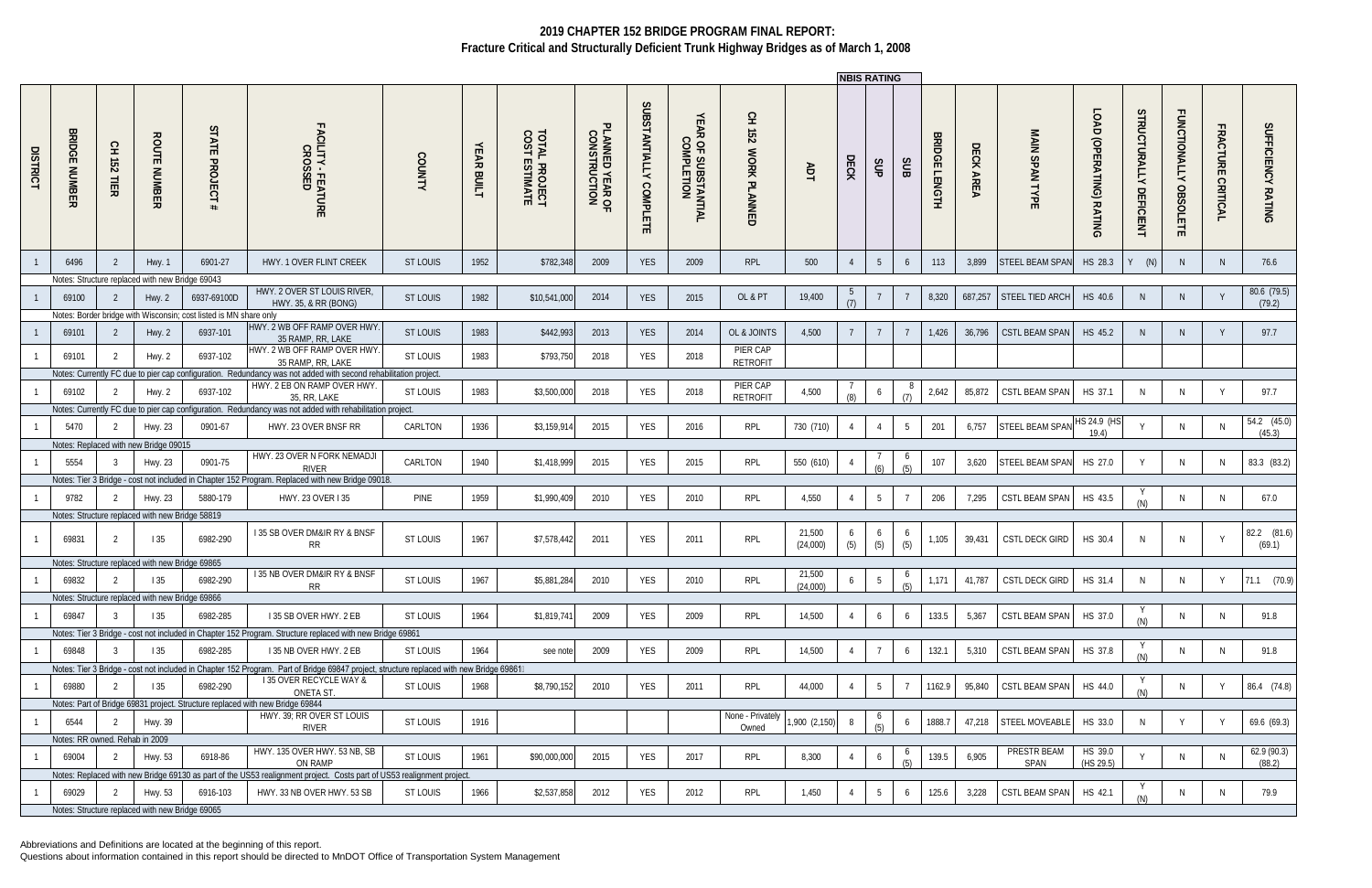|                 |                                |                                 |                                                  |                  |                                                                                                                                                                                                             |                    |                   |                                        |                                 |                                  |                                              |                                  |                     |               | <b>NBIS RATING</b>   |                        |               |           |                            |                                    |                                  |                                        |                             |                                      |
|-----------------|--------------------------------|---------------------------------|--------------------------------------------------|------------------|-------------------------------------------------------------------------------------------------------------------------------------------------------------------------------------------------------------|--------------------|-------------------|----------------------------------------|---------------------------------|----------------------------------|----------------------------------------------|----------------------------------|---------------------|---------------|----------------------|------------------------|---------------|-----------|----------------------------|------------------------------------|----------------------------------|----------------------------------------|-----------------------------|--------------------------------------|
| <b>DISTRICT</b> | <b>BRIDGE</b><br><b>NUMBER</b> | 오<br>251<br>븜<br>$\overline{v}$ | <b>ROUTE NUMBER</b>                              | STATE<br>PROJECT | FACILITY - FEATURE<br>CROSSED                                                                                                                                                                               | COUNTY             | <b>YEAR BUILT</b> | <b>TOTAL PROJECT<br/>COST ESTIMATE</b> | PLANNED YEAR OF<br>CONSTRUCTION | SUBSTANTIALLY<br><b>COMPLETE</b> | YEAR<br><b>ROF SUBSTANTIAL</b><br>COMPLETION | 오<br>도<br>752<br>WORK PLANNED    | ЯDT                 | DECK          | SJP                  | SUB                    | BRIDGE LENGTH | DECK AREA | MAIN<br><b>SPANTYPE</b>    | LOAD<br>D<br>(OPERATING) RATING    | STRUCTURALLY<br><b>DEFICIENT</b> | <b>FUNCTIONALLY</b><br><b>OBSOLETE</b> | <b>FRACTURE</b><br>CRITICAL | SUFFICIENCY RATING                   |
|                 | 90249                          | 2                               | Hwy. 53                                          |                  | HWY. 53 SB OVER RAINY RIVER                                                                                                                                                                                 | <b>KOOCHICHING</b> | 1912              |                                        |                                 |                                  |                                              | None - Privately<br>Owned        | 1,575 (3724)        | -6            | 5                    | $5\overline{)}$        | 941           | 31,560    | STEEL HIGH<br><b>TRUSS</b> | HS 50.0<br>(HS 11.0)               | N<br>(Y)                         | Y<br>(N)                               |                             | 62.8 (62.6)<br>(36.9)                |
|                 | Notes: Privately owned.        |                                 |                                                  |                  |                                                                                                                                                                                                             |                    |                   |                                        |                                 |                                  |                                              |                                  |                     |               |                      |                        |               |           |                            |                                    |                                  |                                        |                             |                                      |
|                 | 5721                           |                                 | Hwy. 65                                          | 3609-39C         | HWY. 65 OVER LITTLE FORK<br><b>RIVER</b>                                                                                                                                                                    | <b>KOOCHICHING</b> | 1877              | \$829,913                              | 2009                            | YES                              | 2009                                         | RPL                              | 6804                | 5             | $\overline{4}$       | $5\phantom{.0}$        | 378           | 378       | <b>IRON HIGH TRUSS</b>     | HS 16.2                            | (N)                              | N                                      |                             | 20.2                                 |
|                 |                                |                                 | Notes: Structure replaced with new Bridge 36025  |                  |                                                                                                                                                                                                             |                    |                   |                                        |                                 |                                  |                                              |                                  |                     |               |                      |                        |               |           |                            |                                    |                                  |                                        |                             |                                      |
|                 | 6736                           |                                 | Hwy. 65                                          | 3110-12          | HWY. 65 OVER SWAN RIVER                                                                                                                                                                                     | <b>ITASCA</b>      | 1950              | \$1,216,876                            | 2009                            | YES                              | 2009                                         | RPL                              | 880                 | 3             | $5\overline{)}$      | $5\overline{)}$        | 128           | 4,416     | STEEL BEAM SPAN            | HS 29.7                            |                                  | <sup>N</sup>                           | N.                          | 77.7                                 |
|                 |                                |                                 | Notes: Structure replaced with new Bridge 31002  |                  |                                                                                                                                                                                                             |                    |                   |                                        |                                 |                                  |                                              |                                  |                     |               |                      |                        |               |           |                            |                                    | (N)                              |                                        |                             |                                      |
|                 |                                |                                 |                                                  |                  |                                                                                                                                                                                                             |                    |                   |                                        |                                 |                                  |                                              |                                  |                     |               |                      |                        |               |           |                            |                                    |                                  |                                        |                             |                                      |
|                 | 6767                           |                                 | Hwy. 65                                          | 3609-34          | HWY. 65 OVER HAY CREEK                                                                                                                                                                                      | <b>KOOCHICHING</b> | 1951              | \$1,047,298                            | 2013                            | <b>YES</b>                       | 2013                                         | RPL                              | 90 (115)            | 6             | 6                    | 4                      | 27            | 810       | STEEL BEAM SPAN            | HS 25.1                            |                                  | N                                      | <sup>N</sup>                | 64.9 (63.9)                          |
|                 |                                |                                 | Notes: Structure replaced with new Culvert 36X11 |                  | HWY. 123 OVER KETTLE RIVER &                                                                                                                                                                                |                    |                   |                                        |                                 |                                  |                                              |                                  |                     | $\ddot{o}$    |                      |                        |               |           |                            |                                    |                                  |                                        |                             |                                      |
|                 | 5718                           |                                 | Hwy. 123                                         | 5802-23          | <b>ST</b>                                                                                                                                                                                                   | PINE               | 1948              | \$2,426,242                            | 2013                            | <b>YES</b>                       | 2013                                         | OL & PT                          | 2,050               |               |                      | (6)                    | 402.8         | 15,951    | <b>CSTL DECK TRUSS</b>     | HS 20.4                            | N                                | <sup>N</sup>                           | Y                           | 78.6 (62.3)                          |
|                 |                                |                                 |                                                  |                  | Notes: Since truss has performed well, bridge will continue to function safely with repair project and continued maintenance. Bridge 5718 is HISTORIC and on the 'Preservation Agreement' list.II           |                    |                   |                                        |                                 |                                  |                                              |                                  |                     |               |                      |                        |               |           |                            |                                    |                                  |                                        |                             |                                      |
|                 | 69003                          |                                 | Hwy. 169                                         | 6934-113         | HWY. 169 OVER BN RR (ABAN) &<br>TRAIL                                                                                                                                                                       | ST LOUIS           | 1961              | \$3,403,817                            | 2009                            | YES                              | 2009                                         | See note                         | 14,400<br>(15, 100) | 6             | $\overline{4}$       | 6                      | 198.1         | 13,312    | CSTL BEAM SPAN             | HS 31.2                            |                                  | <sup>N</sup>                           | N                           | (58.8)<br>59.1                       |
|                 |                                |                                 | Notes: Bridge removed, not replaced              |                  |                                                                                                                                                                                                             |                    |                   |                                        |                                 |                                  |                                              |                                  |                     |               |                      |                        |               |           |                            |                                    |                                  |                                        |                             |                                      |
|                 | 69839                          | 2                               | Hwy. 194                                         | 6937-102         | NB MICHIGAN ST OVER HWY. 194<br><b>SB</b>                                                                                                                                                                   | <b>ST LOUIS</b>    | 1969              | \$1,905,000                            | 2018                            | <b>NO</b>                        | 2019                                         | RPR, Redeck &<br>Retrofit        | 4,200 (5,500)       | 5             | $(6)$ $(5)$          | (7)                    | 317.5         | 10,700    | CSTL BEAM SPAN             | HS 46.8                            | <sup>N</sup>                     | Y                                      | $\mathsf{V}$                | 77.6 (76.4)<br>(65.3)                |
|                 |                                |                                 |                                                  |                  | Notes: Currently FC due to pier cap configuration, which will be analyzed for redundancy as part of rehabilitation project.                                                                                 |                    |                   |                                        |                                 |                                  |                                              |                                  |                     |               |                      |                        |               |           |                            |                                    |                                  |                                        |                             |                                      |
|                 | 69840                          | 2                               | Hwy. 194                                         | 6937-102         | HWY. 194 NB OVER SUPERIOR ST                                                                                                                                                                                | <b>ST LOUIS</b>    | 1968              |                                        | \$1,000,000 2019-2027           |                                  |                                              | RPR & Retrofit                   | 9,250               | (6)           | 6                    | (7)<br>(A)             | 299.5         | 10,093    | CSTL BEAM SPAN             | HS 38.1                            | N                                | Y.<br>(N)                              | Y                           | 78.1 (80.1)                          |
|                 |                                |                                 |                                                  |                  | Notes: Currently FC due to pier cap configuration, which will be analyzed for redundancy as part of future rehabilitation project beyond 2018.                                                              |                    |                   |                                        |                                 |                                  |                                              |                                  |                     |               |                      |                        |               |           |                            |                                    |                                  |                                        |                             |                                      |
|                 | 09001                          | $\overline{2}$                  | Hwy. 210                                         | 0916-11          | HWY. 210 OVER ST LOUIS RIVER                                                                                                                                                                                | CARLTON            | 1961              | \$3,265,179                            | 2012                            | YES                              | 2012                                         | RPR & Retrofit 1,350 (1,300) (4) |                     | 5<br>(8)      | 5<br>(6)             | 6<br>(5)<br>(6)<br>(7) | 223           | 7,850     | STEEL HIGH<br><b>TRUSS</b> | HS 23.0<br>$(HS 13.0)$ $(Y)$ $(N)$ | N                                | - IN                                   |                             | $51.7$ $(48.7)$<br>$(39.6)$ $(56.9)$ |
|                 |                                |                                 |                                                  |                  | Notes: Since truss has performed well, bridge will continue to function safely with completed project and continued maintenance.                                                                            |                    |                   |                                        |                                 |                                  |                                              |                                  |                     |               |                      |                        |               |           |                            |                                    |                                  |                                        |                             |                                      |
|                 | 9030                           | $\overline{2}$                  | <b>1535</b>                                      | 6981-9030E       | 1535 OVER ST LOUIS R;<br>RR, STREET (Blatnik)                                                                                                                                                               | ST LOUIS           | 1961              | \$11,311,829                           | 2012                            | <b>YES</b>                       | 2013                                         | Deck Seal &<br>Paint             | 28,000              | (6)           | (5)<br>(4)(5)(<br>4) | (6)<br>(5)(6)          | 7980          |           | 594,187 CSTL HIGH TRUSS    | HS 21.6                            | <sup>N</sup><br>(Y)              | (N)                                    |                             | 72.3 (53.8)<br>(42.8)                |
|                 | 9030                           | $\overline{2}$                  | 1535                                             | 6981-25          | I 535 OVER ST LOUIS R;<br>RR, STREET (Blatnik)                                                                                                                                                              | ST LOUIS           | 1961              | \$1,270,000                            | 2016                            | <b>YES</b>                       | 2016                                         | <b>Gusset Plate</b><br>Repair    |                     |               |                      |                        |               |           |                            |                                    |                                  |                                        |                             |                                      |
|                 |                                |                                 |                                                  |                  | Notes: Border bridge with Wisconsin. Rehabilitated in 1993. Repairs continue as needed. Bridge will be replaced in 2028.<br>1535 SB ON RAMP OVER I 535 NB                                                   |                    |                   |                                        |                                 |                                  |                                              |                                  |                     |               |                      |                        |               |           |                            |                                    |                                  |                                        |                             |                                      |
|                 | 69824                          |                                 | 1535                                             |                  | & I 35 NB                                                                                                                                                                                                   | ST LOUIS           | 1969              |                                        | 2019-2027                       |                                  |                                              | RPL                              | 5,625               | (7)           | (6)                  | 6                      | 1430.1        | 36,754    | <b>CSTL DECK GIRD</b>      | HS 25.9 (HS<br>23.4                |                                  | $(N)$ $(Y)$                            |                             | 86.6 (82.0)                          |
|                 |                                |                                 |                                                  |                  | Notes: FC bridge, district plans to program a series of bridges within the Twin Ports interchange, this bridge is included. Planned replacement is beyond 2018. Repair work done with Bridge 69831 project. |                    |                   |                                        |                                 |                                  |                                              |                                  |                     |               |                      |                        |               |           |                            |                                    |                                  |                                        |                             |                                      |
|                 | 69825                          | - 2                             | 535                                              |                  | <b>1535 NB OFF RAMP OVER BNSF</b><br>RAILROAD                                                                                                                                                               | ST LOUIS           | 1969              |                                        | 2019-2027                       |                                  |                                              | <b>RPL</b>                       | 5,625               | (6)<br>(8)(7) | (6)<br>(7)(6)        |                        | 876.8         | 22,534    | <b>CSTL DECK GIRD</b>      | HS 23.7 (HS<br>22.8)               |                                  |                                        |                             | 84.4 (85.4)<br>(83.9)                |
|                 |                                |                                 |                                                  |                  | Notes: FC bridge, district plans to program a series of bridges within the Twin Ports interchange, this bridge is included. Planned replacement is beyond 2018. Repair work done with Bridge 69831 project. |                    |                   |                                        |                                 |                                  |                                              |                                  |                     |               |                      |                        |               |           |                            |                                    |                                  |                                        |                             |                                      |
|                 | 69801A                         | -3                              | 1535                                             |                  | <b>1535 SB OFF RAMP OVER FILL</b>                                                                                                                                                                           | ST LOUIS           | 1969              |                                        | 2019-2027                       |                                  |                                              | <b>RPL</b>                       | 2,200               |               |                      | 8                      | 228.7         | 6,106     | <b>CSTL BEAM SPAN</b>      | HS 23.2<br>(HS 28)<br>(HS 30.2)    |                                  |                                        | <sup>N</sup>                | 85.0 (97.1)                          |
|                 |                                |                                 |                                                  |                  | Notes: FC bridge, district plans to program a series of bridges within the Twin Ports interchange, this bridge is included. Planned replacement is beyond 2018. Repair work done with Bridge 69831 project. |                    |                   |                                        |                                 |                                  |                                              |                                  |                     |               |                      |                        |               |           |                            |                                    |                                  |                                        |                             |                                      |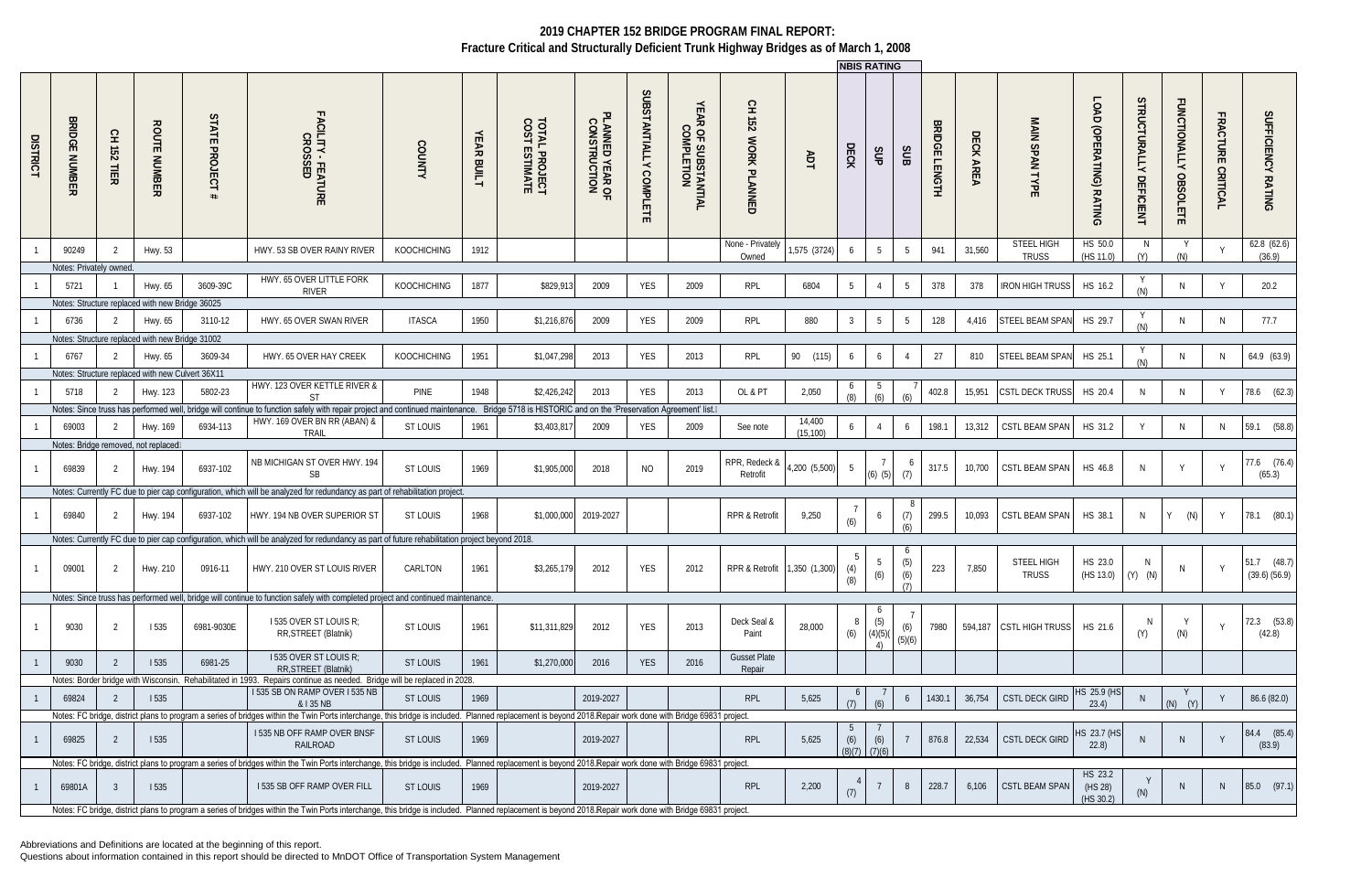Abbreviations and Definitions are located at the beginning of this report.

|                 |                                |                                 |                                        |                                                                        |                                                                                                                                                                                                                                                |                             |               |                                        |                                 |                        |                                              |                                                 |                     |            | <b>INBIS RATING</b> |                |                                |           |                                   |                                 |                                  |                       |                                    |                                     |
|-----------------|--------------------------------|---------------------------------|----------------------------------------|------------------------------------------------------------------------|------------------------------------------------------------------------------------------------------------------------------------------------------------------------------------------------------------------------------------------------|-----------------------------|---------------|----------------------------------------|---------------------------------|------------------------|----------------------------------------------|-------------------------------------------------|---------------------|------------|---------------------|----------------|--------------------------------|-----------|-----------------------------------|---------------------------------|----------------------------------|-----------------------|------------------------------------|-------------------------------------|
| <b>DISTRICT</b> | <b>BRIDGE</b><br><b>NUMBER</b> | 오<br>152<br>뷰<br>$\overline{z}$ | <b>ROUTE</b><br><b>NUMBER</b>          | STATE<br><b>PROJECT</b>                                                | FACILITY - FEATURE<br>CROSSED                                                                                                                                                                                                                  | COUNTY                      | YEAR<br>BUILT | <b>TOTAL PROJECT<br/>COST ESTIMATE</b> | PLANNED YEAR OF<br>CONSTRUCTION | SUBSTANTIALLY COMPLETE | YEAR<br><b>ROF SUBSTANTIAL</b><br>COMPLETION | $\overline{5}$<br>152<br><b>WORK</b><br>PLANNED | ЯDT                 | DECK       | SUP                 | SUB            | <b>BRIDGE</b><br><b>LENGTH</b> | DECK AREA | MAIN SPAN TYPE                    | LOAD<br>D<br>(OPERATING) RATING | STRUCTURALLY<br><b>DEFICIENT</b> | FUNCTIONALLY OBSOLETE | <b>FRACTURE</b><br><b>CRITICAL</b> | <b>SUFFICIENCY</b><br><b>RATING</b> |
|                 | 69801C                         | -2                              | 1535                                   |                                                                        | <b>1535 SB ON RAMP OVER</b><br>RAILROAD & FILL                                                                                                                                                                                                 | <b>ST LOUIS</b>             | 1969          |                                        | 2019-2027                       |                        |                                              | <b>RPL</b>                                      | 3,300               | (6)        | (6)                 | (5)            | 665.7                          | 17,108    | <b>CSTL BEAM SPAN</b>             | HS 25.7 (HL-<br>93 0.91)        | $N$ $(Y)$                        | N.                    |                                    | 89.4 (78.4)<br>$(78.3)$ $(36.1)$    |
|                 |                                |                                 |                                        |                                                                        | Notes: FC bridge, district plans to program a series of bridges within the Twin Ports interchange, this bridge is included. Planned replacement is beyond 2018. Repair work done with Bridge 69831 project.                                    |                             |               |                                        |                                 |                        |                                              |                                                 |                     |            |                     |                |                                |           |                                   |                                 |                                  |                       |                                    |                                     |
|                 | 69801F                         | 2                               | 1535                                   |                                                                        | 1535 SB SEG 1 OVER I 35 & RAMP<br>TO I 35 SB                                                                                                                                                                                                   | <b>ST LOUIS</b>             | 1969          |                                        | 2019-2027                       |                        |                                              | <b>RPL</b>                                      | 6,625               |            | (6)                 | (6)            | 576                            | 21,139    | <b>CSTL BEAM SPAN</b>             | HS 22.9 (HL<br>93 0.88)         |                                  | (Y)<br>N.             |                                    | 63.9 (64.9)<br>$(75.0)$ $(24.8)$    |
|                 |                                |                                 |                                        |                                                                        | Notes: FC bridge, district plans to program a series of bridges within the Twin Ports interchange, this bridge is included. Planned replacement is beyond 2018. Repair work done with Bridge 69831 project.                                    |                             |               |                                        |                                 |                        |                                              |                                                 |                     |            |                     |                |                                |           |                                   |                                 |                                  |                       |                                    |                                     |
|                 | 69801J                         |                                 | 1535                                   |                                                                        | 1535 NB SEG 1 OVER I 35 NB & SB<br>OFF RAMP                                                                                                                                                                                                    | <b>ST LOUIS</b>             | 1969          |                                        | 2019-2027                       |                        |                                              | <b>RPL</b>                                      | 6,625               | (6)<br>(7) | (6)                 | 6              | 488.8                          | 12,562    | <b>CSTL BEAM SPAN</b>             | HS 25.0 (HS<br>20.6             |                                  | <sup>N</sup>          |                                    | 87.2 (79.5)                         |
|                 |                                |                                 |                                        |                                                                        | Notes: FC bridge, district plans to program a series of bridges within the Twin Ports interchange, this bridge is included. Planned replacement is beyond 2018. Repair work done with Bridge 69831 project.                                    |                             |               |                                        |                                 |                        |                                              |                                                 |                     |            |                     |                |                                |           |                                   |                                 |                                  |                       |                                    |                                     |
|                 | 69801K                         | 2                               | 1535                                   |                                                                        | 1535 NB OFF RAMP OVER 135 SB                                                                                                                                                                                                                   | <b>ST LOUIS</b>             | 1969          |                                        | 2019-2027                       |                        |                                              | <b>RPL</b>                                      | 3,300               | 6<br>(7)   | 6<br>(7)            | (6)            | 597                            | 15,343    | <b>CSTL BEAM SPAN</b>             | HS 26.7 (HL-<br>93 1.09)        |                                  | N<br>(Y)              |                                    | 88.6 (89.6)<br>(35.1)               |
|                 |                                |                                 |                                        |                                                                        | Notes: FC bridge, district plans to program a series of bridges within the Twin Ports interchange, this bridge is included. Planned replacement is beyond 2018. Repair work done with Bridge 69831 project.                                    |                             |               |                                        |                                 |                        |                                              |                                                 |                     |            |                     |                |                                |           |                                   |                                 |                                  |                       |                                    |                                     |
|                 | 69801N                         |                                 | 1535                                   |                                                                        | I 535 NB SEG 3 OVER CP RAIL                                                                                                                                                                                                                    | <b>ST LOUIS</b>             | 1969          |                                        | 2019-2027                       |                        |                                              | <b>RPL</b>                                      | 4,400 (7,750)       |            |                     |                | 296                            | 7,607     | <b>CSTL BEAM SPAN</b>             | HS 25.0 (HS<br>25.2             |                                  |                       |                                    | 88.4<br>(88.1)<br>(88.7)            |
|                 |                                |                                 |                                        |                                                                        | Notes: FC bridge, district plans to program a series of bridges within the Twin Ports interchange, this bridge is included. Planned replacement is beyond 2018. Repair work done with Bridge 69831 project.                                    |                             |               |                                        |                                 |                        |                                              |                                                 |                     |            |                     |                |                                |           |                                   |                                 |                                  |                       |                                    |                                     |
|                 | 04001                          |                                 | Hwy. 1                                 | 0401-08                                                                | HWY. 1 OVER OVERFLOW                                                                                                                                                                                                                           | <b>BELTRAMI</b>             | 1962          | \$2,400,000                            | 2016                            | <b>YES</b>             | 2016                                         | RPL                                             | 55 (45)             | .5         |                     | $\circ$        | 217.4                          | 7,566     | PRECST CHAN                       | HS 50.0                         |                                  | N.                    | N                                  | $71.7$ $(71.0)$                     |
|                 |                                |                                 | Notes: Replaced with new Bridge 04029  |                                                                        | CHANNEL                                                                                                                                                                                                                                        |                             |               |                                        |                                 |                        |                                              |                                                 |                     |            | (2)                 | (5)            |                                |           | <b>SPAN</b>                       | (HS 31.5)                       |                                  |                       |                                    |                                     |
|                 |                                |                                 |                                        |                                                                        | HWY. 1 OVER DITCH                                                                                                                                                                                                                              |                             |               |                                        |                                 |                        |                                              | RPL W/                                          | 55                  | 5          |                     | $\overline{4}$ | 24.7                           | 692       | <b>STEEL BEAM SPAN</b>            | HS 19.0                         |                                  |                       |                                    | 54.4                                |
|                 | 4561                           |                                 | Hwy. 1                                 | 0401-11                                                                |                                                                                                                                                                                                                                                | <b>BELTRAMI</b>             | 1926          | \$2,936,879                            | 2009                            | <b>YES</b>             | 2009                                         | <b>CULVERT</b>                                  |                     |            |                     |                |                                |           |                                   |                                 |                                  | N.                    |                                    |                                     |
|                 |                                |                                 | Notes: Replaced with new Culvert 04X02 |                                                                        |                                                                                                                                                                                                                                                |                             |               |                                        |                                 |                        |                                              |                                                 |                     |            |                     |                |                                |           |                                   |                                 |                                  |                       |                                    |                                     |
|                 | 5581                           |                                 | Hwy. 1                                 | 1501-12                                                                | HWY. 1 OVER SANDY RIVER                                                                                                                                                                                                                        | CLEARWATER                  | 1936          | \$985,006                              | 2010                            | <b>YES</b>             | 2010                                         | RPL                                             | 3,000 (2,900)       |            | 5 <sup>5</sup>      | - 5            | 48.5                           | 1,470     | CONC DECK GIRD                    | HS 28.2 (HS<br>29.6             |                                  | N.                    | N                                  | 46.1 (48.9)                         |
|                 |                                |                                 | Notes: Replaced with new Bridge 15007  |                                                                        |                                                                                                                                                                                                                                                |                             |               |                                        |                                 |                        |                                              |                                                 |                     |            |                     |                |                                |           |                                   |                                 |                                  |                       |                                    |                                     |
| $\overline{2}$  | 9100                           |                                 | Hwy. 1                                 | 4509-05                                                                | HWY. 1 OVER RED RIVER OF THE                                                                                                                                                                                                                   | MARSHALL                    | 1959          |                                        | 2025                            |                        |                                              | REHAB or RPL 1,400 (1,350)                      |                     |            | 5 <sup>5</sup>      | 6              | 792.2                          | 25,905    | STEEL HIGH                        | HS 27.1                         |                                  | <sup>N</sup>          |                                    | 55.6 (54.8)                         |
|                 |                                |                                 |                                        |                                                                        | NORTH (Oslo)<br>Notes: Notes: Border bridge with North Dakota. Historic bridge. Project was let in 2014 as a rehab. Because of high bid prices project was not awarded. Project is being postponed pending the results of further hydraulics a |                             |               |                                        |                                 |                        |                                              |                                                 |                     |            |                     |                |                                |           | <b>TRUSS</b>                      |                                 |                                  |                       |                                    |                                     |
|                 |                                |                                 |                                        |                                                                        |                                                                                                                                                                                                                                                |                             |               |                                        |                                 |                        |                                              |                                                 |                     |            |                     |                |                                |           |                                   |                                 |                                  |                       |                                    | 73.2                                |
| $\overline{2}$  | 9090                           | $\overline{2}$                  | Hwy. 2                                 | 6018-02                                                                | HWY. 2 OVER RED RIVER & CITY<br>ST (Kennedy)                                                                                                                                                                                                   | POLK                        | 1963          | \$22,000,000                           | 2017                            | YES                    | 2018                                         | Redeck & Paint                                  | 21,500<br>(20, 740) | (7)<br>(5) | (6)                 | - 5<br>(4)     | 1261                           | 81,965    | STEEL HIGH<br><b>TRUSS</b>        | HS 26.8                         | (Y)<br>N                         | N                     | $\mathsf{Y}$                       | (61.2)(63.4)<br>(48.2)              |
|                 |                                |                                 |                                        | Notes: Border bridge with North Dakota. Historic bridge                |                                                                                                                                                                                                                                                |                             |               |                                        |                                 |                        |                                              |                                                 |                     |            |                     |                |                                |           |                                   |                                 |                                  |                       |                                    |                                     |
|                 | 5557                           | -2                              | <b>Hwy. 11</b>                         | 3902-21                                                                | HWY. 11 OVER RAPID RIVER                                                                                                                                                                                                                       | AKE OF THE WOODS            | 1950          | \$3,414,358                            | 2009                            | YES                    | 2010                                         | RPL                                             | 760 (784)           | 5          |                     | 6              | 216                            | 8,942     | CONC ARCH                         | HS 18.0                         |                                  | N.                    | N                                  | 49.1 (48.8)                         |
|                 |                                |                                 | Notes: Replaced with new Bridge 39008  |                                                                        |                                                                                                                                                                                                                                                |                             |               |                                        |                                 |                        |                                              |                                                 |                     |            |                     |                |                                |           |                                   |                                 |                                  |                       |                                    |                                     |
| -2              | 6690                           |                                 | <b>Hwy. 11</b>                         | 3501-13                                                                | HWY. 11 OVER RED RIVER OF THE<br>NORTH (ROBBIN)                                                                                                                                                                                                | <b>KITTSON</b>              | 1954          | \$16,477,61                            | 2009                            | <b>YES</b>             | 2010                                         | RPL                                             | 1,400 (1,451)       |            |                     |                | 1058                           | 31740     | <b>CSTL HIGH TRUSS</b>            | HS 20.6                         |                                  | N.                    | - Y                                | 48.5 (32.9)                         |
|                 |                                |                                 |                                        | Notes: Border bridge with North Dakota. Replaced with new Bridge 35011 |                                                                                                                                                                                                                                                |                             |               |                                        |                                 |                        |                                              |                                                 |                     |            |                     |                |                                |           |                                   |                                 |                                  |                       |                                    |                                     |
| $\sqrt{2}$      | 9412                           |                                 | <b>Hwy. 72</b>                         | 3905-09                                                                | HWY. 72 OVER RAINY RIVER                                                                                                                                                                                                                       | LAKE OF THE<br><b>WOODS</b> | 1959          | \$40,000,000                           | 2018                            | N <sub>O</sub>         | 2020                                         | RPL                                             | 2,100 (1,950)       | 5          | 5 <sup>5</sup>      | 5              | 1285                           | 34,053    | <b>STEEL HIGH</b><br><b>TRUSS</b> | HS 22.5                         |                                  | (N)                   |                                    | 40.3 (48.8)                         |
|                 |                                |                                 |                                        |                                                                        | Notes: Border bridge with Ontario, Canada. Historic bridge. Structure to be replaced with new Bridge 39016.                                                                                                                                    |                             |               |                                        |                                 |                        |                                              |                                                 |                     |            |                     |                |                                |           |                                   |                                 |                                  |                       |                                    |                                     |
|                 | 6730                           |                                 | <b>Hwy. 75</b>                         | 5409-26                                                                | HWY. 75 OVER DITCH                                                                                                                                                                                                                             | <b>NORMAN</b>               | 1949          | \$1,424,455                            | 2010                            | <b>YES</b>             | 2010                                         | RPL                                             | 1,050               |            |                     |                | 22.4                           | 941       | CONC SLAB SPAN                    | HS 23.2                         |                                  | N.                    | N                                  | 40.4                                |
|                 |                                |                                 | Notes: Replaced with new Culvert 54X06 |                                                                        |                                                                                                                                                                                                                                                |                             |               |                                        |                                 |                        |                                              | W/CULVERT                                       |                     |            |                     |                |                                |           |                                   |                                 | (N)                              |                       |                                    |                                     |
|                 | 6731                           |                                 | Hwy. 75                                | 5409-26                                                                | HWY. 75 OVER DITCH                                                                                                                                                                                                                             | <b>NORMAN</b>               | 1949          |                                        | 2010                            | YES                    | 2010                                         | RPL                                             | 1,050               |            |                     | 6              | 22.4                           | 941       | CONC SLAB SPAN                    | HS 23.5                         |                                  | N.                    | N.                                 | 40.4                                |
|                 |                                |                                 |                                        |                                                                        |                                                                                                                                                                                                                                                |                             |               | see note                               |                                 |                        |                                              | W/CULVERT                                       |                     |            |                     |                |                                |           |                                   |                                 | (N)                              |                       |                                    |                                     |
|                 |                                |                                 |                                        | Notes: Replaced with new Culvert 57X07; Cost incl w/ Br 6730 project.  |                                                                                                                                                                                                                                                |                             |               |                                        |                                 |                        |                                              |                                                 |                     |            |                     |                |                                |           |                                   |                                 |                                  |                       |                                    |                                     |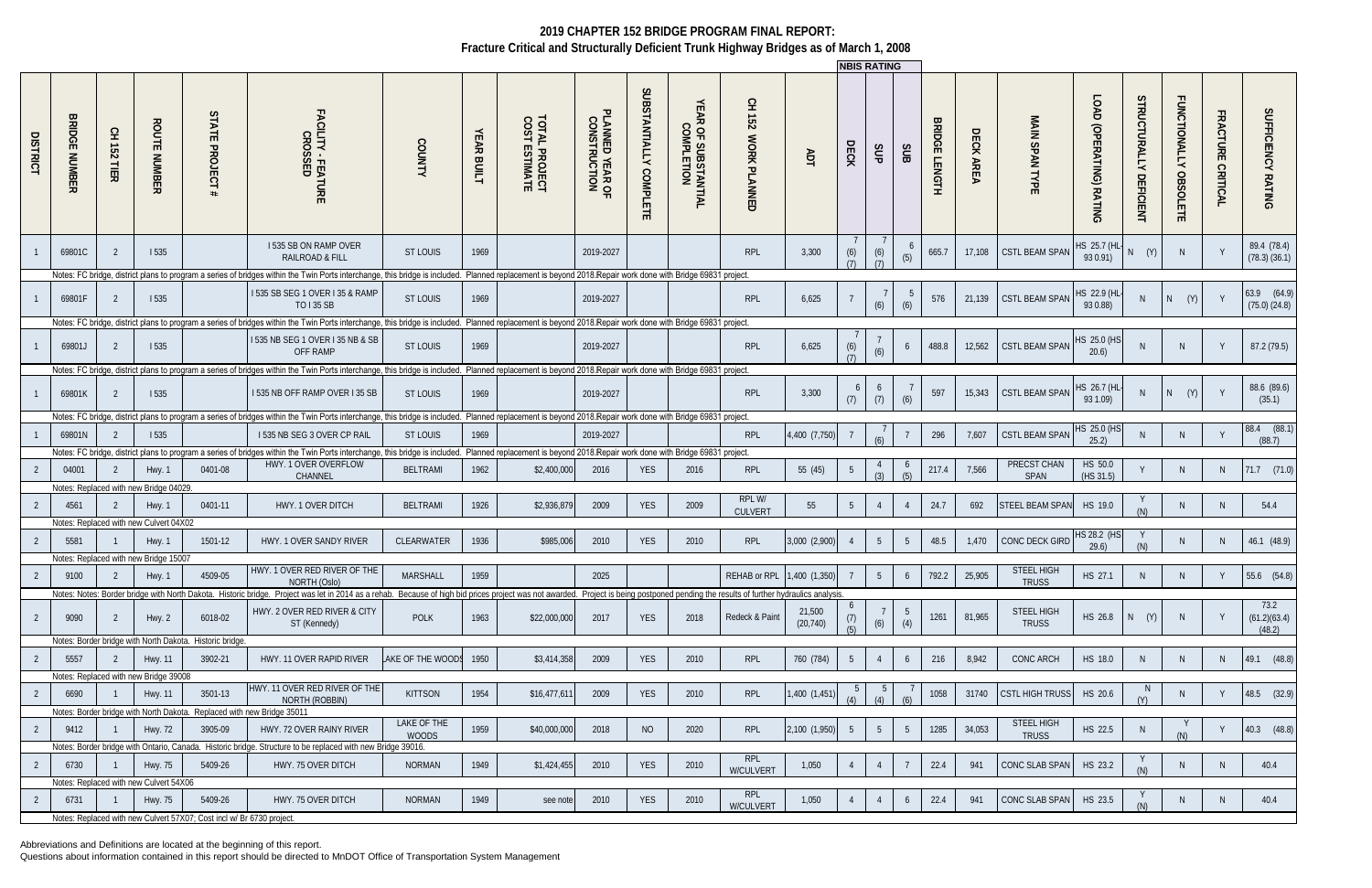Abbreviations and Definitions are located at the beginning of this report.

|                 |                                       |                         |                                                 |                              |                                                                                                                                                              |                  |                      |                                        |                                             |                                  |                                   |                                                                                                              |                | <b>INBIS RATING</b> |                |                |                                |                     |                               |                                 |                                  |                                        |                                    |                       |
|-----------------|---------------------------------------|-------------------------|-------------------------------------------------|------------------------------|--------------------------------------------------------------------------------------------------------------------------------------------------------------|------------------|----------------------|----------------------------------------|---------------------------------------------|----------------------------------|-----------------------------------|--------------------------------------------------------------------------------------------------------------|----------------|---------------------|----------------|----------------|--------------------------------|---------------------|-------------------------------|---------------------------------|----------------------------------|----------------------------------------|------------------------------------|-----------------------|
| <b>DISTRICT</b> | ᢘ<br>증<br>റ<br>ш<br><b>RIMDR</b><br>m | 오<br><b>152</b><br>TIER | <b>ROUTE</b><br>NUMBER                          | STATE<br><b>PROJECT</b><br># | FACILITY - FEATURE<br>CROSSED                                                                                                                                | <b>COUNTY</b>    | YEAR<br><b>BUILT</b> | <b>TOTAL PROJECT<br/>COST ESTIMATE</b> | <sup>D</sup> LANNED YEAR OF<br>CONSTRUCTION | SUBSTANTIALLY<br><b>COMPLETE</b> | YEAR OF SUBSTANTIAL<br>COMPLETION | 오<br>도<br>152<br><b>WORK</b><br>PLANNED                                                                      | ЯDT            | ECK                 | SUP            | SUB            | <b>BRIDGE</b><br><b>LENGTH</b> | DECK<br><b>AREA</b> | MAIN<br><b>SPAN</b><br>TYPE   | LOAD<br>O<br>(OPERATING) RATING | STRUCTURALLY<br><b>DEFICIENT</b> | <b>FUNCTIONALLY</b><br><b>OBSOLETE</b> | <b>FRACTURE</b><br><b>CRITICAL</b> | SUFFICIENCY<br>RATING |
|                 | 6734                                  | -3                      | Hwy .75                                         | 5409-28                      | HWY. 75 OVER MARSH RIVER                                                                                                                                     | <b>NORMAN</b>    | 1951                 | \$1,600,000                            | 2010                                        | <b>YES</b>                       | 2010                              | <b>RPL</b>                                                                                                   | 1,050          |                     | 6              | 6              | 225                            | 7,695               | <b>CSTL BEAM SPAN</b>         | HS 25.6                         |                                  | N.                                     | N.                                 | 83.3 (82.1)           |
|                 |                                       |                         |                                                 |                              | Notes: Tier 3 Bridge - cost not included in Chapter 152 Program. Replaced with new Bridge 54010                                                              |                  |                      |                                        |                                             |                                  |                                   |                                                                                                              |                |                     |                |                |                                |                     |                               |                                 |                                  |                                        |                                    |                       |
|                 | 35007                                 |                         | Hwy. 171                                        | <b>NA</b>                    | HWY. 171 OVER RED RIVER OF<br>THE NORTH                                                                                                                      | KITTSON          | 1982                 | \$903,972                              | 2009                                        | <b>YES</b>                       | 2009                              | <b>RPR</b>                                                                                                   | 800 (701)      | 6                   |                | (8)            | 2080                           | 115,024             | <b>CSTL BEAM SPAN</b>         | HS 34.0<br>(HS 29.9)            |                                  | N.                                     | <sup>N</sup>                       | 68.3 (96.7)           |
|                 |                                       |                         | Notes: Border bridge with North Dakota          |                              |                                                                                                                                                              |                  |                      |                                        |                                             |                                  |                                   |                                                                                                              |                |                     |                |                |                                |                     |                               |                                 |                                  |                                        |                                    |                       |
|                 | 6522                                  | $\mathcal{L}$           | <b>Hwy. 200</b>                                 | 5407-28                      | HWY. 200 FRNT RD OVER MARSH                                                                                                                                  | <b>NORMAN</b>    | 1924                 | \$344,334                              | 2014                                        | <b>YES</b>                       | 2014                              | RPL                                                                                                          | $\overline{4}$ | 6                   | -5             | $\circ$<br>(5) | 41.3                           | 826                 | <b>STEEL LOW</b>              | HS 20.7                         |                                  | N.                                     | Y                                  | 70.6                  |
|                 |                                       |                         | Notes: Replaced with new Bridge 54011           |                              | <b>RIVER</b>                                                                                                                                                 |                  |                      |                                        |                                             |                                  |                                   |                                                                                                              |                |                     |                |                |                                |                     | <b>TRUSS</b>                  |                                 |                                  |                                        |                                    |                       |
|                 | 5872                                  |                         | Hwy. 317                                        | 4514-03                      | HWY. 317 OVER RED RIVER OF                                                                                                                                   | <b>MARSHALL</b>  | 1939                 | \$1,335,262                            | 2013                                        | <b>YES</b>                       | 2013                              | Repair & PNT                                                                                                 | 320 (285)      |                     | 5              |                | 412                            | 10,712              | STEEL HIGH                    | HS 20.7                         |                                  | N.                                     | Y                                  | 52.7(52.9)            |
|                 |                                       |                         |                                                 |                              | THE NORTH (Grafton)                                                                                                                                          |                  |                      |                                        |                                             |                                  |                                   |                                                                                                              |                |                     |                | (5)            |                                |                     | <b>TRUSS</b>                  |                                 |                                  |                                        |                                    | (51.9)                |
|                 | Notes: Border bridge                  |                         | with North Dakot                                | Overlav in 2005              | and repairs were needed to maintain condition, which<br>HWY. 2B (BUSINESS) OVER RED                                                                          |                  |                      | for the next                           | years with low ADT.                         |                                  |                                   |                                                                                                              |                |                     |                |                |                                |                     | STEEL HIGH                    |                                 |                                  | N,                                     |                                    | 50.6(48.4)            |
|                 | 4700                                  |                         | Hwy. 2B                                         | 6015-07                      | <b>RIVER (Sorlie)</b>                                                                                                                                        | <b>POLK</b>      | 1929                 | \$5,644,97                             | 2015                                        | <b>YES</b>                       | 2016                              | REHAB                                                                                                        | 12,700         | 6                   | $\overline{5}$ | 6              | 602.6                          | 24,887              | <b>TRUSS</b>                  | HS 23.2                         |                                  |                                        |                                    | (50.4)                |
|                 |                                       |                         | Notes: Border bridge with North Dakota          |                              | Project was a rehab consisting of painting and minor repairs.                                                                                                |                  |                      |                                        |                                             |                                  |                                   |                                                                                                              |                |                     |                |                |                                |                     |                               |                                 |                                  |                                        |                                    |                       |
|                 | 3622                                  |                         | <b>Hwy. 12</b>                                  | 8602-40                      | HWY. 12 OVER S FK CROW RIVER                                                                                                                                 | <b>WRIGHT</b>    | 1922                 | \$28,342,27                            | 2008                                        | <b>YES</b>                       | 2008                              | RPL                                                                                                          | 15,500         |                     | $\overline{4}$ | $\overline{4}$ | 178                            | 6,568               | CONC DECK GIRD                | HS 28.2                         |                                  | N.                                     | <sup>N</sup>                       | 43.4                  |
|                 |                                       |                         |                                                 |                              | Notes: SP 8602-40 (MAIN PROJ.) \$16,435,565; PLUS R/W \$11,906,709. Structure replaced with new Bridge 86012                                                 |                  |                      |                                        |                                             |                                  |                                   |                                                                                                              |                |                     |                |                |                                |                     |                               |                                 |                                  |                                        |                                    |                       |
|                 | 6748                                  |                         | <b>Hwy. 23</b>                                  | 0503-78                      | HWY. 23 OVER MISS R &                                                                                                                                        | <b>STEARNS</b>   | 1957                 | \$21,737,384                           | 2008                                        | YES                              | 2009                              | <b>RPL</b>                                                                                                   | 31,000         |                     |                | 5              | 890                            | 62,710              | <b>CSTL DECK TRUSS</b>        |                                 |                                  | N.                                     |                                    | 66.4                  |
|                 |                                       |                         |                                                 |                              | RIVERSIDE DR (DESOTO)<br>Notes: SP 0503-78 (MAIN PROJ.) \$13,983,267 PLUS SP 0503-73014A (BRIDGE STEEL) \$7,136,574: SP 0503-79 (HOI                         |                  |                      | <b>JSING REMOVAL CONTRACT</b>          |                                             |                                  |                                   | \$23,332; SP 0503-81 (LEAD PAINT REMOVAL) \$296,000; R/W \$298,211. Structure replaced with new Bridge 73014 |                |                     |                |                |                                |                     |                               |                                 |                                  |                                        |                                    |                       |
|                 |                                       |                         |                                                 |                              |                                                                                                                                                              |                  |                      |                                        |                                             |                                  |                                   |                                                                                                              |                |                     |                |                |                                |                     |                               |                                 |                                  |                                        |                                    |                       |
|                 | 9086                                  | $\overline{2}$          | <b>Hwy. 23</b>                                  | 7306-93                      | HWY. 23 OVER 10TH AVE                                                                                                                                        | <b>STEARNS</b>   | 1958                 | \$14,748,529                           | 2009                                        | YES                              | 2009                              | <b>RPL</b>                                                                                                   | 29,000         |                     |                |                | 189.                           | 15,015              | <b>STEEL BEAM SPAN</b>        | HS 54.9                         | (M)                              | N.                                     | -N                                 | 55.0                  |
|                 |                                       |                         |                                                 |                              | Notes: SP 7306-93 (MAIN PROJ.) \$14,032,579 PLUS SP 7306-93A (SIGNAL SYS.) \$272,418; RM \$443,532. Structure replaced with new Bridge 73011                 |                  |                      |                                        |                                             |                                  |                                   |                                                                                                              |                |                     |                |                |                                |                     |                               |                                 |                                  |                                        |                                    |                       |
|                 | 5790                                  |                         | <b>Hwy. 71</b>                                  | 7318-36                      | HWY. 71 OVER N FK CROW RIVER                                                                                                                                 | <b>STEARNS</b>   | 1937                 | \$734,302                              | 2009                                        | <b>YES</b>                       | 2009                              | RPL                                                                                                          | 2,100          | 6                   | 6              | $\overline{4}$ | 54.7                           | 1,832               | <b>STEEL BEAM SPAN</b>        | HS 18.5                         |                                  | N                                      |                                    | 29.7                  |
|                 |                                       |                         | Notes: Replaced with new Bridge 73045           |                              |                                                                                                                                                              |                  |                      |                                        |                                             |                                  |                                   |                                                                                                              |                |                     |                |                |                                |                     |                               |                                 |                                  |                                        |                                    |                       |
|                 | 86813 3 194                           |                         |                                                 | 8680-142                     | 194 WB OVER COUNTY ROAD 75 &                                                                                                                                 | WRIGHT           | $\vert$ 1971         | \$11,610,930                           | 2009                                        | YES                              | 2010                              | RPL                                                                                                          | 25,500         |                     |                |                | 479.7                          |                     | 21,443 CSTL BEAM SPAN HS 32.0 |                                 |                                  | IN.                                    | IN 1                               | 81.3                  |
|                 |                                       |                         |                                                 |                              | RR<br>Notes: SP 8680-142 \$11,502,938 PLUS R/W \$107,992; TIER 3 BRIDGE - COST NOT INCLUDED IN CHAPTER 152 PROGRAM. Structure replaced with new Bridge 86819 |                  |                      |                                        |                                             |                                  |                                   |                                                                                                              |                |                     |                |                |                                |                     |                               |                                 |                                  |                                        |                                    |                       |
| - 3             | 86814                                 | $\mathcal{R}$           | 94                                              | 8680-142                     | 194 EB OVER COUNTY ROAD 75 &                                                                                                                                 | <b>WRIGHT</b>    | 1972                 | SEE NOTE                               | 2009                                        | <b>YES</b>                       | 2010                              | <b>RPL</b>                                                                                                   | 25,500         |                     | 5              | 6              | 492.6                          | 22,019              | CSTL BEAM SPAN   HS 33.7      |                                 |                                  | N.                                     | N                                  | 81.7                  |
|                 |                                       |                         |                                                 |                              | RR                                                                                                                                                           |                  |                      |                                        |                                             |                                  |                                   |                                                                                                              |                |                     |                |                |                                |                     |                               |                                 | (N)                              |                                        |                                    |                       |
|                 |                                       |                         |                                                 |                              | Notes: Cost included W/ Br 86813 project. Tier 3 Bridge - cost not included in Chapter 152 Program. Structure replaced with new Bridge 86820                 |                  |                      |                                        |                                             |                                  |                                   |                                                                                                              |                |                     |                |                |                                |                     |                               |                                 |                                  |                                        |                                    |                       |
|                 | 91049                                 | 2                       | Hwy. 169                                        | 0115-41                      | HWY. 169 OVER RIPPLE RIVER                                                                                                                                   | AITKIN           | 1964                 | \$1,004,562                            | 2009                                        | <b>YES</b>                       | 2009                              | <b>RPL</b>                                                                                                   | 3,950          | N                   | N              | N              | 27.2                           |                     | CONC BOX CULV                 | HS 24.0                         | (M)                              | N.                                     | N.                                 | 58.1                  |
|                 |                                       |                         |                                                 |                              | Notes: SP 0115-41 \$1,001,912 PLUS R/W \$2,650. Structure replaced with new Culvert 01X05                                                                    |                  |                      |                                        |                                             |                                  |                                   |                                                                                                              |                |                     |                |                |                                |                     |                               |                                 |                                  |                                        |                                    |                       |
|                 | 91050                                 | 2                       | Hwy. 169                                        | 0115-41                      | HWY. 169 OVER RIPPLE RIVER                                                                                                                                   | AITKIN           | 1964                 | SEE NOTE                               | 2009                                        | <b>YES</b>                       | 2009                              | RPL                                                                                                          | 3,950          | N                   | N              | N              | 27.2                           |                     | CONC BOX CULV                 | HS 24.0                         |                                  | N.                                     |                                    | 58.1                  |
|                 |                                       |                         |                                                 |                              | Notes: Cost incl w/ Br 91049 project. Structure replaced with new Culvert 01X06                                                                              |                  |                      |                                        |                                             |                                  |                                   |                                                                                                              |                |                     |                |                |                                |                     |                               |                                 |                                  |                                        |                                    |                       |
|                 | 6456                                  | 2                       | <b>Hwy. 12</b>                                  | 0602-24                      | HWY. 12 OVER MINNESOTA RIVER                                                                                                                                 | <b>BIG STONE</b> | 1953                 | \$1,672,758                            | 2012                                        | <b>YES</b>                       | 2012                              | <b>RPL</b>                                                                                                   | 4,300 (4200)   |                     |                |                | 63                             | 2,539               | CONC DECK GIRD                | HS 28.3                         | (N)                              | N.                                     |                                    | 76.3(73.0)            |
|                 |                                       |                         | Notes: Structure replaced with new Bridge 06002 |                              |                                                                                                                                                              |                  |                      |                                        |                                             |                                  |                                   |                                                                                                              |                |                     |                |                |                                |                     |                               | (HS 25.4)                       |                                  |                                        |                                    | (72.9)                |
|                 | 3067                                  |                         | <b>Hwy. 29</b>                                  | 6105-25                      | HWY. 29 OVER OUTLET CREEK                                                                                                                                    | POPE             | 1920                 | \$1,073,858                            | 2012                                        | <b>YES</b>                       | 2012                              | <b>RPL</b>                                                                                                   | 3,900 (3,344)  |                     | 5              | 6              | 28                             | 1,098               | CONC DECK GIRD                | HS 20.8                         |                                  | N.                                     | N.                                 | 49.3 (49.0)           |
|                 |                                       |                         | Notes: Structure replaced with new Bridge 61004 |                              |                                                                                                                                                              |                  |                      |                                        |                                             |                                  |                                   |                                                                                                              |                |                     |                |                |                                |                     |                               |                                 | (N)                              |                                        |                                    | (49.8)                |
|                 |                                       |                         |                                                 |                              |                                                                                                                                                              |                  |                      |                                        |                                             |                                  |                                   |                                                                                                              |                |                     |                |                |                                |                     |                               |                                 |                                  |                                        |                                    |                       |
|                 | 6552                                  | 2                       | <b>Hwy. 29</b>                                  | 7607-29                      | HWY. 29 OVER DITCH                                                                                                                                           | SWIFT            | 1948                 | \$8,850,000                            | 2014                                        | YES                              | 2014                              | RPL                                                                                                          | 1,200 (1,299)  |                     | 7              | $\overline{7}$ | 92                             | 3,220               | CONC SLAB SPAN   HS 20.6      |                                 | (N)                              |                                        |                                    | 54.1 (53.1)<br>(52.9) |
|                 |                                       |                         | Notes: Structure replaced with new Bridge 76015 |                              |                                                                                                                                                              |                  |                      |                                        |                                             |                                  |                                   |                                                                                                              |                |                     |                |                |                                |                     |                               |                                 |                                  |                                        |                                    |                       |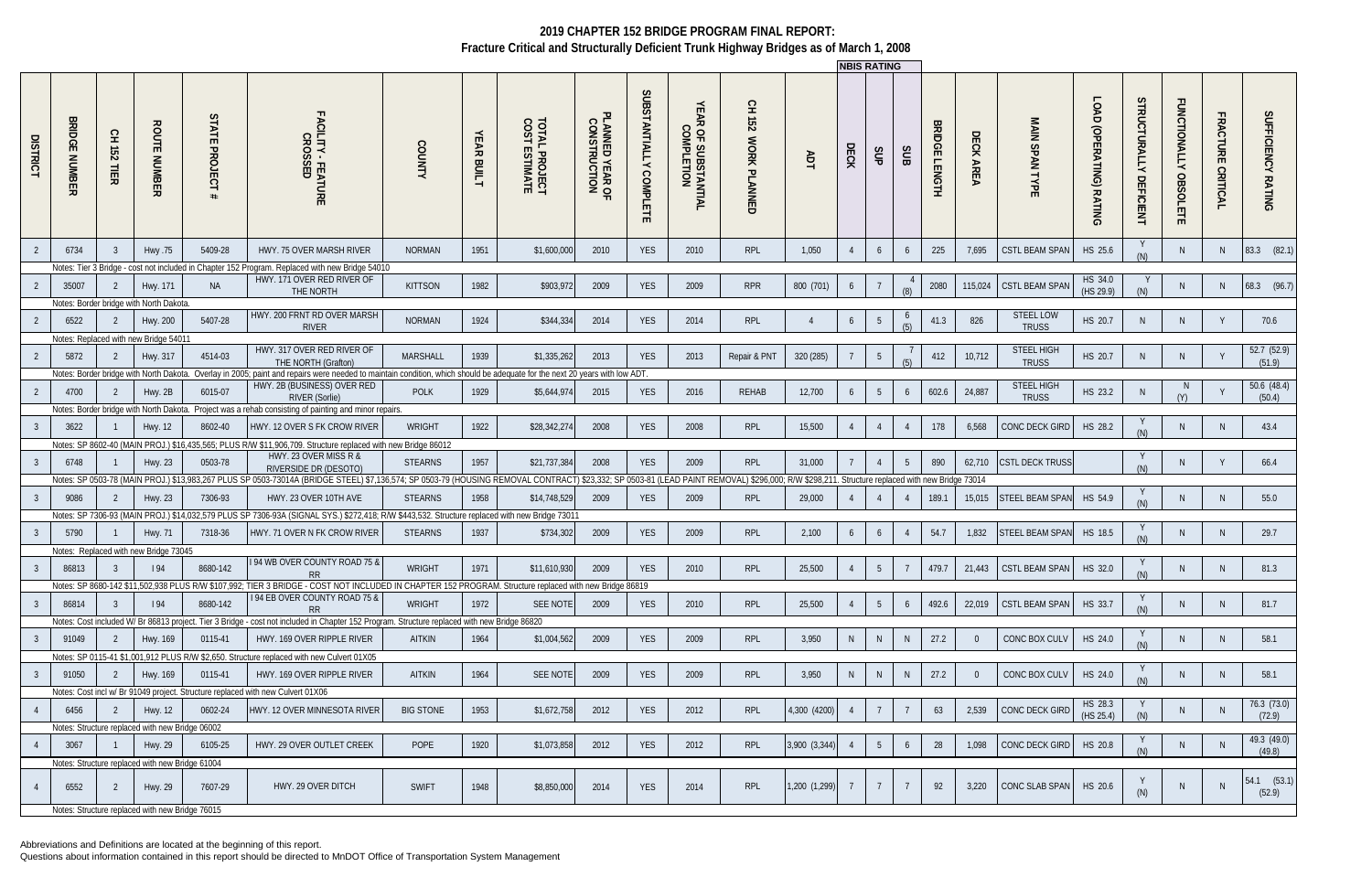Abbreviations and Definitions are located at the beginning of this report.

|                 |                                |                  |                                                  |                                           |                                                                                                                                        |                 |                   |                                                     |                                 |                        |                                   |                               |               | <b>INBIS RATING</b> |                        |                 |                                |           |                           |                         |                                  |                                        |                                    |                                            |
|-----------------|--------------------------------|------------------|--------------------------------------------------|-------------------------------------------|----------------------------------------------------------------------------------------------------------------------------------------|-----------------|-------------------|-----------------------------------------------------|---------------------------------|------------------------|-----------------------------------|-------------------------------|---------------|---------------------|------------------------|-----------------|--------------------------------|-----------|---------------------------|-------------------------|----------------------------------|----------------------------------------|------------------------------------|--------------------------------------------|
| <b>DISTRICT</b> | <b>BRIDGE</b><br><b>NUMBER</b> | 오<br>152<br>TIER | <b>ROUTE NUMBER</b>                              | ပ္ပ<br><b>TATE</b><br><b>PROJECT</b><br># | FACILITY - I<br>- FEATURE<br>SED                                                                                                       | COUNTY          | <b>YEAR BUILT</b> | <b>TOTAL PROJECT<br/>COST ESTIMATE</b>              | PLANNED YEAR OF<br>CONSTRUCTION | SUBSTANTIALLY COMPLETE | YEAR OF SUBSTANTIAL<br>COMPLETION | 오<br>도<br>251<br>WORK PLANNED | ЯDT           | DECK                | SUP                    | SUB             | <b>BRIDGE</b><br><b>LENGTH</b> | DECK AREA | MAIN SPAN TYPE            | LOAD (OPERATING) RATING | STRUCTURALLY<br><b>DEFICIENT</b> | <b>FUNCTIONALLY</b><br><b>OBSOLETE</b> | <b>FRACTURE</b><br><b>CRITICAL</b> | SUFFICIENCY RATING                         |
|                 | 5186                           | -2               | Hwy. 75                                          | 8408-44                                   | HWY. 75 OVER WHISKEY CREEK                                                                                                             | WILKIN          | 1932              | \$12,560,000                                        | 2015                            | <b>YES</b>             | 2016                              | <b>RPL</b>                    | 1,300 (1,150) | 5                   | 5 <sup>5</sup>         | 6               | 42.4                           | 1,429     | <b>STEEL BEAM SPAN</b>    | HS 17.9                 |                                  | N.                                     | <sup>N</sup>                       | 53.3(54.3)                                 |
|                 |                                |                  |                                                  |                                           | Notes: Cost not included in Chapter 152 Program. Replaced with new Bridge 84005                                                        |                 |                   |                                                     |                                 |                        |                                   |                               |               |                     |                        |                 |                                |           |                           |                         |                                  |                                        |                                    |                                            |
|                 | 21805                          | -3               | 194                                              | 2180-104                                  | <b>194 WB OVER LATOKA LAKE</b>                                                                                                         | <b>DOUGLAS</b>  | 1967              | \$3,780,000                                         | 2018                            | <b>YES</b>             | 2018                              | <b>RPL</b>                    | 7,900 (7,750  |                     | 6                      | 6               | 125.7                          | 5,179     | <b>CSTL BEAM SPAN</b>     | HS 31.8                 | (N)<br>Y                         | N.                                     | N                                  | 88.2 (88.4)<br>(90.5)                      |
|                 |                                |                  |                                                  |                                           | Notes: Tier 3 Bridge - cost not included in Chapter 152 Program. Replaced with new Bridge 21829.                                       |                 |                   | Cost includes replacement of Bridges 21805 & 21806. |                                 |                        |                                   |                               |               |                     |                        |                 |                                |           |                           |                         |                                  |                                        |                                    |                                            |
|                 | 21813                          | $\overline{2}$   | <b>Hwy. 29</b>                                   | 2102-58                                   | HWY. 29 SB OVER I 94                                                                                                                   | <b>DOUGLAS</b>  | 1965              | <b>SEE NOTE</b>                                     | 2016                            | <b>YES</b>             | 2016                              | <b>RPL</b>                    | 10,400        |                     | 5 <sup>5</sup>         | $5\overline{)}$ | 235.4                          | 10,099    | <b>CSTL BEAM SPAN</b>     | HS 44.1                 |                                  | N.                                     | N                                  | 79.0 (78.0)                                |
|                 |                                |                  |                                                  |                                           | Notes: Cost included in Bridge 21814 project. Structure replaced with new Bridge 21827.                                                |                 |                   |                                                     |                                 |                        |                                   |                               |               |                     |                        |                 |                                |           |                           |                         |                                  |                                        |                                    |                                            |
|                 | 21814                          |                  | Hwy. 29                                          | 2102-58                                   | HWY. 29 NB OVER 194                                                                                                                    | <b>DOUGLAS</b>  | 1965              | \$14,900,000                                        | 2016                            | YES                    | 2016                              | <b>RPL</b>                    | 10,400        | $\overline{4}$      | 6                      | $5\overline{)}$ | 235.4                          | 8,404     | <b>CSTL BEAM SPAN</b>     | HS 44.1                 |                                  | N                                      | N.                                 | 66.7                                       |
|                 |                                |                  |                                                  |                                           | Notes: Cost includes Bridges 21813 & 21814. Structure replaced with new Bridge 21827                                                   |                 |                   |                                                     |                                 |                        |                                   |                               |               |                     |                        |                 |                                |           |                           | (HS 34.2)               |                                  |                                        |                                    |                                            |
|                 | 5337                           |                  | Hwy. 3                                           | 6612-95                                   | HWY. 3 OVER UP RR                                                                                                                      | <b>RICE</b>     | 1940              | \$3,883,406                                         | 2008                            | <b>YES</b>             | 2008                              | <b>RPL</b>                    | 7,300         | 5 <sup>5</sup>      |                        | $5\overline{)}$ | 296.3                          | 9,956     | STEEL BEAM SPAN           | HS 26.5                 |                                  | N                                      | N                                  | 30.7                                       |
|                 |                                |                  | Notes: Structure replaced with new Bridge 66002  |                                           |                                                                                                                                        |                 |                   |                                                     |                                 |                        |                                   |                               |               |                     |                        |                 |                                |           |                           |                         |                                  |                                        |                                    |                                            |
|                 | 6842                           |                  | Hwy. $3$                                         | 6612-95                                   | HWY. 3 OVER CANNON RIVER                                                                                                               | <b>RICE</b>     | 1955              | see note                                            | 2008                            | <b>YES</b>             | 2008                              | <b>RPL</b>                    | 7,300         |                     | $\overline{4}$         | $\mathbf{3}$    | 176.1                          | 5,635     | CONC DECK GIRD            | HS 35.0                 |                                  | N                                      | N.                                 | 25.9                                       |
|                 |                                |                  |                                                  |                                           | Notes: Costs included with Bridge 5337 Project. Structure replaced with new Bridge 66003                                               |                 |                   |                                                     |                                 |                        |                                   |                               |               |                     |                        |                 |                                |           |                           |                         |                                  |                                        |                                    |                                            |
|                 | 5234                           |                  | Hwy. 14                                          | 8501-62                                   | HWY. 14 OVER STREAM                                                                                                                    | <b>WINONA</b>   | 1932              |                                                     | 2023-2028                       |                        |                                   | <b>RPL</b>                    | 4,500 (4459)  | 6                   | 6                      | 6               | 46                             | 1,840     | CONC DECK GIRD            | HS 68.6<br>(HS 30.8)    | (N)                              | N.                                     | <sup>N</sup>                       | 55.0 (56.0)<br>(96.6)                      |
|                 |                                |                  |                                                  |                                           | Notes: Normal maintenance planned for the program years. Replacement will be needed beyond 2018.                                       |                 |                   |                                                     |                                 |                        |                                   |                               |               |                     |                        |                 |                                |           |                           |                         |                                  |                                        |                                    |                                            |
|                 | 6036                           |                  | Hwy. 14                                          | 2001-34                                   | HWY. 14 OVER STREAM                                                                                                                    | <b>DODGE</b>    | 1930              | \$283,000                                           | 2012                            | YES                    | 2012                              | <b>RPL</b>                    | 7,400 (7,750) | $\mathsf{N}$        | $\mathsf{N}$           | N               | 22                             |           | CONC BOX CULV             | HS 24.0 (HS<br>21.6     |                                  | N.                                     | N.                                 | $47.1$ $(37.8)$                            |
|                 |                                |                  | Notes: Structure replaced with new Culvert 20X20 |                                           |                                                                                                                                        |                 |                   |                                                     |                                 |                        |                                   |                               |               |                     |                        |                 |                                |           |                           |                         |                                  |                                        |                                    |                                            |
|                 | 74820                          |                  | <b>Hwy. 14</b>                                   | 7401-34                                   | <b>HWY. 14 EB OVER I 35</b>                                                                                                            | <b>STEELE</b>   | 1965              | \$1,900,000                                         | 2010                            | <b>YES</b>             | 2011                              | <b>RPL</b>                    | 6,050         |                     | $5\overline{)}$        | $5\overline{)}$ | 202                            | 5,191     | <b>CSTL BEAM SPAN</b>     | HS 35.7                 |                                  | N                                      | <sup>N</sup>                       | 74.4                                       |
|                 |                                |                  |                                                  |                                           | Notes: Bridge replacement is small portion of overall project costs. Structure replaced with new Bridge 74832                          |                 |                   |                                                     |                                 |                        |                                   |                               |               |                     |                        |                 |                                |           |                           |                         |                                  |                                        |                                    |                                            |
|                 | 5968                           |                  | <b>Hwy. 42</b>                                   | 7901-43                                   | HWY. 42 OVER N FORK<br>WHITEWATER RIVER                                                                                                | WABASHA         | 1941              | \$2,154,534                                         | 2012                            | YES                    | 2012                              | <b>RPL</b>                    | 3,000(3,200)  | 6                   | $\overline{4}$         | 4               | 96                             | 3,168     | CONC DECK GIRD            | HS 30.0<br>(HS 24.7)    |                                  | <sup>N</sup>                           |                                    | 45.0 (41.6)<br>(41.4)                      |
|                 |                                |                  | Notes: Structure replaced with new Bridge 79007  |                                           |                                                                                                                                        |                 |                   |                                                     |                                 |                        |                                   |                               |               |                     |                        |                 |                                |           |                           |                         |                                  |                                        |                                    |                                            |
| 6               | 5900                           |                  | <b>Hwy. 43</b>                                   | 8503-46                                   | HWY. 43 OVER MISS RVR, RR,<br>STREETS (WINONA)                                                                                         | <b>WINONA</b>   | 1941              | \$183,500,000                                       | 2014                            | <b>NO</b>              | 2020                              | REHAB & RPL                   | 11,900        | 6<br>(5)            | $5\overline{)}$<br>(4) | 6<br>(5)        | 2288.5                         | 78,724    | CSTL HIGH TRUSS   HS 21.6 |                         | N.<br>(Y)                        | <sup>N</sup>                           |                                    | 49.8 (23.7)<br>$(26.3)$ $(24.3)$<br>(24.3) |
|                 |                                |                  |                                                  |                                           | Notes: Historic bridge. New Bridge 85851 built next to existing truss and open to traffic. Truss rehabilitation to be complete in 2020 |                 |                   |                                                     |                                 |                        |                                   |                               |               |                     |                        |                 |                                |           |                           |                         |                                  |                                        |                                    |                                            |
|                 | 23004                          | 2                | Hwy. 43                                          | 2306-22                                   | HWY. 43 OVER S FORK ROOT<br>RIVER                                                                                                      | <b>FILLMORE</b> | 1931              | \$2,958,530                                         | 2012                            | <b>YES</b>             | 2012                              | <b>RPL</b>                    | 540 (484)     | (5)<br>(6)          | (3)<br>(4)(6)          | (5)<br>(7)      | 78                             | 2,184     | STEEL LOW<br><b>TRUSS</b> | HS 20.0                 | N(Y)<br>(N)                      |                                        |                                    | 65.5 (31.3)<br>(45.3)                      |
|                 |                                |                  | Notes: Structure replaced with new Bridge 23025  |                                           |                                                                                                                                        |                 |                   |                                                     |                                 |                        |                                   |                               |               |                     |                        |                 |                                |           |                           |                         |                                  |                                        |                                    |                                            |
|                 | 4148                           | 2                | <b>Hwy. 44</b>                                   | 2308-26                                   | HWY. 44 OVER STREAM                                                                                                                    | <b>FILLMORE</b> | 1923              | \$240,000                                           | 2013                            | YES                    | 2013                              | RPL<br>W/CULVERT              | 2,300 (1,745) | N                   | N                      | N               | 23                             |           | CONC BOX CULV             | HS 24.0 (HS<br>21.6)    | (N)                              |                                        |                                    | $66.9$ $(60.4)$<br>(59.4)                  |
|                 |                                |                  |                                                  |                                           | Notes: Bridge (Culvert) costs only. Structure replaced with new Culvert 23X10                                                          |                 |                   |                                                     |                                 |                        |                                   |                               |               |                     |                        |                 |                                |           |                           |                         |                                  |                                        |                                    |                                            |
|                 | 4150                           | 2                | <b>Hwy. 44</b>                                   | 2308-26                                   | HWY. 44 OVER STREAM                                                                                                                    | <b>FILLMORE</b> | 1923              | \$240,000                                           | 2013                            | YES                    | 2013                              | RPL<br>W/CULVERT              | 2,100 (1,844) | N                   | N                      | N               | 22.5                           |           | CONC BOX CULV             | HS 24.0 (HS<br>21.6)    | (N)                              | N.                                     |                                    | $67.2$ $(60.2)$<br>(59.2)                  |
|                 |                                |                  |                                                  |                                           | Notes: Bridge (Culvert) costs only. Structure replaced with new Culvert 23X12                                                          |                 |                   |                                                     |                                 |                        |                                   |                               |               |                     |                        |                 |                                |           |                           |                         |                                  |                                        |                                    |                                            |
|                 |                                |                  |                                                  |                                           |                                                                                                                                        |                 |                   |                                                     |                                 |                        |                                   |                               |               |                     |                        |                 |                                |           |                           |                         |                                  |                                        |                                    |                                            |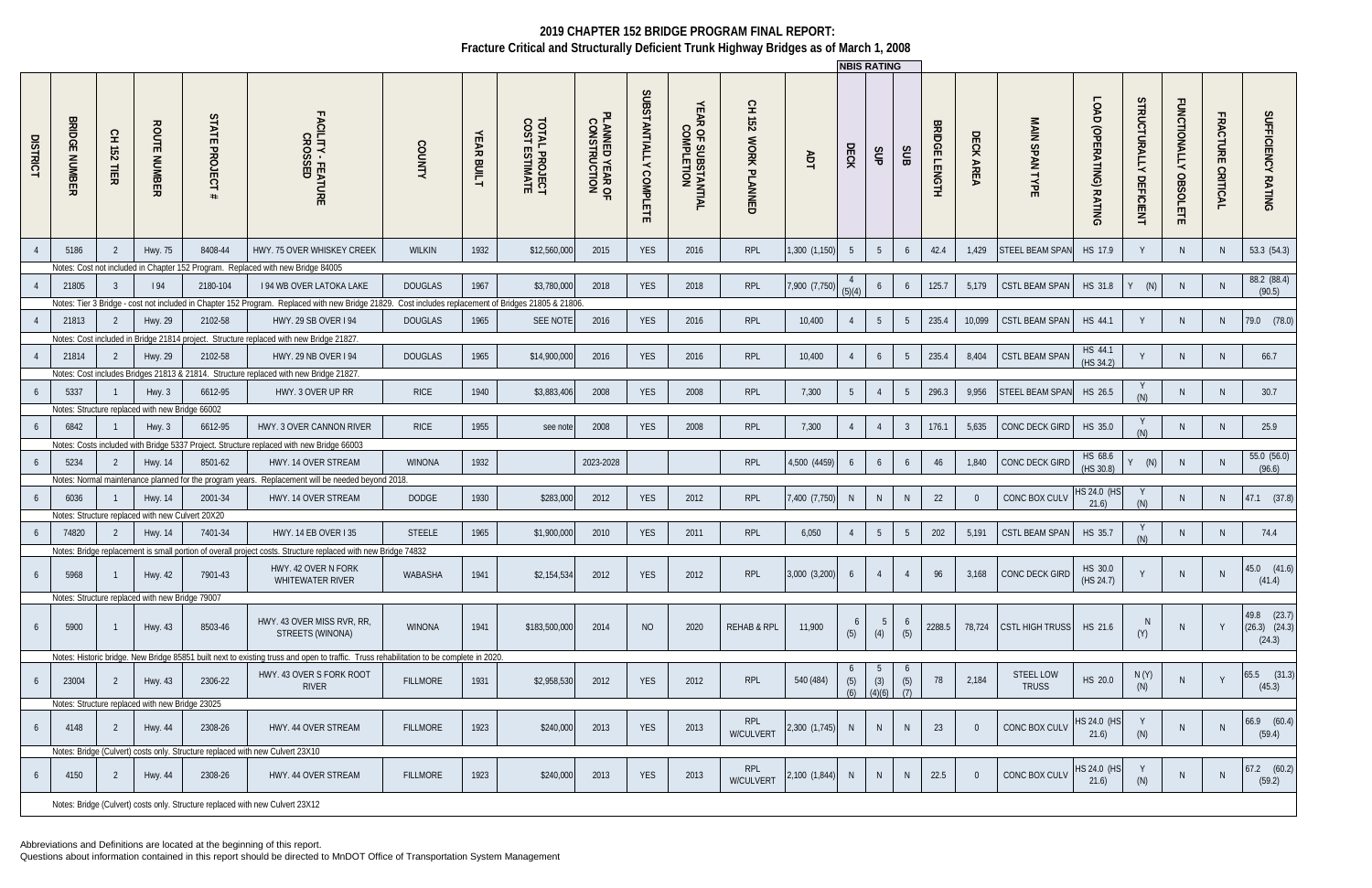Abbreviations and Definitions are located at the beginning of this report.

|                 |                                                       |                  |                                                            |                                                                          |                                                                                                                                                                                        |                 |                   |                                                 |                                       |                                  |                                                |                                      |                     |                | <b>NBIS RATING</b> |                 |                               |                      |                                    |                                           |                                         |                                        |                                   |                       |
|-----------------|-------------------------------------------------------|------------------|------------------------------------------------------------|--------------------------------------------------------------------------|----------------------------------------------------------------------------------------------------------------------------------------------------------------------------------------|-----------------|-------------------|-------------------------------------------------|---------------------------------------|----------------------------------|------------------------------------------------|--------------------------------------|---------------------|----------------|--------------------|-----------------|-------------------------------|----------------------|------------------------------------|-------------------------------------------|-----------------------------------------|----------------------------------------|-----------------------------------|-----------------------|
| <b>DISTRICT</b> | <b>BRIDGI</b><br>$\blacksquare$<br><b>NUMBEI</b><br>ᄍ | 오<br>152<br>TIER | <b>ROUTE</b><br><b>NUMBER</b>                              | STATE<br><b>PROJECT</b><br>#                                             | FACILITY - FEAT<br>CROSSED<br>TURE                                                                                                                                                     | <b>COUNT</b>    | <b>YEAR BUILT</b> | <b>TOTAL</b><br>COST I<br>L PROJECT<br>ESTIMATE | ᠊ᠣ<br>PLANNED YEAR OF<br>CONSTRUCTION | SUBSTANTIALLY<br><b>COMPLETE</b> | YEAR C<br><b>ROF SUBSTANTIAL</b><br>COMPLETION | 오<br>도<br><b>152</b><br>WORK PLANNED | ADT                 | ECK            | SUP                | SUB             | <b>RIDGE</b><br><b>LENGTH</b> | DECK.<br><b>AREA</b> | MAIN<br>SPAN TYP<br>$\blacksquare$ | LOAD<br>D<br>(OPERATING)<br><b>RATING</b> | <b>STRUCTURALLY</b><br><b>DEFICIENT</b> | <b>FUNCTIONALLY</b><br><b>OBSOLETE</b> | <b>FRACTURE</b><br><b>CRITIC.</b> | SUFFICIENCY RATING    |
| -6              | 4151                                                  | 2                | Hwy. 44                                                    | 2308-26                                                                  | HWY. 44 OVER STREAM                                                                                                                                                                    | <b>FILLMORE</b> | 1923              | \$240,000                                       | 2013                                  | YES                              | 2013                                           | RPL<br>W/CULVERT                     | 2,100 (1,844)       | N <sub>1</sub> | -N                 | N               | 22.5                          |                      | CONC BOX CULV                      | HS 24.0 (HS<br>21.6)                      | (N)                                     | N.                                     | <sup>N</sup>                      | 67.2 (60.2)<br>(59.2) |
|                 |                                                       |                  |                                                            |                                                                          | Notes: Bridge (Culvert) costs only. Structure replaced with new Culvert 23X13                                                                                                          |                 |                   |                                                 |                                       |                                  |                                                |                                      |                     |                |                    |                 |                               |                      |                                    |                                           |                                         |                                        |                                   |                       |
| -6              | 5713                                                  |                  | <b>Hwy. 56</b>                                             | 2006-27                                                                  | HWY. 56 OVER MID FORK ZUMBRO<br><b>RIVER</b>                                                                                                                                           | <b>DODGE</b>    | 1937              | \$1,351,101                                     | 2011                                  | <b>YES</b>                       | 2012                                           | <b>RPL</b>                           | 1,500 (1,712        | 5              | 5                  | (5)             | 65                            | 1,820                | <b>STEEL BEAM SPAN</b>             | HS 31.3<br>(HS 29.5)                      |                                         | N.                                     | N                                 | 45.8 (61.4)           |
| -6              | 5905                                                  | 2                | Notes: Structure replaced with new Bridge 20003<br>Hwy. 56 | 5005-58                                                                  | HWY. 56 FARM ENT OVER N BR                                                                                                                                                             | <b>MOWER</b>    | 1940              |                                                 | 2016                                  | YES                              | 2016                                           | <b>RPL</b>                           | -5                  |                | 6                  |                 | 38                            | 825                  | STEEL BEAM SPAN                    | HS 25.4                                   |                                         | N.                                     | N                                 | 66.3 (68.9)           |
|                 |                                                       |                  |                                                            |                                                                          | <b>UPPER IOWA RIVER</b><br>Notes: Rehabilitation of structure done with district forces therefore no costs included for repair                                                         |                 |                   |                                                 |                                       |                                  |                                                |                                      |                     |                |                    |                 |                               |                      |                                    | (HS 30.9)                                 |                                         |                                        |                                   |                       |
| -6              | 5188                                                  |                  | <b>Hwy. 58</b>                                             | 2510-37                                                                  | HWY. 58 OVER N FORK ZUMBRO<br><b>RIVER</b>                                                                                                                                             | <b>GOODHUE</b>  | 1932              | \$2,553,83                                      | 2010                                  | <b>YES</b>                       | 2010                                           | <b>RPL</b>                           | 6,700 (6,600        |                | 4                  | $5\overline{)}$ | 113.4                         | 4,956                | STEEL BEAM SPAN                    | HS 18.5                                   | (M)                                     | N.                                     | N                                 | 18.4                  |
|                 |                                                       |                  | Notes: Structure replaced with new Bridge 25025            |                                                                          |                                                                                                                                                                                        |                 |                   |                                                 |                                       |                                  |                                                |                                      |                     |                |                    |                 |                               |                      |                                    |                                           |                                         |                                        |                                   |                       |
| -6              | 5370                                                  |                  | Hwy. 60                                                    | 6607-42                                                                  | HWY. 60 OVER STRAIGHT<br><b>R.RR.STREET</b>                                                                                                                                            | <b>RICE</b>     | 1937              | \$10,800,000                                    | 2009                                  | <b>YES</b>                       | 2009                                           | REHAB                                | 10500               | C<br>(8)       | (7)                | (7)             | 951                           | 42,795               | <b>CONC ARCH</b>                   | HS 24.9                                   |                                         | N                                      | N                                 | 49.4 (77.2)           |
|                 |                                                       |                  |                                                            | Notes: Historic bridge. Deficiencies addressed with major rehabilitation |                                                                                                                                                                                        |                 |                   |                                                 |                                       |                                  |                                                |                                      |                     |                |                    |                 |                               |                      |                                    |                                           |                                         |                                        |                                   |                       |
| -6              | 5397                                                  | 2                | Hwy. 60                                                    | 7903-45                                                                  | HWY. 60 OVER TROUT BROOK                                                                                                                                                               | WABASHA         | 1935              | \$400,000                                       | 2014                                  | <b>YES</b>                       | 2014                                           | <b>RPL</b>                           | 630                 |                | 6                  | $\circ$         | 67.2                          | 1,908                | STEEL THRU GIRD                    | HS 19.0                                   | <sup>N</sup>                            | N                                      | Y                                 | 73.0 (72.0)           |
|                 |                                                       |                  | Notes: Structure replaced with new Bridge 79011            |                                                                          |                                                                                                                                                                                        |                 |                   |                                                 |                                       |                                  |                                                |                                      |                     |                |                    |                 |                               |                      |                                    |                                           |                                         |                                        |                                   |                       |
| 6               | 6770                                                  |                  | Hwy. 60                                                    | 6606-34                                                                  | HWY. 60 OVER CANNON RIVER                                                                                                                                                              | <b>RICE</b>     | 1952              | \$1,797,266                                     | 2009                                  | <b>YES</b>                       | 2009                                           | <b>RPL</b>                           | 5,050               |                | $\overline{3}$     | - 7             | 95.3                          | 3,307                | CONC DECK GIRD                     | HS 30.6                                   |                                         | N.                                     | N <sub>1</sub>                    | 18.7                  |
|                 |                                                       |                  | Notes: Structure replaced with new Bridge 66004            |                                                                          |                                                                                                                                                                                        |                 |                   |                                                 |                                       |                                  |                                                |                                      |                     |                |                    |                 |                               |                      |                                    |                                           |                                         |                                        |                                   |                       |
| -6              | 6771                                                  |                  | Hwy. 60                                                    | 6606-34                                                                  | HWY. 60 OVER CANNON RIVER                                                                                                                                                              | <b>RICE</b>     | 1952              | \$606,302                                       | 2009                                  | <b>YES</b>                       | 2009                                           | <b>RPL</b>                           | 6,300               | 5              | 4                  | $\overline{4}$  | 114.6                         | 3,965                | CONC DECK GIRD                     | HS 31.1                                   | (M)                                     | N.                                     | N                                 | 37.8                  |
|                 |                                                       |                  | Notes: Structure replaced with new Bridge 66005            |                                                                          |                                                                                                                                                                                        |                 |                   |                                                 |                                       |                                  |                                                |                                      |                     |                |                    |                 |                               |                      |                                    |                                           |                                         |                                        |                                   |                       |
|                 | 9798                                                  | -2               | Hwy. 60                                                    | 7903-41                                                                  | HWY. 60 OVER STREAM                                                                                                                                                                    | WABASHA         | 1961              | \$1,996,439                                     | 2011                                  | <b>YES</b>                       | 2012                                           | <b>RPL</b>                           | 630                 | 5              |                    | -5              | 93.6                          | 2,948                | <b>STEEL BEAM SPAN</b>             | HS 27.0 (HS<br>26.6                       |                                         | N                                      | N                                 | $70.1$ $(47.7)$       |
|                 |                                                       |                  | Notes: Structure replaced with new Bridge 79014            |                                                                          |                                                                                                                                                                                        |                 |                   |                                                 |                                       |                                  |                                                | Only Normal                          |                     |                |                    |                 |                               |                      | STEEL HIGH                         |                                           |                                         |                                        |                                   |                       |
| 6               | 79000                                                 | 2                | Hwy. 60                                                    |                                                                          | HWY. 60 OVER MISS R, RR, & STS                                                                                                                                                         | WABASHA         | 1987              |                                                 | 2023-2028                             |                                  |                                                | Maintenance<br>Needed                | 4,750               |                |                    |                 | 2462                          | 106,605              | <b>TRUSS</b>                       | HS 39.2                                   |                                         | N.                                     | $\vee$                            | 73.5                  |
|                 |                                                       |                  |                                                            |                                                                          | Notes: FC bridge built in 1987. All NBIS condition ratings are good. Only normal maintenance planned during program years. Paint and overlay will be needed beyond 2018. See endnote 1 |                 |                   |                                                 |                                       |                                  |                                                |                                      |                     |                |                    |                 |                               |                      |                                    |                                           |                                         |                                        |                                   |                       |
| 6               | 6773                                                  |                  | Hwy. 61                                                    | 2513-70                                                                  | HWY. 61 OVER GILBERT CREEK                                                                                                                                                             | GOODHUE         | 1954              | \$4,989,983                                     | 2011                                  | <b>YES</b>                       | 2012                                           | <b>RPL</b>                           | 7,500 (8,800)       | 5              |                    | $5\phantom{.0}$ | 114.4                         | 4,164                | CONC DECK GIRD                     | HS 32.0<br>(HS 22.4)                      | (N)                                     | <sup>N</sup>                           | N                                 | $37.6$ $(27.1)$       |
|                 |                                                       |                  | Notes: Structure replaced with new Bridge 25024            |                                                                          |                                                                                                                                                                                        |                 |                   |                                                 |                                       |                                  |                                                |                                      |                     |                |                    |                 |                               |                      |                                    |                                           |                                         |                                        |                                   |                       |
| 6               | 9450                                                  |                  | Hwy. 61                                                    | 2513-86                                                                  | HWY. 61 OVER NYMPHARA LANE                                                                                                                                                             | <b>GOODHUE</b>  | 1962              | \$5,500,000                                     | 2014                                  | <b>YES</b>                       | 2014                                           | <b>RPL</b>                           | 8,000               |                |                    | $\circ$<br>(4)  | 100                           | 6,350                | PRESTR VD SLAB<br>SPAN             | HS 64.0<br>(HS 39.2)                      |                                         | N.                                     | N                                 | 36.0                  |
|                 |                                                       |                  | Notes: Structure replaced with new Bridge 25028            |                                                                          |                                                                                                                                                                                        |                 |                   |                                                 |                                       |                                  |                                                |                                      |                     |                |                    |                 |                               |                      |                                    |                                           |                                         |                                        |                                   |                       |
| 6               | 9040                                                  |                  | Hwy. 63                                                    | 2515-21                                                                  | HWY. 63 OVER MISS RIVER & CP<br>RAIL (RED WING)                                                                                                                                        | GOODHUE         | 1958              | \$90,000,000                                    | 2017                                  | <b>NO</b>                        | 2020                                           | <b>RPL</b>                           | 11,500<br>(11, 400) | (5)            | 6                  | 5               | 1630.8                        | 60,829               | CSTL HIGH TRUSS                    | HS 34.0                                   | <sup>N</sup>                            | N                                      |                                   | 44.8 (43.8)           |
|                 |                                                       |                  | Notes: Border bridge with Wisconsin.                       |                                                                          | Total Cost includes Wisconsin Share. Structure to be replaced with new Bridge 25033.                                                                                                   |                 |                   |                                                 |                                       |                                  |                                                |                                      |                     |                |                    |                 |                               |                      |                                    |                                           |                                         |                                        |                                   |                       |
| 6               | 6808                                                  | 2                | 190                                                        | 5080-153                                                                 | I 90 EB OVER TWP RD & TURTLE<br><b>CRK</b>                                                                                                                                             | <b>MOWER</b>    | 1959              | \$3,945,382                                     | 2009                                  | YES                              | 2010                                           | RPL                                  | 7,700               | 5              |                    | $5\phantom{.0}$ | 243                           | 10,741               | PRESTR BEAM<br>SPAN                | HS 33.0                                   |                                         | N                                      | N                                 | 65.5                  |
| 6               | 8929                                                  |                  | 190                                                        | 5080-150                                                                 | Notes: Bridges of Mower County - Combined. Structure replaced with new Bridge 50806<br><b>190 OVER DOBBINS CREEK</b>                                                                   | <b>MOWER</b>    | 1957              | \$4,542,515                                     | 2009                                  | <b>YES</b>                       | 2010                                           | <b>RPL</b>                           | 18,800              | N.             | <sup>N</sup>       | N               | 31.1                          |                      | CONC BOX CULV                      | HS 24.0                                   |                                         | N                                      | N                                 | 41.3                  |
|                 |                                                       |                  |                                                            |                                                                          | Notes: Bridges of Mower County - Combined; Replaced with Culvert BR 50X30                                                                                                              |                 |                   |                                                 |                                       |                                  |                                                |                                      |                     |                |                    |                 |                               |                      |                                    |                                           |                                         |                                        |                                   |                       |
| 6               | 9320                                                  | 2                | 190                                                        | 8580-149                                                                 | <b>190 OVER MISSISSIPPI RIVER</b><br>(DRESBACH)                                                                                                                                        | <b>WINONA</b>   | 1967              | \$212,800,000                                   | 2012                                  | <b>YES</b>                       | 2016                                           | RPL                                  | 26,000              |                |                    | 6               | 2490.2                        | 175,894              | CSTL DECK GIRD                     | HS 33.0                                   | N                                       | N                                      |                                   | 77.0 (66.0)<br>(65.0) |
|                 |                                                       |                  |                                                            |                                                                          | Notes: Border bridge with Wisconsin. TPCE includes Wisconsin Share. Structure replaced with new Bridges 85801 and 85802.                                                               |                 |                   |                                                 |                                       |                                  |                                                |                                      |                     |                |                    |                 |                               |                      |                                    |                                           |                                         |                                        |                                   |                       |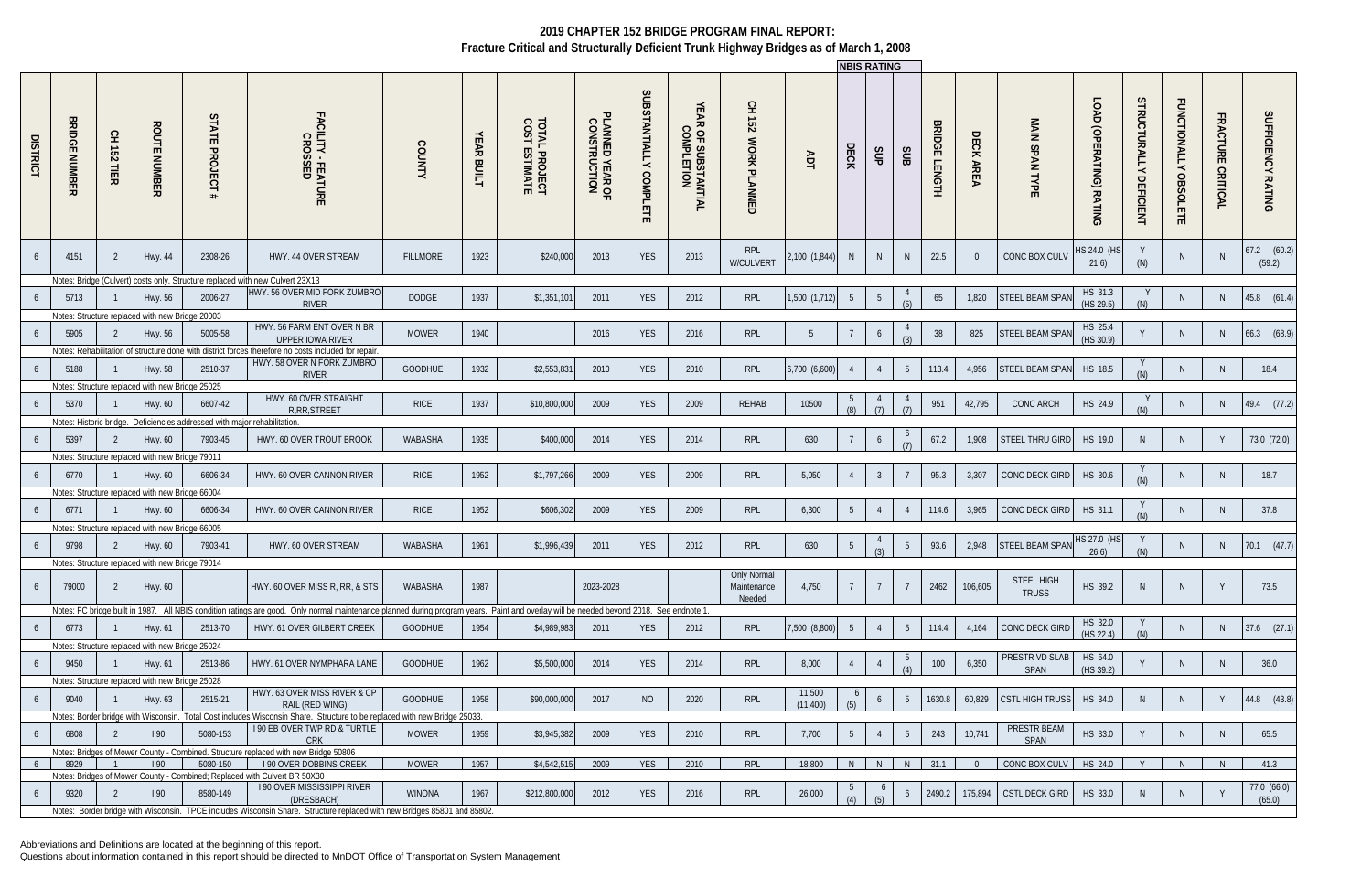Abbreviations and Definitions are located at the beginning of this report.

|                 |                                |                  |                                                  |                                                                        |                                                                                                                                                            |                   |                   |                                        |                                 |                                  |                                   |                                     |               | <b>INBIS RATING</b> |                       |                                         |                                |           |                               |                                 |                                  |                                        |                   |                                  |
|-----------------|--------------------------------|------------------|--------------------------------------------------|------------------------------------------------------------------------|------------------------------------------------------------------------------------------------------------------------------------------------------------|-------------------|-------------------|----------------------------------------|---------------------------------|----------------------------------|-----------------------------------|-------------------------------------|---------------|---------------------|-----------------------|-----------------------------------------|--------------------------------|-----------|-------------------------------|---------------------------------|----------------------------------|----------------------------------------|-------------------|----------------------------------|
| <b>DISTRICT</b> | <b>BRIDGE</b><br><b>NUMBER</b> | 오<br>152<br>TIER | <b>ROUTE NUMBER</b>                              | STATE<br><b>PROJECT</b>                                                | FACILITY - FEATURE<br>CROSSED                                                                                                                              | COUNTY            | <b>YEAR BUILT</b> | <b>TOTAL PROJECT<br/>COST ESTIMATE</b> | PLANNED YEAR OF<br>CONSTRUCTION | SUBSTANTIALLY<br><b>COMPLETE</b> | YEAR OF SUBSTANTIAL<br>COMPLETION | Ξ.<br>251<br><b>WORK</b><br>PLANNED | ЯDT           | DECK                | SJP                   | SUB                                     | <b>BRIDGE</b><br><b>LENGTH</b> | DECK AREA | <b>MAIN SPAN TYPE</b>         | LOAD<br>D<br>(OPERATING) RATING | STRUCTURALLY<br><b>DEFICIENT</b> | <b>FUNCTIONALLY</b><br><b>OBSOLETE</b> | FRACTURE CRITICAL | SUFFICIENCY RATING               |
|                 | 85807                          | -2               | 190                                              | 8580-157                                                               | I 90 WB OVER TWP 323                                                                                                                                       | <b>WINONA</b>     | 1963              | \$5,012,266                            | 2009                            | <b>YES</b>                       | 2009                              | RPL                                 | 10,600        |                     | $\overline{4}$        | 6                                       | 118.7                          | 5,045     | PRESTR VD SLAB<br>SPAN        | HS 44.0                         |                                  | N.                                     | N.                | 63.7                             |
|                 |                                |                  | Notes: Structure replaced with new Bridge 85835  |                                                                        |                                                                                                                                                            |                   |                   |                                        |                                 |                                  |                                   |                                     |               |                     |                       |                                         |                                |           |                               |                                 |                                  |                                        |                   |                                  |
|                 | 85808                          |                  | 190                                              | 8580-157                                                               | I 90 EB OVER TWP 323                                                                                                                                       | <b>WINONA</b>     | 1963              | \$1,862,967                            | 2010                            | YES                              | 2010                              | RPL                                 | 10,600        |                     | (5)                   | 6                                       | 118.7                          | 5,045     | PRESTR VD SLAE<br>SPAN        | HS 44.0                         |                                  | N                                      | N                 | 63.7                             |
|                 |                                |                  | Notes: Structure replaced with new Bridge 85836  |                                                                        |                                                                                                                                                            |                   |                   |                                        |                                 |                                  |                                   |                                     |               |                     |                       |                                         |                                |           |                               |                                 |                                  |                                        |                   |                                  |
|                 | 85809                          |                  | 190                                              | 8580-157                                                               | 190 WB OVER TWP 312                                                                                                                                        | <b>WINONA</b>     | 1963              | \$1,680,872                            | 2009                            | <b>YES</b>                       | 2009                              | <b>RPL</b>                          | 10,600        |                     | $\overline{4}$        | $5\overline{)}$                         | 95                             | 4,038     | <b>PRESTR VD SLAB</b><br>SPAN | HS 46.0                         |                                  | N.                                     | N.                | 61.6                             |
|                 |                                |                  | Notes: Structure replaced with new Bridge 85837  |                                                                        |                                                                                                                                                            |                   |                   |                                        |                                 |                                  |                                   |                                     |               |                     |                       |                                         |                                |           |                               |                                 |                                  |                                        |                   |                                  |
|                 | 85810                          |                  | 190                                              | 8580-157                                                               | I 90 EB OVER TWP 312                                                                                                                                       | <b>WINONA</b>     | 1963              | \$1,774,254                            | 2010                            | <b>YES</b>                       | 2010                              | RPL                                 | 10,600        |                     |                       |                                         | 95                             | 4,038     | PRESTR VD SLAE                | HS 46.0                         |                                  | N                                      | N                 | 61.6                             |
|                 |                                |                  |                                                  |                                                                        |                                                                                                                                                            |                   |                   |                                        |                                 |                                  |                                   |                                     |               |                     | (5)                   | (6)                                     |                                |           | SPAN                          |                                 |                                  |                                        |                   |                                  |
|                 |                                |                  | Notes: Structure replaced with new Bridge 85838  |                                                                        | HWY. 105 OVER WOODBURY                                                                                                                                     |                   |                   |                                        |                                 |                                  |                                   |                                     |               |                     |                       |                                         |                                |           |                               |                                 |                                  |                                        |                   |                                  |
|                 | 4867                           | CP               | Hwy. 105                                         | 5007-25                                                                | <b>CREEK</b>                                                                                                                                               | <b>MOWER</b>      | 1931              | \$1,994,952                            | 2010                            | <b>YES</b>                       | 2010                              | RPL                                 | 275           | 5 <sup>5</sup>      | 5                     | $5\phantom{.0}$                         | 53                             | 1420      | STEEL BEAM SPAN               | <b>HS 18.4</b>                  | <sup>N</sup>                     | N.                                     | <sup>N</sup>      | 53.6                             |
|                 |                                |                  |                                                  |                                                                        | Notes: Bridge included in Chapter 152 as a "Commissioner Priority" (CP) project, due to bridge being load posted. Structure replaced with new Bridge 50010 |                   |                   |                                        |                                 |                                  |                                   |                                     |               |                     |                       |                                         |                                |           |                               |                                 |                                  |                                        |                   |                                  |
|                 | 6975                           | 2                | Hwy. 250                                         | 2319-16                                                                | HWY. 250 OVER S BR ROOT RIVER                                                                                                                              | <b>FILLMORE</b>   | 1931              | \$8,220,000                            | 2016                            | <b>YES</b>                       | 2016                              | RPL                                 | 840 (787)     | (6)                 |                       | (5)<br>(6)                              | 104                            | 2,808     | STEEL HIGH<br><b>TRUSS</b>    | HS 17.0                         |                                  | Y                                      |                   | 57.5 (57.6)<br>$(47.1)$ $(57.6)$ |
|                 |                                |                  |                                                  | Notes: Cost includes Br 6977. Structure replaced with new Bridge 23027 |                                                                                                                                                            |                   |                   |                                        |                                 |                                  |                                   |                                     |               |                     |                       |                                         |                                |           |                               |                                 |                                  |                                        |                   |                                  |
|                 | 6977                           | -2               | Hwy. 250                                         | 2319-16                                                                | HWY. 250 OVER N BR ROOT RIVER                                                                                                                              | <b>FILLMORE</b>   | 1924              | see note                               | 2016                            | <b>YES</b>                       | 2016                              | RPL                                 | 380 (413)     | (6)                 | 6                     | $\sigma$<br>(5)<br>$A\overline{A}$      | 144                            | 3,456     | STEEL HIGH<br><b>TRUSS</b>    | HS 15.0<br>(HS 22.5)            |                                  |                                        |                   | 50.6 (47.0)<br>(65.1) (65.3)     |
|                 |                                |                  |                                                  |                                                                        | Notes: Cost included with Br 6975 project. Structure replaced with new Bridge 23028.                                                                       |                   |                   |                                        |                                 |                                  |                                   |                                     |               |                     |                       |                                         |                                |           |                               |                                 |                                  |                                        |                   |                                  |
|                 | 6749                           |                  | Hwy. 4                                           | 0801-31                                                                | HWY. 4 OVER LITTLE<br>COTTONWOOD RIVER                                                                                                                     | <b>BROWN</b>      | 1951              | \$2,324,929                            | 2011                            | <b>YES</b>                       | 2011                              | <b>RPL</b>                          | 1,250 (1,400) |                     |                       | $5\overline{)}$                         | 98                             | 3,381     | STEEL BEAM SPAN               | HS 32.0<br>(HS 32.7)            |                                  | N                                      | N                 | 66.4 (60.9)                      |
|                 |                                |                  | Notes: Structure replaced with new Bridge 08006  |                                                                        |                                                                                                                                                            |                   |                   |                                        |                                 |                                  |                                   |                                     |               |                     |                       |                                         |                                |           |                               |                                 |                                  |                                        |                   |                                  |
|                 | 6762                           |                  | $3$ Hwy. 4                                       | 8302-33                                                                | HWY. 4 OVER WATONWAN RIVER                                                                                                                                 | WATONWAN          | 1951              | \$2,972,439                            | 2012                            | YES                              | 2012                              | RPL                                 | 970 (880)     |                     | 5 <sub>5</sub>        | $5\phantom{.0}$                         | 56                             |           | 1,932 STEEL BEAM SPAN         | HS 34.0                         | Y                                | N                                      | N                 | 82.6 (82.7)                      |
|                 |                                |                  | Notes: Structure replaced with new Bridge 83039  |                                                                        |                                                                                                                                                            |                   |                   |                                        |                                 |                                  |                                   |                                     |               |                     |                       |                                         |                                |           |                               | (HS 46.5)                       |                                  |                                        |                   |                                  |
|                 | 9200                           |                  | <b>Hwy. 14</b>                                   | 0804-81                                                                | HWY. 14 OVER MINNESOTA RIVER                                                                                                                               | <b>BROWN</b>      | 1963              | \$42,700,000                           | 2017                            | N <sub>O</sub>                   | 2019                              | RPL                                 | 8,600 (8,700) | - 5                 |                       |                                         | 566.4                          | 20,107    | <b>PRESTR BEAM</b>            | HS 70.0                         |                                  | N                                      | N                 | 38.0 (54.6)                      |
|                 |                                |                  | Notes: To be replaced with new Bridge 08016      |                                                                        |                                                                                                                                                            |                   |                   |                                        |                                 |                                  |                                   |                                     |               |                     | (5)                   | (5)                                     |                                |           | SPAN                          | (HS 35.8)                       | (N)                              |                                        |                   |                                  |
|                 |                                |                  |                                                  |                                                                        |                                                                                                                                                            |                   |                   |                                        |                                 |                                  |                                   |                                     |               |                     |                       |                                         |                                |           |                               |                                 |                                  |                                        |                   |                                  |
|                 | 4014                           | 2                | <b>Hwy. 22</b>                                   | 5205-31                                                                | HWY. 22 OVER ROBARTS CREEK                                                                                                                                 | <b>NICOLLET</b>   | 1923              | \$331,463                              | 2013                            | YES                              | 2013                              | <b>RPL</b>                          | 1,200 (939)   | N <sub>1</sub>      | N                     | N                                       | 22.5                           | $\Omega$  | CONC BOX CULV                 | HS 24.0                         |                                  | N                                      | N.                | 68.2                             |
|                 |                                |                  | Notes: Repaired with custom horse shoe liner     |                                                                        | HWY. 30 OVER BR OF WATONWAN                                                                                                                                |                   |                   |                                        |                                 |                                  |                                   |                                     |               |                     |                       |                                         |                                |           |                               |                                 |                                  |                                        |                   |                                  |
|                 | 5834                           | $\overline{2}$   | Hwy. 30                                          | 1702-10                                                                | R                                                                                                                                                          | COTTONWOOD        | 1939              | \$1,019,930                            | 2011                            | <b>YES</b>                       | 2011                              | RPL                                 | 740 (850)     |                     | $5\overline{)}$       | $5\phantom{.0}$                         | 32                             | 1,072     | <b>STEEL BEAM SPAN</b>        | HS 30.0<br>(HS 30.6)            |                                  | N                                      | N                 | $79.1$ $(74.5)$                  |
|                 |                                |                  | Notes: Replaced with new Culvert 17X01           |                                                                        |                                                                                                                                                            |                   |                   |                                        |                                 |                                  |                                   |                                     |               |                     |                       |                                         |                                |           |                               |                                 |                                  |                                        |                   |                                  |
|                 | 5513                           |                  | <b>Hwy. 68</b>                                   | 0710-30                                                                | HWY. 68 OVER UP RR                                                                                                                                         | <b>BLUE EARTH</b> | 1936              | \$1,543,387                            | 2013                            | YES                              | 2013                              | RPL                                 | 3,150 (2,699) | (7)                 | $\overline{3}$<br>(8) | $\begin{array}{c} 5 \\ (7) \end{array}$ | 115                            | 4,497     | CONC DECK GIRD                | HS 30.6<br>(HS 21.9)            |                                  | N.                                     |                   | 45.7 (34.8)<br>(25.8)            |
|                 |                                |                  |                                                  | Notes: Replaced superstructure in rehabilitation project.              |                                                                                                                                                            |                   |                   |                                        |                                 |                                  |                                   |                                     |               |                     |                       |                                         |                                |           |                               |                                 |                                  |                                        |                   |                                  |
|                 | 6889                           | 2                | <b>Hwy. 71</b>                                   | 1705-11                                                                | HWY. 71 OVER DES MOINES<br>RIVER                                                                                                                           | COTTONWOOD        | 1956              | \$3,210,447                            | 2010                            | YES                              | 2010                              | RPL                                 | 2,350         |                     | $\overline{4}$        | $\overline{4}$                          | 143                            | 4,919     | <b>STEEL BEAM SPAN</b>        | HS 48.0                         |                                  | N                                      | N                 | 58.2                             |
|                 |                                |                  | Notes: Replaced with new Bridge 17008            |                                                                        |                                                                                                                                                            |                   |                   |                                        |                                 |                                  |                                   |                                     |               |                     |                       |                                         |                                |           |                               |                                 |                                  |                                        |                   |                                  |
|                 | 6245                           | 2                | <b>Hwy. 75</b>                                   | 6704-19                                                                | HWY. 75 OVER POPLAR CREEK                                                                                                                                  | <b>ROCK</b>       | 1932              | \$853,080                              | 2013                            | YES                              | 2014                              | RPL                                 | 9,500 (6,900) | N                   | N                     | N                                       | 22.8                           |           | CONC BOX CULV                 | HS 24.0                         |                                  | N                                      | N                 | 52.8 (53.2)                      |
|                 |                                |                  | Notes: Structure replaced with new Culvert 67X03 |                                                                        |                                                                                                                                                            |                   |                   |                                        |                                 |                                  |                                   |                                     |               |                     |                       |                                         |                                |           |                               |                                 |                                  |                                        |                   |                                  |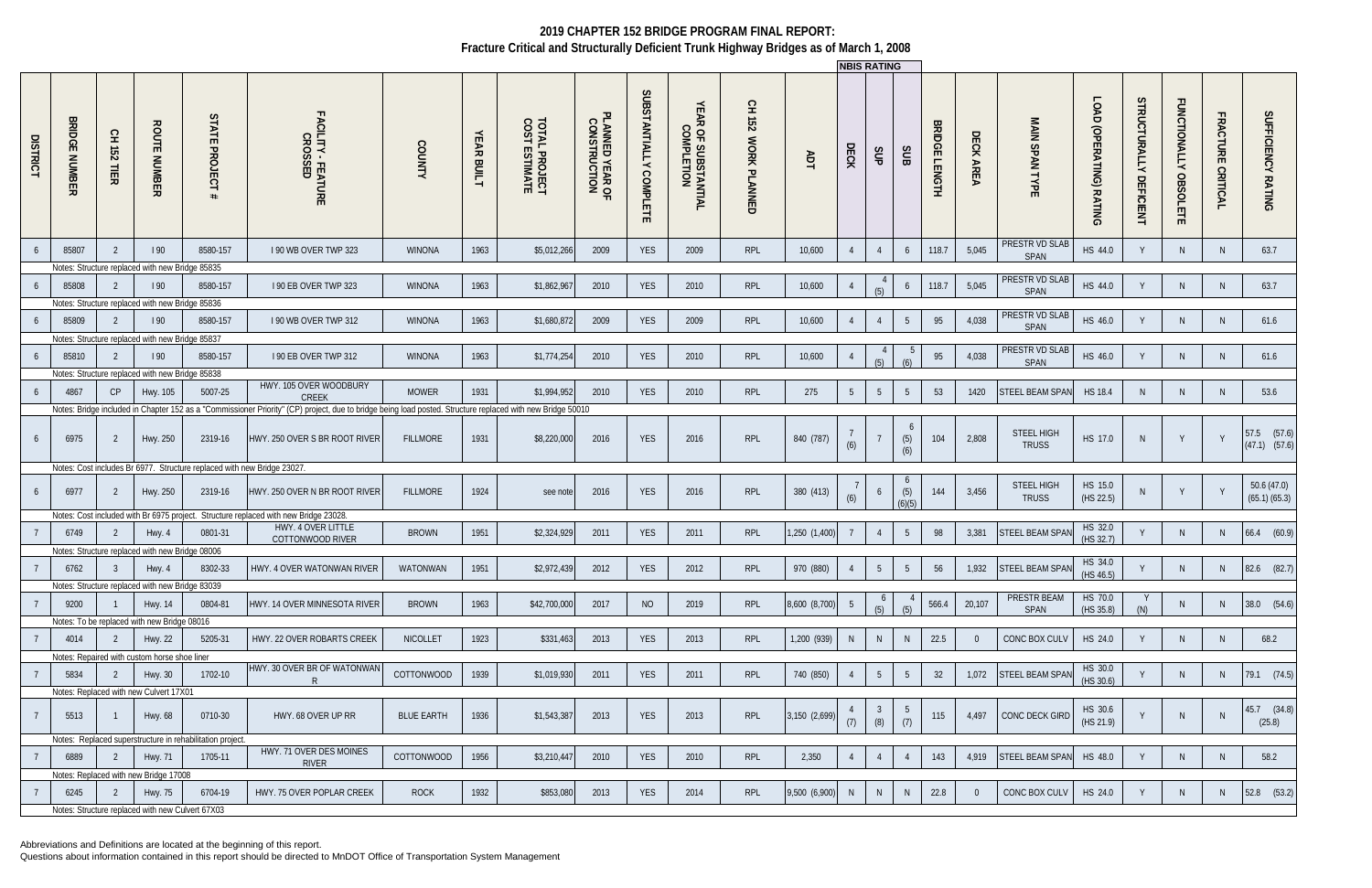Abbreviations and Definitions are located at the beginning of this report.

|                 |                                                                         |                                   |                                                    |                                                                    |                                                                                                                                                                                           |                      |                   |                                                 |                                 |                        |                                   |                                       |                     |                        | <b>NBIS RATING</b>    |                 |                                |           |                                    |                                 |                                         |                                        |                                    |                           |
|-----------------|-------------------------------------------------------------------------|-----------------------------------|----------------------------------------------------|--------------------------------------------------------------------|-------------------------------------------------------------------------------------------------------------------------------------------------------------------------------------------|----------------------|-------------------|-------------------------------------------------|---------------------------------|------------------------|-----------------------------------|---------------------------------------|---------------------|------------------------|-----------------------|-----------------|--------------------------------|-----------|------------------------------------|---------------------------------|-----------------------------------------|----------------------------------------|------------------------------------|---------------------------|
| <b>DISTRICT</b> | ᢍ<br><b>RIDGI</b><br>$\blacksquare$<br>$\blacksquare$<br>$\overline{z}$ | 오<br>도<br>$\overline{23}$<br>TIER | <b>ROUTE NUMBER</b>                                | STATE<br><b>PROJECT</b><br>#                                       | FACILITY -<br>CROSS<br>- FEATURE<br>SSED                                                                                                                                                  | <b>COUNTY</b>        | <b>YEAR BUILT</b> | <b>TOTAL</b><br>COST E<br>L PROJECT<br>ESTIMATE | PLANNED YEAR OF<br>CONSTRUCTION | SUBSTANTIALLY COMPLETE | YEAR OF SUBSTANTIAL<br>COMPLETION | 오<br>251<br>WORK PLANNED              | ЯDT                 | ECK                    | SUP                   | SUB             | <b>BRIDGE</b><br><b>LENGTH</b> | DECK AREA | MAIN<br><b>SPAN</b><br><b>TYPE</b> | LOAD<br>D<br>(OPERATING) RATING | <b>STRUCTURALLY</b><br><b>DEFICIENT</b> | <b>FUNCTIONALLY</b><br><b>OBSOLETE</b> | <b>FRACTURE</b><br><b>CRITICAL</b> | SUFFICIENCY RATING        |
|                 | 4930                                                                    | 2                                 | Hwy. 99                                            | 4008-25                                                            | HWY. 99 OVER MINNESOTA RIVER<br>(ST. PETER)                                                                                                                                               | LE SUEUR             | 1931              | \$4,900,000                                     | 2017                            | YES                    | 2018                              | REHAB                                 | 7,000 (5,077)       |                        | (4)                   | -5<br>(6)       | 402.3                          | 12,512    | <b>CSTL HIGH TRUSS</b>             | HS 23.6                         |                                         | N.<br>(Y)<br>(N)                       |                                    | 56.0 (48.5)<br>(50.5)     |
|                 | Notes: Historic bridge. Rehabilitated                                   |                                   |                                                    |                                                                    | HWY. 258 OVER COTTONWOOD                                                                                                                                                                  |                      |                   |                                                 |                                 |                        |                                   |                                       |                     |                        |                       |                 |                                |           | <b>STEEL HIGH</b>                  |                                 |                                         |                                        |                                    |                           |
|                 | 6535                                                                    |                                   | Hwy. 258<br>Notes: Replaced with new Bridge 08007  | 0809-12                                                            | <b>RIVER</b>                                                                                                                                                                              | <b>BROWN</b>         | 1949              | \$3,381,31                                      | 2012                            | YES                    | 2012                              | RPL                                   | 700 (470)           |                        | $5\overline{)}$       | $\overline{4}$  | 163                            | 4,564     | <b>TRUSS</b>                       | HS 22.7                         |                                         | N                                      |                                    | 45.2 (45.6)               |
|                 |                                                                         |                                   |                                                    |                                                                    |                                                                                                                                                                                           |                      | 1953              |                                                 |                                 |                        |                                   | RPL                                   |                     |                        |                       |                 |                                |           | STEEL BEAM SPAN                    | HS 29.1                         |                                         |                                        |                                    |                           |
|                 | 6821                                                                    | -2                                | Hwy. 270<br>Notes: Replaced with new Culvert 67X02 | 6706-13                                                            | HWY. 270 OVER MUD CREEK                                                                                                                                                                   | <b>ROCK</b>          |                   | \$1,369,23                                      | 2011                            | <b>YES</b>             | 2011                              |                                       | 740 (840)           |                        | $5\overline{)}$       | $5\overline{)}$ | 37.9                           | 1,251     |                                    |                                 | N                                       | N                                      | N                                  | 78.6 (74.6)               |
|                 | 9114                                                                    | 2                                 | Hwy. 7                                             | 1201-32                                                            | HWY. 7 OVER CHIPPEWA RIVER                                                                                                                                                                | CHIPPEWA             | 1932              | \$5,500,000                                     | 2014                            | YES                    | 2014                              | <b>RPL</b>                            | 1,850 (2,200)       | -5                     | 5 <sup>5</sup><br>(4) | 5               | 182                            | 5,951     | STEEL HIGH<br><b>TRUSS</b>         | HS 24.1 (HS<br>22.0)            | N.<br>(Y)                               | N.                                     |                                    | $63.7$ $(43.6)$<br>(43.8) |
|                 |                                                                         |                                   | Notes: Structure replaced with new Bridge 12015    |                                                                    |                                                                                                                                                                                           |                      |                   |                                                 |                                 |                        |                                   |                                       |                     |                        |                       |                 |                                |           |                                    |                                 |                                         |                                        |                                    |                           |
| -8              | 4667                                                                    | 2                                 | Hwy. 19                                            |                                                                    | HWY. 19 ACCESS RD OVER<br><b>SULPHER L</b>                                                                                                                                                | <b>REDWOOD</b>       | 1927              |                                                 |                                 |                        | N/A                               | <b>NOT ON TRUNK</b><br><b>HIGHWAY</b> | 50(5)               |                        | $\overline{4}$<br>(3) | (3)(6)          | 122                            | 3,416     | <b>STEEL HIGH</b><br><b>TRUSS</b>  | HS 17.2                         |                                         | N                                      | Y                                  | 44.0 (33.0)               |
|                 |                                                                         |                                   |                                                    |                                                                    | Notes: Only normal maintenance planned to maintain condition. Hwy, 19 alignment has changed, bridge no longer on trunk highway                                                            |                      |                   |                                                 |                                 |                        |                                   |                                       |                     |                        |                       |                 |                                |           | <b>STEEL LOW</b>                   |                                 |                                         |                                        |                                    |                           |
|                 | 5388                                                                    |                                   | <b>Hwy. 24</b>                                     | 4711-20                                                            | HWY. 24 OVER N FK CROW RIVER<br>Notes: Historic truss bridge moved to Lake Louise State Park. Ch. 152 funds not used on this project. Structure replaced with new Bridge 47006            | <b>MEEKER</b>        | 1935              | \$3,100,000                                     | 2009                            | <b>YES</b>             | 2009                              | <b>RPL</b>                            | 1,650               |                        | $5\overline{)}$       | 5               | 105                            | 2,919     | <b>TRUSS</b>                       | HS 16.2                         |                                         | N                                      | Y                                  | 47.0                      |
|                 |                                                                         |                                   |                                                    |                                                                    |                                                                                                                                                                                           |                      |                   |                                                 |                                 |                        |                                   |                                       |                     |                        |                       |                 |                                |           | <b>STEEL HIGH</b>                  |                                 |                                         |                                        |                                    |                           |
|                 | 5380<br>Notes: Historic bridae.                                         | 2                                 | <b>Hwy. 40</b>                                     | 1209-22<br>Bridge to be replaced beyond 2018.                      | HWY. 40 OVER LAC QUI PARLE L                                                                                                                                                              | CHIPPEWA             | 1938              | \$6,600,000                                     | 2019                            |                        |                                   | <b>RPL</b>                            | 610 (540)           |                        |                       | (6)             | 220.5                          | 6,284     | <b>TRUSS</b>                       | HS 18.0                         |                                         | N                                      |                                    | 38.9 (39.3)               |
|                 | 6962                                                                    |                                   | Hwy. 68                                            | 6407-28                                                            | HWY. 68 OVER DITCH                                                                                                                                                                        | <b>REDWOOD</b>       | 1900              | \$400,525                                       | 2009                            | <b>YES</b>             | 2009                              | <b>RPL</b>                            | 1,350               | 5                      | 5                     | $\overline{4}$  | 26                             | 905       | STEEL BEAM SPAN                    | HS 24.1                         |                                         | N.                                     | N.                                 | 48.5                      |
|                 |                                                                         |                                   | Notes: Bridge replaced with new Culvert 64X09      |                                                                    |                                                                                                                                                                                           |                      |                   |                                                 |                                 |                        |                                   |                                       |                     |                        |                       |                 |                                |           |                                    |                                 |                                         |                                        |                                    |                           |
|                 | 87005                                                                   | 2                                 | Hwy. 274                                           |                                                                    | HWY. 274 OVER YELLOW<br><b>MEDICINE RIVER</b>                                                                                                                                             | YELLOW MEDICINE 1968 |                   |                                                 |                                 |                        | N/A                               | Only Normal<br>Maintenance<br>Needed  | 920 (1,042)         | 8<br>(7)               | 8<br>(7)              | 5 <sup>5</sup>  | 186.9                          | 8,186     | PRESTR BEAM<br>SPAN                | HS 45.4                         | (N)                                     |                                        |                                    | 66.9 (83.0)<br>(88.1)     |
|                 |                                                                         |                                   |                                                    |                                                                    | Notes: No work needed. Condition ratings were re-evaluated - bridge no longer structurally deficient. Only using maintenance dollars, not capital funds.                                  |                      |                   |                                                 |                                 |                        |                                   |                                       |                     |                        |                       |                 |                                |           |                                    |                                 |                                         |                                        |                                    |                           |
| -8              | 6816                                                                    | 2                                 | Hwy. 277                                           | 1213-12                                                            | HWY. 277 OVER CO DITCH # 22                                                                                                                                                               | CHIPPEWA             | 1952              | \$650,000                                       | 2017                            | YES                    | 2017                              | RPL                                   | 310 (365)           | 6                      | 6                     | 4               | 28.5                           | 1,015     | <b>STEEL BEAM SPAN</b>             | HS 30.3                         |                                         | N.                                     | N                                  | 67.9 (70.8)               |
|                 |                                                                         |                                   | Notes: Structure replaced with new Culvert 12X02.  |                                                                    |                                                                                                                                                                                           |                      |                   |                                                 |                                 |                        |                                   |                                       |                     |                        |                       |                 |                                |           |                                    |                                 |                                         |                                        |                                    |                           |
| M               | 6654                                                                    |                                   | Hwy. 5                                             | 1002-89                                                            | <b>HWY. 5 OVER RECREATION TRAIL</b>                                                                                                                                                       | CARVER               | 1952              | \$9,010,101                                     | 2012                            | <b>YES</b>             | 2014                              | RPL                                   | 16,000<br>(19, 200) |                        | 5                     | 5               | 160.2                          | 6,136     | CONC DECK GIRD   HS 28.5           |                                 |                                         | N.                                     | N.                                 | 49.1                      |
|                 |                                                                         |                                   | Notes: Bridge replaced with new Bridge 10003       |                                                                    |                                                                                                                                                                                           |                      |                   |                                                 |                                 |                        |                                   |                                       |                     |                        |                       |                 |                                |           |                                    |                                 |                                         |                                        |                                    |                           |
| M               | 9300                                                                    | 2                                 | Hwy. 5                                             | 6201-86                                                            | HWY. 5 WEST 7TH ST OVER<br>MISSISSIPPI RIVER                                                                                                                                              | <b>RAMSEY</b>        | 1961              | \$12,127,500                                    | 2014                            | <b>YES</b>             | 2016                              | <b>RDK</b>                            | 56,000<br>(28, 500) | $5\overline{)}$<br>(4) | 5(4)<br>$(5)$ $(4)$   | 5 <sup>5</sup>  | 1198.5                         | 87,850    | <b>CSTL DECK GIRD</b>              | HS 37.0                         | $N$ $(Y)$                               | N                                      |                                    | $67.0$ $(66.0)$<br>(64.0) |
|                 |                                                                         |                                   |                                                    |                                                                    | Notes: FC bridge built in 1961, remodeled in 1986. Historic bridge. Bridge will continue to function safely with rehab project and continued maintenance.<br>HWY. 7 (COUNTY ROAD 25) OVER |                      |                   |                                                 |                                 |                        |                                   |                                       |                     |                        |                       |                 |                                |           |                                    |                                 |                                         |                                        |                                    |                           |
| M               | 5462                                                                    | 2                                 | Hwy. 7                                             | 2734-33                                                            | <b>HWY. 100</b>                                                                                                                                                                           | <b>HENNEPIN</b>      | 1939              |                                                 | 2014                            | YES                    | 2016                              | <b>RPL</b>                            | 36,000              |                        | - 5                   | 5 <sup>5</sup>  | 190.4                          | 15,080    | CONC DECK GIRD   HS 38.5           |                                 |                                         | N                                      | <sup>N</sup>                       | 71.2                      |
|                 |                                                                         |                                   |                                                    | Notes: Replaced with new Bridge 27305. Cost included with Br. 5598 | HWY. 10 (PRESCOTT) OVER ST                                                                                                                                                                |                      |                   |                                                 |                                 |                        |                                   |                                       | 13,500              |                        |                       |                 |                                |           |                                    |                                 |                                         |                                        |                                    |                           |
| M               | 82010                                                                   | 2                                 | <b>Hwy. 10</b>                                     | 8216-XX                                                            | <b>CROIX RIVER</b>                                                                                                                                                                        | WASHINGTON           | 1990              | \$300,000                                       | 2018                            | YES                    | 2018                              | OL                                    | (15, 700)           | 6                      |                       | 6               | 683.8                          | 35131     | STEEL MOVEABLE                     | HS 50.0                         | N <sub>1</sub>                          | N                                      | - Y                                | 61.9                      |
|                 |                                                                         |                                   |                                                    |                                                                    | Notes: Built in 1986 (see endnote 1) and built with a redundant system for FC tie girder. Wisconsin lead project.                                                                         |                      |                   |                                                 |                                 |                        |                                   |                                       |                     |                        |                       |                 |                                |           |                                    |                                 |                                         |                                        |                                    | 75.9                      |
| M               | 82815                                                                   | 2                                 | Hwy. 35                                            | 8280-47                                                            | HWY 8 WB OVER I 35                                                                                                                                                                        | WASHINGTON           | 1967              | \$45,400,000                                    | 2018                            | NO                     | 2019                              | RPL                                   | 10,500              | (5)                    | (6)                   | (6)             | 355.9                          | 12,706    | CSTL DECK GIRD                     | HS 26.6                         | -N                                      | N.                                     |                                    | (74.9)                    |
|                 |                                                                         |                                   |                                                    |                                                                    | Notes: FC bridge built in 1967. Bridge to be replaced with new Bridge 82871. Total project cost listed includes 3 additional bridges and concrete paving on roadway.                      |                      |                   |                                                 |                                 |                        |                                   |                                       |                     |                        |                       |                 |                                |           |                                    |                                 |                                         |                                        |                                    |                           |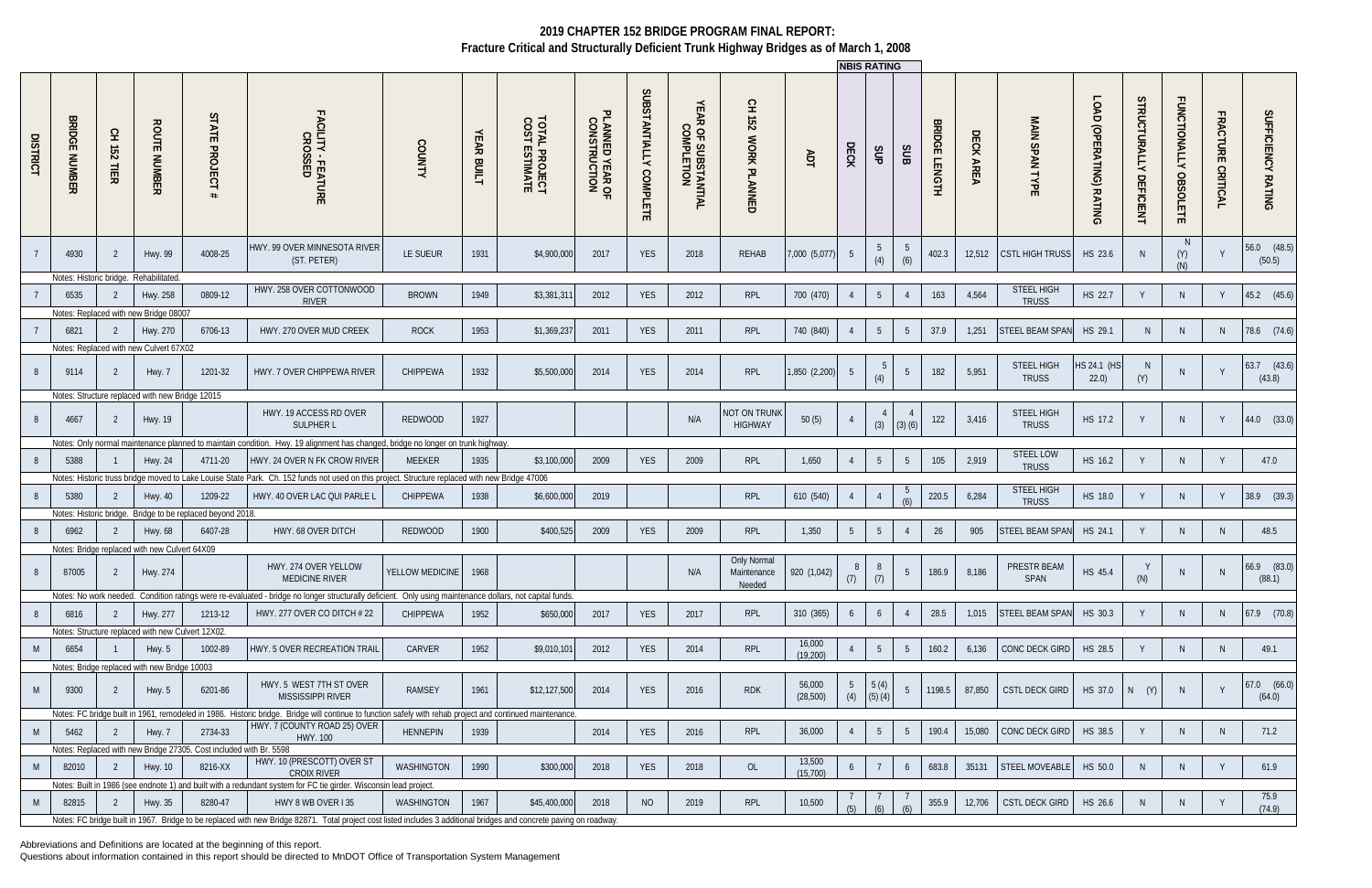Abbreviations and Definitions are located at the beginning of this report.

|                 |                             |                                 |                                                             |                                                  |                                                                                                                                                                                                            |                 |                             |                                                 |                                             |                        |                                   |                           |                     | <b>NBIS RATING</b>    |                      |                 |                                |                     |                                 |                         |                                         |                                        |                                    |                                  |
|-----------------|-----------------------------|---------------------------------|-------------------------------------------------------------|--------------------------------------------------|------------------------------------------------------------------------------------------------------------------------------------------------------------------------------------------------------------|-----------------|-----------------------------|-------------------------------------------------|---------------------------------------------|------------------------|-----------------------------------|---------------------------|---------------------|-----------------------|----------------------|-----------------|--------------------------------|---------------------|---------------------------------|-------------------------|-----------------------------------------|----------------------------------------|------------------------------------|----------------------------------|
| <b>DISTRICT</b> | <b>BRIDG</b><br>ш<br>m<br>ᄍ | 오<br>$\overline{132}$<br>뷰<br>ᅎ | <b>ROUTE</b><br><b>NUMBER</b>                               | STATE<br><b>PROJECT</b><br>#                     | <b>FACILITY</b><br>CILITY - FEATURE<br>CROSSED                                                                                                                                                             | <b>COUNTY</b>   | <b>YEAR</b><br><b>BUILT</b> | <b>TOTAL</b><br>COST 1<br>L PROJECT<br>ESTIMATE | <sup>D</sup> LANNED YEAR OF<br>CONSTRUCTION | SUBSTANTIALLY COMPLETE | YEAR OF SUBSTANTIAL<br>COMPLETION | Ξ.<br>251<br>WORK PLANNED | ЯDТ                 | DECK                  | SUP                  | SUB             | <b>BRIDGE</b><br><b>LENGTH</b> | DECK<br><b>AREA</b> | MAIN<br><b>SPAN TYPE</b>        | LOAD (OPERATING) RATING | <b>STRUCTURALLY</b><br><b>DEFICIENT</b> | <b>FUNCTIONALLY</b><br><b>OBSOLETE</b> | <b>FRACTURE</b><br><b>CRITICAL</b> | SUFFICIENCY RATING               |
| M               | 4654                        |                                 | Hwy. 36                                                     | 8221-01                                          | HWY. 36 OVER ST CROIX RIVER                                                                                                                                                                                | WASHINGTON      | 1930                        | \$361,739,21                                    | 2013                                        | <b>YES</b>             | 2018                              | RPL                       | 18,000              | 8<br>(7)              | 6(4)<br>(3)(4)       | -5<br>(6)       | 1053                           | 25,272              | STEEL MOVEABLE                  | HS 20.0                 |                                         | N.                                     |                                    | 32.8<br>$(17.8)$ $(2.8)$         |
|                 | Notes: Historic bridge.     |                                 |                                                             |                                                  | Truss will be converted to pedestrian bridge. The new replacement bridge opened to traffic in August 2017. Structure replaced with new Bridge 82045.                                                       |                 |                             |                                                 |                                             |                        |                                   |                           |                     |                       |                      |                 |                                |                     |                                 |                         |                                         |                                        |                                    |                                  |
| <sup>M</sup>    | 5723                        |                                 | Hwy. 36                                                     | 6212-148                                         | HWY. 36 OVER LEXINGTON<br>AVE(COUNTY ROAD 51)                                                                                                                                                              | <b>RAMSEY</b>   | 1938                        | \$16,100,000                                    | 2016                                        | YES                    | 2016                              | <b>RPL</b>                | 85,000              |                       | $\overline{4}$       | $5\overline{)}$ | 64                             | 10,115              | <b>CONC RIGID</b><br>FRAME      | HS 55.0<br>(HS 40.0)    |                                         | N                                      | N.                                 | 61.0                             |
| M               | 9115                        |                                 | Notes: Structure replaced with new Bridge 62731.<br>Hwy. 36 | 8221-01                                          | HWY. 36 EB OVER HWY. 95                                                                                                                                                                                    | WASHINGTON      | 1959                        | see note                                        | 2015                                        | YES                    | 2016                              | RPL                       | 9,750               | (6)<br>(N)            | -3<br>$(5)$<br>$(N)$ | -5<br>(N)       | 401                            | 14,957              | CONC BOX GIRD                   | HS 59.1                 |                                         | N<br>(Y)                               |                                    | 28.3 (66.8)                      |
|                 |                             |                                 |                                                             |                                                  | Notes: Costs incl w/ Br 4654 (St. Croix River Crossing) project. Structure replaced with new Bridge 82045.                                                                                                 |                 |                             |                                                 |                                             |                        |                                   |                           |                     |                       |                      |                 |                                |                     |                                 |                         |                                         |                                        |                                    |                                  |
| M               | 9800                        |                                 | Hwy. 52                                                     | 6244-30                                          | HWY. 52 (LAFAYETTE) OVER MISS<br>R, RR & STREETS                                                                                                                                                           | <b>RAMSEY</b>   | 1968                        | \$213,913,984                                   | 2011                                        | YES                    | 2015                              | RPL                       | 81,000              | (4)<br>(8)            | (8)                  | (6)<br>(8)      | 3366                           | 254,251             | <b>CSTL DECK GIRD</b>           | HS 31.7                 |                                         | N.                                     |                                    | 49.5 (47.5)<br>(50.3)            |
|                 |                             |                                 |                                                             | Notes: Replaced with new Bridges 62017 and 62018 |                                                                                                                                                                                                            |                 |                             |                                                 |                                             |                        |                                   |                           |                     |                       |                      |                 |                                |                     |                                 |                         |                                         |                                        |                                    |                                  |
| M               | 62026                       | 2                               | Hwy. 52                                                     | 6244-36                                          | LAFAYETTE (HWY. 52) OVER UP<br>RR & EATON ST                                                                                                                                                               | <b>RAMSEY</b>   | 1965                        | \$7,725,836                                     | 2011                                        | <b>YES</b>             | 2012                              | <b>RDK</b>                | 74,000              | (5)                   | (5)                  | -5<br>(7)       | 580.3                          | 59,017              | <b>CSTL BEAM SPAN</b>           | HS 34.8 (HS<br>31.2)    |                                         |                                        |                                    | 59.1 (56.9)<br>$(57.0)$ $(58.2)$ |
| M               | Notes:<br>94277             | 2                               | Hwy. 55                                                     | 2751-51                                          | HWY. 55 OVER BASSETT CREEK                                                                                                                                                                                 | <b>HENNEPIN</b> | 1939                        | \$2,026,276                                     | 2019                                        |                        |                                   | RPL                       | 27,500<br>(20, 500) | N                     | N.                   | $\mathsf{N}$    | 20.3                           |                     | CONC BOX CULV                   | HS 18.0                 | (N)                                     | N.                                     |                                    | $36.9$ $(38.4)$<br>(55.1) (54.3) |
|                 |                             |                                 |                                                             |                                                  | Notes: Planned to be replaced in 2019 with Blue Line LRT outside of Ch. 152 program.                                                                                                                       |                 |                             |                                                 |                                             |                        |                                   |                           |                     |                       |                      |                 |                                |                     |                                 |                         |                                         |                                        |                                    |                                  |
| M               | 5895                        |                                 | Hwy. 61                                                     | 1913-64                                          | HWY. 61 OVER MISS RIVER, RR,<br>STREET (HASTINGS)                                                                                                                                                          | DAKOTA          | 1950                        | \$215,152,000                                   | 2010                                        | YES                    | 2013                              | RPL                       | 32,500              | - 5<br>(4)            |                      | 5 <sup>5</sup>  | 1857.3                         | 74,292              | CSTL HIGH TRUSS HS 24.6 (HS     | 32.2)                   |                                         | N.                                     |                                    | $38.1$ $(43.4)$<br>(41.1)        |
|                 |                             |                                 | Notes: Replaced with new Bridge 19004                       |                                                  |                                                                                                                                                                                                            |                 |                             |                                                 |                                             |                        |                                   |                           |                     |                       |                      |                 |                                |                     |                                 |                         |                                         |                                        |                                    |                                  |
| M               | 6688                        |                                 | Hwy. 61                                                     | 6222-160                                         | HWY. 61 OVER BNSF RR                                                                                                                                                                                       | <b>RAMSEY</b>   | 1952                        | \$6,745,095                                     | 2010                                        | YES                    | 2010                              | RPL                       | 24,500              |                       |                      | 5               | 180                            |                     | 11,934 CONC DECK GIRD   HS 38.1 |                         |                                         |                                        |                                    | 42.3 (43.7)                      |
|                 |                             |                                 | Notes: Replaced with new Bridge 62092                       |                                                  |                                                                                                                                                                                                            |                 |                             |                                                 |                                             |                        |                                   |                           |                     |                       |                      |                 |                                |                     |                                 |                         |                                         |                                        |                                    |                                  |
| M               | 27046                       | 2                               | Hwy. 77                                                     | 2758-75                                          | HWY. 77 SB COLL RD OVER<br>KILLEBREW DRIVE                                                                                                                                                                 | HENNEPIN        | 1988                        |                                                 | 2021                                        |                        |                                   | RE-OL                     | 5,000               | 6                     | (6)                  |                 | 504.8                          | 23,170              | CSTL BEAM SPAN HS 62.0          |                         |                                         |                                        |                                    | 95.6 (96.6)<br>(97.6)            |
|                 |                             |                                 |                                                             |                                                  | Notes: FC bridge built in 1988. All NBIS condition ratings are satisfactory to good. Overlay to be done after 2018. See endnote 1<br>HWY. 77 SB OFF RAMP OVER 81ST                                         |                 |                             |                                                 |                                             |                        |                                   | Only Normal               |                     |                       |                      |                 |                                |                     |                                 |                         |                                         |                                        |                                    |                                  |
| M               | 27048                       | -2                              | <b>Hwy. 77</b>                                              | 2758-XX                                          | <b>STREET</b><br>Notes: FC bridge built in 1988. All NBIS condition ratings are good. Normal maintenance planned for the program years. Paint and overlay will be needed beyond 2018. See endnote 1.       | <b>HENNEPIN</b> | 1988                        |                                                 | 2028-2034                                   |                        |                                   | Maintenance               | 3,450               |                       |                      |                 | 525.6                          | 24,170              | CSTL BEAM SPAN   HS 94.0        |                         |                                         | N.                                     | Y                                  | 94.7 (95.7)                      |
| M               | 27052C                      | $\overline{2}$                  | <b>Hwy. 77</b>                                              | 2758-XX                                          | HWY. 77 NB COLL RD OVER 79TH                                                                                                                                                                               | <b>HENNEPIN</b> | 1989                        |                                                 | 2028-2034                                   |                        |                                   | <b>Only Normal</b>        | 10,000              |                       |                      |                 | 603.3                          | 25,253              | CSTL BEAM SPAN   HS 46.0        |                         |                                         | N.                                     |                                    | 96.2 (97.2)                      |
|                 |                             |                                 |                                                             |                                                  | ST & EB 494/5 RAMPS<br>Notes: FC bridge built in 1989. All NBIS condition ratings are good. Normal maintenance planned for the program years. Paint and overlay will be needed beyond 2018. See endnote 1. |                 |                             |                                                 |                                             |                        |                                   | Maintenance               |                     |                       |                      |                 |                                |                     |                                 |                         |                                         |                                        |                                    |                                  |
| M               | 9600N                       | 2                               | <b>Hwy. 77</b>                                              | 1925-52                                          | HWY. 77 NB OVER MINNESOTA R                                                                                                                                                                                | <b>HENNEPIN</b> | 1978                        | \$2,140,000                                     | 2014                                        | <b>YES</b>             | 2015                              | Paint                     | 47,000              | 6                     | -6                   |                 | 5159.1                         |                     | 308,514 STEEL TIED ARCH         | HS 34.0                 |                                         | N.                                     |                                    | 91.5                             |
|                 |                             |                                 |                                                             |                                                  | & BLACK DOG<br>Notes: FC bridge built in 1978. All NBIS condition ratings are satisfactory to good. See endnote 1                                                                                          |                 |                             |                                                 |                                             |                        |                                   |                           |                     |                       |                      |                 |                                |                     |                                 | (HS 35.6)               |                                         |                                        |                                    |                                  |
| M               | 9600S                       | 2                               | <b>Hwy. 77</b>                                              | 1925-52                                          | HWY. 77 SB OVER MINNESOTA R &                                                                                                                                                                              | HENNEPIN        | 1978                        | <b>SEE NOTE</b>                                 | 2014                                        | YES                    | 2015                              | Paint                     | 47,000              | 6                     | -6                   |                 | 5184.7                         |                     | 310,045 STEEL TIED ARCH         | HS 34.0                 |                                         | N.                                     |                                    | 91.5                             |
|                 |                             |                                 |                                                             |                                                  | <b>BLACK DOG</b><br>Notes: FC bridge built in 1978. All NBIS condition ratings are satisfactory to good. See endnote 1. (Cost incl w Br 9600N)                                                             |                 |                             |                                                 |                                             |                        |                                   |                           |                     |                       |                      |                 |                                |                     |                                 | (HS 35.6)               |                                         |                                        |                                    |                                  |
| M               | 27728                       | $\overline{2}$                  | 194                                                         | 2781-452                                         | <b>194 NB ON RAMP OVER</b><br><b>GLENWOOD AVE &amp; RR</b>                                                                                                                                                 | <b>HENNEPIN</b> | 1978                        |                                                 | 2024-2028                                   |                        |                                   | <b>RDK</b>                | 7,100               | $\overline{6}$<br>(5) |                      | (5)             | 1475.2                         | 64,614              | CSTL BEAM SPAN HS 42.5          |                         |                                         |                                        |                                    | 98.5 (99.5)<br>(98.5) (87.4)     |
|                 |                             |                                 |                                                             |                                                  | Notes: FC bridge built in 1978. All NBIS condition ratings are satisfactory. Surface repairs to be done in 2017. Redeck to be done after 2018. See endnote 1.                                              |                 |                             |                                                 |                                             |                        |                                   |                           |                     |                       |                      |                 |                                |                     |                                 |                         |                                         |                                        |                                    |                                  |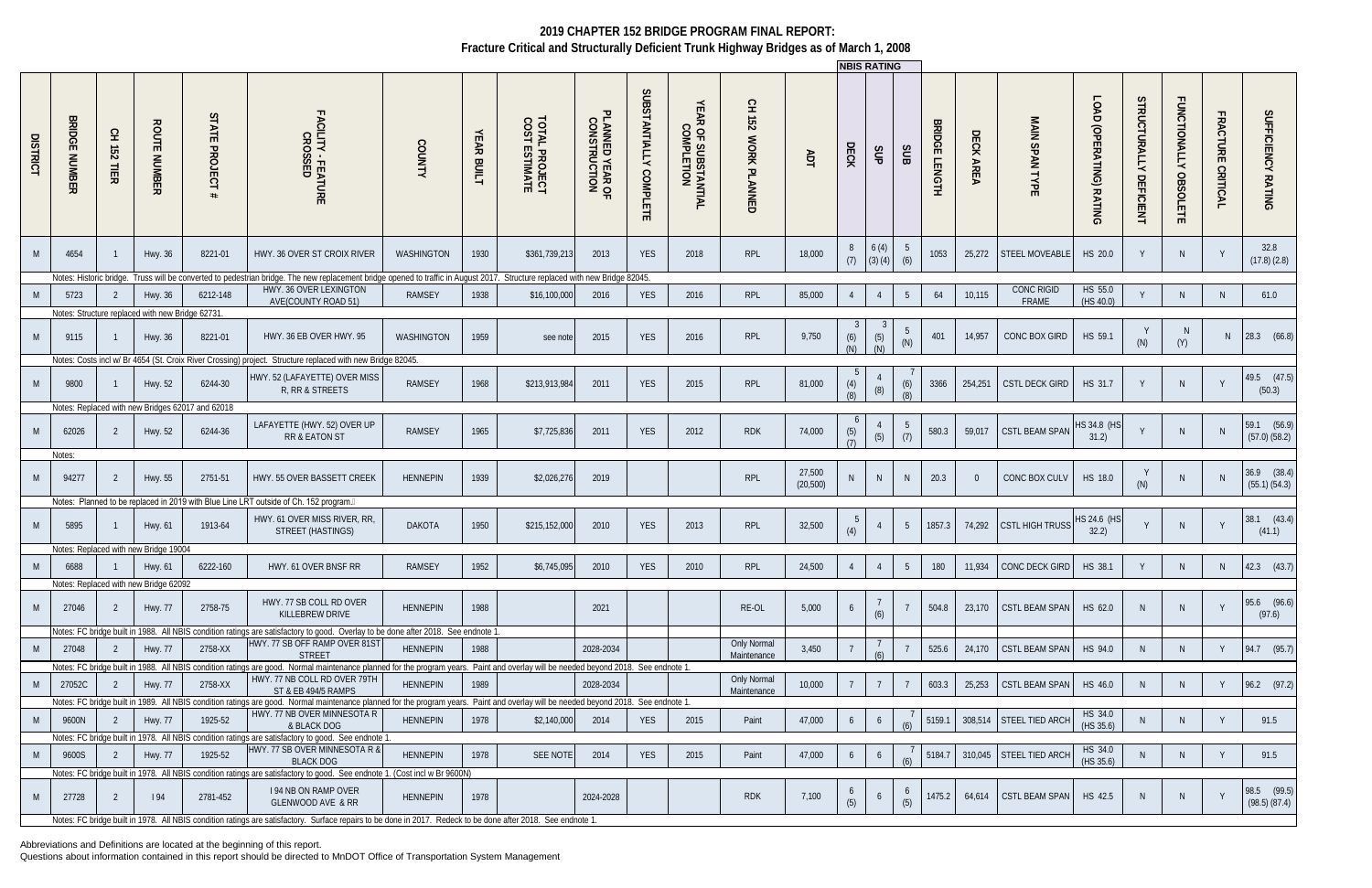Abbreviations and Definitions are located at the beginning of this report.

|                 |                                                 |                    |                                       |                                                                      |                                                                                                                                                                                                                                         |                 |                      |                                        |                                 |                        |                                           |                                                |                    | <b>INBIS RATING</b>   |                                         |                       |                                |                  |                                   |                            |                                        |                                        |                                    |                              |
|-----------------|-------------------------------------------------|--------------------|---------------------------------------|----------------------------------------------------------------------|-----------------------------------------------------------------------------------------------------------------------------------------------------------------------------------------------------------------------------------------|-----------------|----------------------|----------------------------------------|---------------------------------|------------------------|-------------------------------------------|------------------------------------------------|--------------------|-----------------------|-----------------------------------------|-----------------------|--------------------------------|------------------|-----------------------------------|----------------------------|----------------------------------------|----------------------------------------|------------------------------------|------------------------------|
| <b>DISTRICT</b> | <b>BRIDG</b><br>$\blacksquare$<br><b>NUMBER</b> | 오<br>152<br>뷰<br>ᅎ | <b>ROUTE</b><br><b>NUMBER</b>         | <b>STA</b><br>$\Xi$<br><b>PROJECT</b>                                | FACILITY - FEATURE<br>CROSSED                                                                                                                                                                                                           | COUNTY          | <b>YEAR</b><br>BUILT | <b>TOTAL PROJECT<br/>COST ESTIMATE</b> | PLANNED YEAR OF<br>CONSTRUCTION | SUBSTANTIALLY COMPLETE | YEAR OF SUBSTANTIAL<br>COMPLETION         | 오<br>$\overline{25}$<br><b>MORK</b><br>PLANNED | ЯDT                | DECK                  | SUP                                     | SUB                   | <b>BRIDGE</b><br><b>LENGTH</b> | <b>DECK AREA</b> | MAIN<br><b>SPANTYPE</b>           | LOAD<br>(OPERATING) RATING | ပ္ပ<br>TRUCTURALLY<br><b>DEFICIENT</b> | <b>FUNCTIONALLY</b><br><b>OBSOLETE</b> | <b>FRACTURE</b><br><b>CRITICAL</b> | <b>SUFFICIENCY</b><br>RATING |
|                 | 27842                                           |                    | 194                                   | 2782-327                                                             | 194 WB ON RAMP OVER 194 &<br>HWY. 65                                                                                                                                                                                                    | <b>HENNEPIN</b> | 1966                 | \$239,829,043                          | 2018                            | N <sub>O</sub>         | 2021                                      | <b>RPL</b>                                     | 20,000             | (5)<br>(4)            | $\overline{4}$<br>(5)                   | 6                     | 534.1                          | 13,566           | <b>CCONC BOX GIRD</b>             | HS 36.0<br>(HS 28.0)       |                                        | <sup>N</sup>                           | N                                  | 64.8 (64.4)                  |
|                 |                                                 |                    |                                       |                                                                      | Notes: Bridge to be replaced with I35W Transit Project. Cost reflects total project cost. To be replaced with new Bridge 27W07                                                                                                          |                 |                      |                                        |                                 |                        |                                           |                                                |                    |                       |                                         |                       |                                |                  |                                   |                            |                                        |                                        |                                    |                              |
|                 | 27861                                           | 2                  | 194                                   | 2781-441                                                             | 194 WB OFF RAMP OVER CP RAIL<br>& CITY ST                                                                                                                                                                                               | <b>HENNEPIN</b> | 1968                 | \$930,936                              | 2010                            | <b>YES</b>             | 2010                                      | <b>RDK</b>                                     | 11,000             | (8)                   | 5<br>(6)                                | (7)                   | 268                            | 6,888            | CSTL BEAM SPAN                    | HS 31.6                    |                                        | N.                                     | N <sub>1</sub>                     | 65.0                         |
|                 |                                                 |                    |                                       | Notes: Economic stimulus (ARRA) funding used to advance project      | 94 SB OFF RAMP OVER LYNDALE                                                                                                                                                                                                             |                 |                      |                                        |                                 |                        |                                           |                                                |                    |                       |                                         |                       |                                |                  |                                   |                            |                                        |                                        |                                    |                              |
|                 | 27726B                                          |                    | 194                                   | 2781-452                                                             | AVE N & RR                                                                                                                                                                                                                              | <b>HENNEPIN</b> | 1979                 |                                        | 2026-2031                       |                        |                                           | <b>RDK</b>                                     | 10,900             | 6                     | 6                                       |                       | 1099.6                         | 28,919           | <b>CSTL BEAM SPAN</b>             | HS 44.0                    |                                        |                                        |                                    | 93.3 (94.3)                  |
|                 |                                                 |                    |                                       |                                                                      | Notes: FC bridge built in 1979. All NBIS condition ratings are satisfactory to good. Surface repairs and ultrathin wearing course to be done in 2017.                                                                                   |                 |                      |                                        |                                 |                        | Redeck to be done after 2018. See endnote |                                                |                    |                       |                                         |                       |                                |                  |                                   |                            |                                        |                                        |                                    |                              |
|                 | 27727B                                          |                    | 194                                   | 2781-452                                                             | <b>194 SB ON RAMP OVER</b><br><b>GLENWOOD AVE &amp; RR'S</b>                                                                                                                                                                            | <b>HENNEPIN</b> | 1978                 |                                        | 2026-2031                       |                        |                                           | <b>RDK</b>                                     | 8,000              | 6                     | $\begin{array}{c} 6 \\ (5) \end{array}$ | $\overline{6}$<br>(5) | 1896.25                        | 54,542           | PRESTR BEAM<br>SPAN               | HS 40.0<br>(HS 33.8)       |                                        | Y<br>(N)                               |                                    | 94.4 (95.4)<br>(86.3)        |
|                 |                                                 |                    |                                       |                                                                      | Notes: FC bridge built in 1978. All NBIS condition ratings are satisfactory. Surface repairs and ultrathin wearing course to be done in 2017. Redeck to be done after 2018. See endnote 1<br>194 EB ON RAMP OVER LYNDALE                |                 |                      |                                        |                                 |                        |                                           |                                                |                    |                       |                                         |                       |                                |                  |                                   |                            |                                        |                                        |                                    |                              |
| M               | 27799R                                          |                    | 194                                   | 2781-452                                                             | <b>AVENUE SB</b>                                                                                                                                                                                                                        | <b>HENNEPIN</b> | 1969                 |                                        | 2028-2034                       |                        |                                           | <b>RDK</b>                                     | 25,400             | 6                     |                                         |                       | 783.7                          | 29,470           | <b>CSTL BEAM SPAN</b>             | HS 42.0<br>(HS 41.0)       |                                        | N                                      |                                    | 85.8                         |
|                 |                                                 |                    |                                       |                                                                      | Notes: FC bridge built in 1989, remodeled in 1987. NBIS condition ratings are satisfactory. Epoxy chip seal to be done in 2017. Paint and re-deck will be needed beyond 2018.                                                           |                 |                      |                                        |                                 |                        |                                           |                                                |                    |                       |                                         |                       |                                |                  |                                   |                            |                                        |                                        |                                    |                              |
|                 | 5598                                            |                    | Hwy. 100                              | 2734-33                                                              | MINNETONKA BLVD OVER HWY.<br>100 <sub>1</sub>                                                                                                                                                                                           | <b>HENNEPIN</b> | 1939                 | \$83,884,993                           | 2014                            | <b>YES</b>             | 2015                                      | <b>RPL</b>                                     | 19,100             |                       |                                         | 5                     | 163.6                          | 12,794           | CONC DECK GIRD                    | HS 40.1<br>(HS 40.2)       |                                        | N.                                     |                                    | 63.0                         |
|                 |                                                 |                    |                                       | Notes: Cost incl w/ Br 5462 project. Replaced with new Bridge 27306. |                                                                                                                                                                                                                                         |                 |                      |                                        |                                 |                        |                                           |                                                |                    |                       |                                         |                       |                                |                  |                                   |                            |                                        |                                        |                                    |                              |
|                 | 27789                                           |                    | Hwy. 100                              | <b>NA</b>                                                            | HWY. 100 SB CD OVER SB CD RP<br>& FRNT RD<br>Notes: FC bridge built in 1989. All NBIS condition ratings are fair to good. Normal maintenance planned for the program years. Paint and overlay will be needed beyond 2018. See endnote 1 | <b>HENNEPIN</b> | 1989                 |                                        | 2019-2027                       |                        |                                           | RE-OL                                          | 2,000              | 6                     | 6                                       |                       | 966.6                          | 38,228           | <b>CSTL BEAM SPAN</b>             | HS 70.0 (HS<br>31.0        |                                        | N.                                     | $\mathsf{V}$                       | 90.0 (91.0)                  |
|                 | 27791                                           | -2                 | <b>Hwy. 100</b>                       | <b>NA</b>                                                            | HWY. 100 SB ON RAMP OVER                                                                                                                                                                                                                | <b>HENNEPIN</b> | 1989                 |                                        | 2028-2034                       |                        |                                           | RE-OL                                          | 2,000              |                       |                                         |                       | 495                            | 13,910           | <b>CSTL BEAM SPAN</b>             | HS 55.0                    |                                        | N                                      |                                    | 97.0 (98.0)                  |
|                 |                                                 |                    |                                       |                                                                      | GLENWOOD AVE TO SB 100                                                                                                                                                                                                                  |                 |                      |                                        |                                 |                        |                                           |                                                |                    |                       |                                         |                       |                                |                  |                                   |                            |                                        |                                        |                                    |                              |
|                 |                                                 |                    |                                       |                                                                      | Notes: FC bridge built in 1989. All NBIS condition ratings are good. Normal maintenance planned for the program years. Paint and overlay will be needed beyond 2018. See endnote 1                                                      |                 |                      |                                        |                                 |                        |                                           |                                                |                    |                       |                                         |                       |                                |                  |                                   |                            |                                        |                                        |                                    |                              |
|                 | 62090                                           | 2                  | Hwy. 149                              | 6223-20                                                              | HWY. 149 (SMITH AVE) OVER<br>MISSISSIPPI R & RAILROAD                                                                                                                                                                                   | <b>RAMSEY</b>   | 1986                 | \$43,067,685                           | 2017                            | <b>YES</b>             | 2018                                      | <b>RDK</b>                                     | 18,000<br>(14,000) | 6 <sup>1</sup><br>(5) | $\overline{7}$<br>(6)                   |                       |                                |                  | 2769.7   150,395   CSTL TIED ARCH | HS 42.0                    |                                        | <sup>N</sup>                           |                                    | 85.1 (91.1)<br>(90.7)        |
|                 |                                                 |                    |                                       |                                                                      | Notes: Built in 1986 (see endnote 1) and built with a redundant system for FC tie girder. High bridge. Project costs reflect actual construction bid amount                                                                             |                 |                      |                                        |                                 |                        |                                           |                                                |                    |                       |                                         |                       |                                |                  |                                   |                            |                                        |                                        |                                    |                              |
| M               | 6347                                            | 2                  | Hwy. 243                              | 1311-04                                                              | HWY. 243 (OSCEOLA) OVER ST<br><b>CROIX RIVER</b>                                                                                                                                                                                        | CHISAGO         | 1953                 | \$909,311                              | 2010                            | <b>YES</b>             | 2010                                      | OL & PT                                        | 7,600 (6,985)      | (6)                   |                                         |                       | 674                            | 23,051           | <b>STEEL DECK</b><br><b>TRUSS</b> | HS 19.5<br>(HS 26.2)       |                                        | N.                                     |                                    | 65.6 (72.4)                  |
|                 |                                                 |                    |                                       |                                                                      | Notes: Border bridge with Wisconsin. Replacement planned in 2023-2028 timeframe.                                                                                                                                                        |                 |                      |                                        |                                 |                        |                                           |                                                |                    |                       |                                         |                       |                                |                  |                                   |                            |                                        |                                        |                                    |                              |
| M               | 6630                                            |                    | Hwy. 280                              | 6241-51                                                              | HENNEPIN AVENUE OVER MT RAIL                                                                                                                                                                                                            | RAMSEY          | 1954                 | \$2,122,057                            | 2009                            | YES                    | 2009                                      | <b>RPL</b>                                     | 16,000             |                       |                                         | 5                     | 96.5                           | 6,388            | CONC SLAB SPAN                    | HS 26.6                    |                                        | N                                      |                                    | 36.8                         |
|                 |                                                 |                    | Notes: Replaced with new Bridge 62049 |                                                                      |                                                                                                                                                                                                                                         |                 |                      |                                        |                                 |                        |                                           |                                                |                    |                       |                                         |                       |                                |                  |                                   |                            |                                        |                                        |                                    |                              |
| M               | 6738                                            |                    | Hwy. 280                              | 6241-51                                                              | LARPENTEUR(COUNTY ROAD30)<br>OVER HWY. 280                                                                                                                                                                                              | RAMSEY          | 1954                 | \$2,526,258                            | 2009                            | YES                    | 2009                                      | <b>RPL</b>                                     | 13,500             |                       |                                         |                       | 150.2                          | 10,259           | CONC DECK GIRD                    | HS 41.0                    |                                        | N.                                     | N                                  | 49.0                         |
|                 |                                                 |                    |                                       | Notes: Cost incl w/ Br 6630 project; Replaced with new Bridge 62048  | I 394R RAMP OVER NB HWY. 100                                                                                                                                                                                                            |                 |                      |                                        |                                 |                        |                                           |                                                |                    |                       |                                         |                       |                                |                  |                                   |                            |                                        |                                        |                                    |                              |
| - M             | 27753                                           | -2                 | 394                                   |                                                                      | TO 394 HOV EB                                                                                                                                                                                                                           | <b>HENNEPIN</b> | 1989                 |                                        | 2028-2034                       |                        |                                           | RE-OL                                          | 7,600              |                       | (A)                                     |                       | 520                            | 13,572           | CSTL BEAM SPAN                    | HS 48.0                    |                                        | N.                                     | Y                                  | 97.0 (98.0)                  |
|                 |                                                 |                    |                                       |                                                                      | Notes: FC bridge built in 1988. All NBIS condition ratings are good or satisfactory. Normal maintenance planned for the program years. Paint and overlay will be needed beyond 2018. See endnote 1.                                     |                 |                      |                                        |                                 |                        |                                           |                                                |                    |                       |                                         |                       |                                |                  |                                   |                            |                                        |                                        |                                    |                              |
| M               | 27788                                           | 2                  | 394                                   |                                                                      | I 394 EB ON RAMP OVER HWY. 100<br>NB ON RAMP                                                                                                                                                                                            | <b>HENNEPIN</b> | 1989                 |                                        | 2028-2034                       |                        |                                           | RE-OL                                          | 4,500              |                       |                                         |                       | 288.6                          | 7,590            | <b>CSTL BEAM SPAN</b>             | HS 56.0 (HS<br>931.2       |                                        | $N$ $(Y)$                              |                                    | 94.0 (95.0)<br>(36.0)        |
|                 |                                                 |                    |                                       |                                                                      | Notes: FC bridge built in 1988. All NBIS condition ratings are good or satisfactory. Normal maintenance planned for the program years. Paint and overlay will be needed beyond 2018. See endnote 1                                      |                 |                      |                                        |                                 |                        |                                           |                                                |                    |                       |                                         |                       |                                |                  |                                   |                            |                                        |                                        |                                    |                              |
| M               | 27753A                                          |                    | 394                                   |                                                                      | I 394R RAMP OVER 394 HOV WB                                                                                                                                                                                                             | <b>HENNEPIN</b> | 1989                 |                                        | 2028-2034                       |                        |                                           | RE-OL                                          | 3,800              |                       |                                         |                       | 360.3                          | 9,404            | CSTL BEAM SPAN                    | HS 48.0                    |                                        | N                                      | Y                                  | 97.0 (98.0)                  |
|                 |                                                 |                    |                                       |                                                                      | TO NB HWY. 100<br>Notes: FC bridge built in 1988. All NBIS condition ratings are good or satisfactory. Normal maintenance planned for the program years. Paint and overlay will be needed beyond 2018. See endnote 1.                   |                 |                      |                                        |                                 |                        |                                           |                                                |                    |                       |                                         |                       |                                |                  |                                   |                            |                                        |                                        |                                    |                              |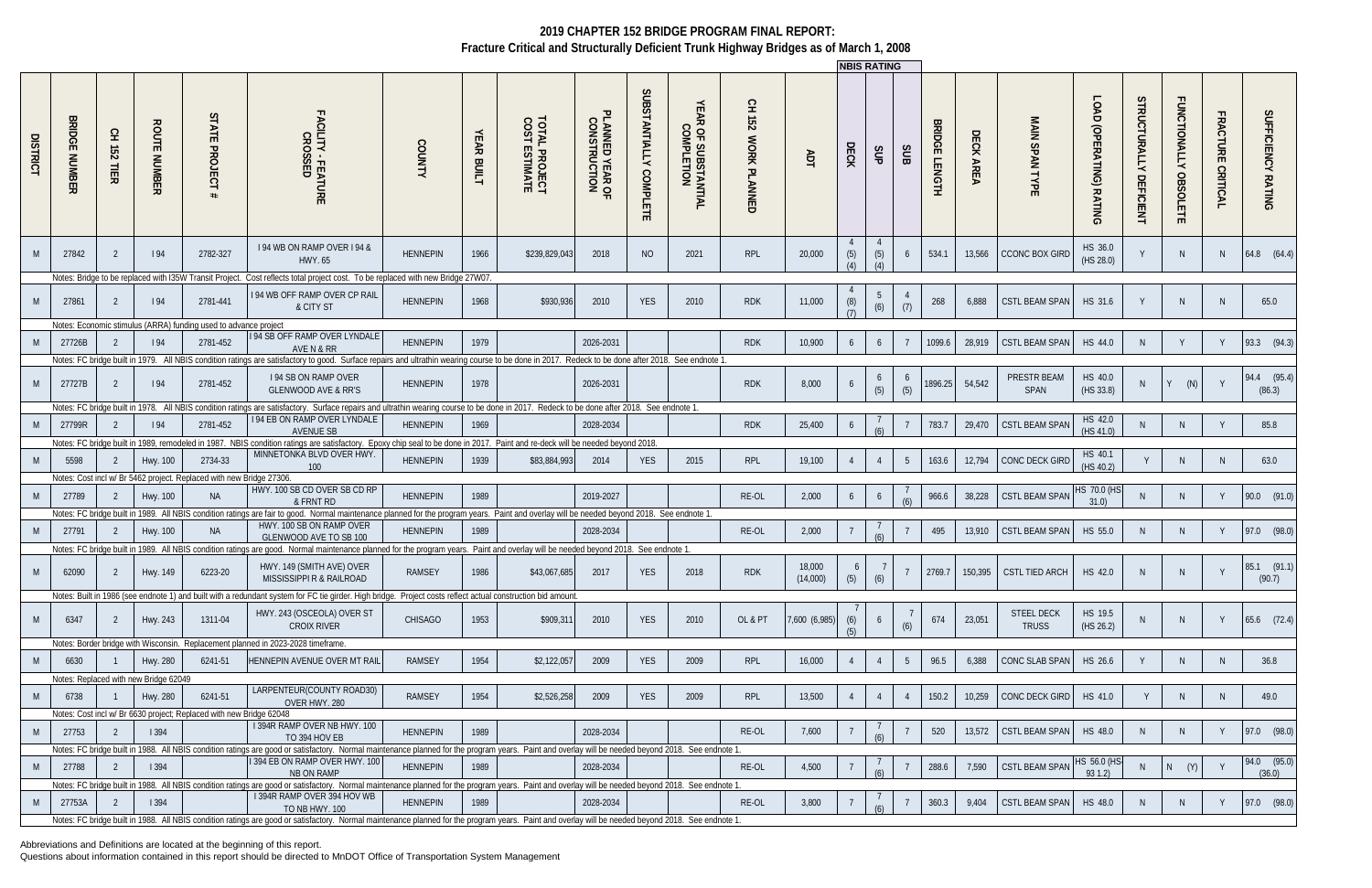Abbreviations and Definitions are located at the beginning of this report.

|                 |                                |                    |                                                |                                                                      |                                                                                                                                                                                                                            |                 |                      |                                        |                                 |                                  |                                   |                                    |                      | <b>INBIS RATING</b> |                 |                 |                                |           |                        |                                 |                                  |                                        |                                    |                       |
|-----------------|--------------------------------|--------------------|------------------------------------------------|----------------------------------------------------------------------|----------------------------------------------------------------------------------------------------------------------------------------------------------------------------------------------------------------------------|-----------------|----------------------|----------------------------------------|---------------------------------|----------------------------------|-----------------------------------|------------------------------------|----------------------|---------------------|-----------------|-----------------|--------------------------------|-----------|------------------------|---------------------------------|----------------------------------|----------------------------------------|------------------------------------|-----------------------|
| <b>DISTRICT</b> | <b>BRIDGE</b><br><b>NUMBER</b> | 오<br>251<br>言<br>ᅎ | <b>ROUTE</b><br>: NUMBER                       | STATE<br><b>PROJECT</b>                                              | FACILITY - FEATURE<br>CROSSED                                                                                                                                                                                              | <b>COUNTY</b>   | <b>YEAR</b><br>BUILT | <b>TOTAL PROJECT<br/>COST ESTIMATE</b> | PLANNED YEAR OF<br>CONSTRUCTION | SUBSTANTIALLY<br><b>COMPLETE</b> | YEAR OF SUBSTANTIAL<br>COMPLETION | 오<br>152<br><b>WORK</b><br>PLANNED | ЯDT                  | DECK                | SUP             | SUB             | <b>BRIDGE</b><br><b>LENGTH</b> | DECK AREA | MAIN SPAN TYPE         | LOAD<br>D<br>(OPERATING) RATING | STRUCTURALLY<br><b>DEFICIENT</b> | <b>FUNCTIONALLY</b><br><b>OBSOLETE</b> | <b>FRACTURE</b><br><b>CRITICAL</b> | SUFFICIENCY RATING    |
| M               | 27776A                         | $\overline{2}$     | 394                                            |                                                                      | I 394R OVER I 394 WB,<br>DUNWOODY BLVD                                                                                                                                                                                     | <b>HENNEPIN</b> | 1987                 |                                        | 2028-2034                       |                                  |                                   | RE-OL                              | 7,600                |                     |                 |                 | 2738.41                        | 154,403   | CSTL BEAM SPAN         | HS 43.0                         |                                  | N.                                     |                                    | 93.8 (94.8)           |
|                 |                                |                    |                                                |                                                                      | Notes: FC bridge built in 1988. All NBIS condition ratings are good or satisfactory. Normal maintenance planned for the program years. Paint and overlay will be needed beyond 2018. See endnote 1<br>1394R EB OVER 1394 & |                 |                      |                                        |                                 |                                  |                                   |                                    |                      |                     |                 |                 |                                |           |                        |                                 |                                  |                                        |                                    |                       |
| M               | 27776B                         |                    | 394                                            |                                                                      | <b>DOWNTOWN RAMPS</b>                                                                                                                                                                                                      | <b>HENNEPIN</b> | 1987                 |                                        | 2028-2034                       |                                  |                                   | RE-OL                              | 2,175                |                     |                 |                 | 538                            | 25,078    | <b>CSTL BEAM SPAN</b>  | HS 43.0                         | $\mathsf{N}$                     | N                                      | Y                                  | 94.7 (95.7)           |
|                 |                                |                    |                                                |                                                                      | Notes: FC bridge built in 1988. All NBIS condition ratings are good or satisfactory. Normal maintenance planned for the program years. Paint and overlay will be needed beyond 2018. See endnote 1                         |                 |                      |                                        |                                 |                                  |                                   |                                    |                      |                     |                 |                 |                                |           |                        |                                 |                                  |                                        |                                    |                       |
| M               | 27789A                         | - 2                | 394                                            |                                                                      | 394 EB OFF RAMP OVER SB HWY<br>100 <sub>1</sub>                                                                                                                                                                            | <b>HENNEPIN</b> | 1989                 |                                        | 2019-2027                       |                                  |                                   | RE-OL                              | 6,000                |                     |                 | (4)             | 161.8                          | 1,877     | <b>CSTL BEAM SPAN</b>  | HS 70.0 (HS<br>31.0             |                                  | N.                                     | Y                                  | 99.0<br>(100.0)       |
|                 |                                |                    |                                                |                                                                      | Notes: FC bridge built in 1988. All NBIS condition ratings are good or satisfactory. Normal maintenance planned for the program years. Paint and overlay will be needed beyond 2018. See endnote 1                         |                 |                      |                                        |                                 |                                  |                                   |                                    |                      |                     |                 |                 |                                |           |                        |                                 |                                  |                                        |                                    |                       |
| M               | 9197                           | - 2                | 1694                                           | 6280-304                                                             | 1694 WB OVER BNSF RR                                                                                                                                                                                                       | <b>RAMSEY</b>   | 1960                 |                                        | 2007                            | <b>YES</b>                       | 2009                              | RPL w/<br>Unweave/Weave<br>Proi.   | 51,500               |                     | 6               | -5              | 123.3                          | 9,211     | PRESTR BEAM<br>SPAN    | HS 57.0                         |                                  | N.                                     | <sup>N</sup>                       | 71.0                  |
|                 |                                |                    |                                                | Notes: RPL w/ Unweave/Weave Project. Replaced with new Bridge 62904. |                                                                                                                                                                                                                            |                 |                      |                                        |                                 |                                  |                                   |                                    |                      |                     |                 |                 |                                |           |                        |                                 |                                  |                                        |                                    |                       |
| M               | 82805                          |                    | 1694                                           | 8286-64                                                              | I 694 SB OVER UP RR                                                                                                                                                                                                        | WASHINGTON      | 1967                 |                                        | 2010                            | <b>YES</b>                       | 2010                              | <b>RDK</b>                         | 35,000<br>(36,500)   | (8)                 | $\circ$<br>(7)  | (6)             | 144.7                          | 6,257     | <b>CSTL BEAM SPAN</b>  | HS 41.9                         | (N)                              | N.                                     | N.                                 | 95.0<br>(98.0)        |
|                 |                                |                    |                                                |                                                                      | Notes: Tier 3 Bridge - cost not included in Chapter 152 Program. Economic stimulus (ARRA) funding used                                                                                                                     |                 |                      |                                        |                                 |                                  |                                   |                                    |                      |                     |                 |                 |                                |           |                        |                                 |                                  |                                        |                                    |                       |
|                 | 82806                          | - 3                | 1694                                           | 8286-64                                                              | 1694 NB OVER UP RR                                                                                                                                                                                                         | WASHINGTON      | 1967                 |                                        | 2010                            | <b>YES</b>                       | 2010                              | <b>RDK</b>                         | 35,000<br>(36, 500)  | (7)                 | 6<br>(7)        | - 5<br>(6)      | 144.7                          | 6,257     | <b>CSTL BEAM SPAN</b>  | HS 41.9<br>(HS 30.6)            | (N)                              |                                        |                                    | 84.0 (93.7)<br>(96.7) |
|                 |                                |                    |                                                |                                                                      | Notes: Tier 3 Bridge - cost not included in Chapter 152 Program. Economic stimulus (ARRA) funding used                                                                                                                     |                 |                      |                                        |                                 |                                  |                                   |                                    |                      |                     |                 |                 |                                |           |                        |                                 |                                  |                                        |                                    |                       |
| - M             | 6513                           |                    | 135E                                           | 6280-353                                                             | MARYLAND (COUNTY ROAD 31)<br>OVER I 35E                                                                                                                                                                                    | RAMSEY          | 1958                 | \$14,546,185                           | 2012                            | <b>YES</b>                       | 2012                              | RPL                                | 22,500<br>(27,900)   |                     | $5\overline{)}$ | -5              | 198.7                          | 19,930    | <b>STEEL BEAM SPAN</b> | HS 32.0<br>(HS 48.0)            |                                  | N.                                     | <sup>N</sup>                       | 77.0                  |
|                 | 6515                           |                    | Notes: Replaced with new Bridge 62626<br>135E  | 6280-308                                                             | I 35E OVER CAYUGA ST & BNSF<br>R <sub>R</sub>                                                                                                                                                                              | <b>RAMSEY</b>   | 1965                 | \$161,980,647                          | 2014                            | <b>YES</b>                       | 2016                              | RPL                                | 148,000              | 5 <sup>5</sup>      |                 |                 | 1285.4                         | 120,185   | <b>CSTL BEAM SPAN</b>  | HS 29.0                         |                                  | N                                      | N                                  | 40.8                  |
|                 |                                |                    | Notes: Replaced by new Bridge 62924 and 62925. |                                                                      |                                                                                                                                                                                                                            |                 |                      |                                        |                                 |                                  |                                   |                                    |                      |                     |                 |                 |                                |           |                        |                                 |                                  |                                        |                                    |                       |
|                 | 6517                           |                    | 135E                                           | 6280-308                                                             | <b>I 35E OVER BNSF RR</b>                                                                                                                                                                                                  | <b>RAMSEY</b>   | 1963                 |                                        | 2014                            | <b>YES</b>                       | 2015                              | RPL                                | 148000<br>(149,000)  |                     |                 |                 | 297.8                          | 34,992    | <b>CSTL BEAM SPAN</b>  | HS 31.3<br>(HS 30.6)            |                                  | N.                                     | N.                                 | 53.0 (51.8)           |
|                 |                                |                    |                                                |                                                                      | Notes: Cost incl w/ Br 6515 (Cayuga) project. Replaced with new Bridge 62920                                                                                                                                               |                 |                      |                                        |                                 |                                  |                                   |                                    |                      |                     |                 |                 |                                |           |                        |                                 |                                  |                                        |                                    |                       |
| M               | 9265                           |                    | 135E                                           | 6280-308                                                             | I 35E OVER PENNSYLVANIA AVE                                                                                                                                                                                                | RAMSEY          | 1964                 |                                        | 2014                            | YES                              | 2015                              | RPL                                | 144,000<br>(154,000) |                     |                 |                 | 164.8                          | 19,166    | STEEL BEAM SPAN        | HS 44.0                         |                                  | N.                                     | N                                  | 64.0                  |
|                 |                                |                    |                                                |                                                                      | Notes: Cost incl w/ Br 6515 (Cayuga) project. Replaced with new Bridge 62918                                                                                                                                               |                 |                      |                                        |                                 |                                  |                                   |                                    | 12,800               |                     |                 |                 |                                |           | <b>PRESTR BEAM</b>     | HS 53.8                         |                                  |                                        |                                    |                       |
| <b>M</b>        | 9053                           |                    | <b>135W</b>                                    | 2782-320                                                             | W 94TH ST OVER I 35W                                                                                                                                                                                                       | <b>HENNEPIN</b> | 1957                 | \$8,900,627                            | 2014                            | YES                              | 2014                              | <b>RDK</b>                         | (11,000)             | (8)                 | 7(6)            | $\circ$<br>(7)  | 199.3                          | 12,815    | SPAN                   | (HS 31.9)                       |                                  | N.                                     | <sup>N</sup>                       | 48.7 (49.1)           |
| M               | Notes: Historic bridge<br>9570 | 2                  | <b>135W</b>                                    | 6284-163                                                             | COUNTY ROAD E2 (COUNTY ROAD<br>73) OVER I 35W                                                                                                                                                                              | RAMSEY          | 1964                 | \$13,617,140                           | 2016                            | YES                              | 2016                              | RPL                                | 5,700<br>(10, 100)   |                     |                 | $5\phantom{.0}$ | 213.5                          | 8,284     | PRESTR BEAM<br>SPAN    | HS 55.0<br>(HS 39.3)            |                                  | N.                                     | N                                  | 52.0                  |
|                 |                                |                    | Notes: Replaced with new Bridge 62873          |                                                                      |                                                                                                                                                                                                                            |                 |                      |                                        |                                 |                                  |                                   |                                    |                      |                     |                 |                 |                                |           |                        |                                 |                                  |                                        |                                    |                       |
| M               | 9796                           |                    | <b>135W</b>                                    | 2782-288                                                             | W 76TH ST OVER I 35W                                                                                                                                                                                                       | <b>HENNEPIN</b> | 1959                 |                                        | 2008                            | YES                              | 2009                              | RPL                                | 23,800               |                     |                 |                 | 187.2                          | 12,037    | <b>CSTL BEAM SPAN</b>  | HS 49.3                         |                                  | N.                                     | N                                  | 44.5                  |
|                 |                                |                    | Notes: Replaced with new Bridge 27V98          |                                                                      |                                                                                                                                                                                                                            |                 |                      |                                        |                                 |                                  |                                   |                                    |                      |                     |                 |                 |                                |           |                        |                                 |                                  |                                        |                                    |                       |
| M               | 27871                          |                    | <b>135W</b>                                    | 2782-327                                                             | I 35W SB OVER HWY. 65 NB                                                                                                                                                                                                   | <b>HENNEPIN</b> | 1967                 | see note                               | 2017                            | NO                               | 2021                              | RPL                                | 48,500               | 5                   | 5               | $\overline{4}$  | 363.4                          | 12,973    | CCONC BOX GIRD         | HS 67.0                         |                                  | N.                                     | N                                  | 44.1                  |
|                 |                                |                    |                                                |                                                                      | Notes: The structure will be replaced with new Bridge 27W05. Cost included with Br. 27842.                                                                                                                                 |                 |                      |                                        |                                 |                                  |                                   |                                    |                      |                     |                 |                 |                                |           |                        |                                 |                                  |                                        |                                    |                       |
| M               | 27930                          | 2                  | <b>135W</b>                                    | 2782-281                                                             | HWY. 121 NB OVER I 35W SB                                                                                                                                                                                                  | <b>HENNEPIN</b> | 1964                 |                                        | 2007                            | YES                              | 2009                              | RPL                                | 6,000                |                     | 5               | 6               | 307                            | 10,254    | <b>CSTL BEAM SPAN</b>  | HS 31.5                         |                                  | N.                                     | N.                                 | 62.4                  |
|                 |                                |                    | Notes: Replaced with new Bridge 27V65          |                                                                      |                                                                                                                                                                                                                            |                 |                      |                                        |                                 |                                  |                                   |                                    |                      |                     |                 |                 |                                |           |                        |                                 |                                  |                                        |                                    |                       |